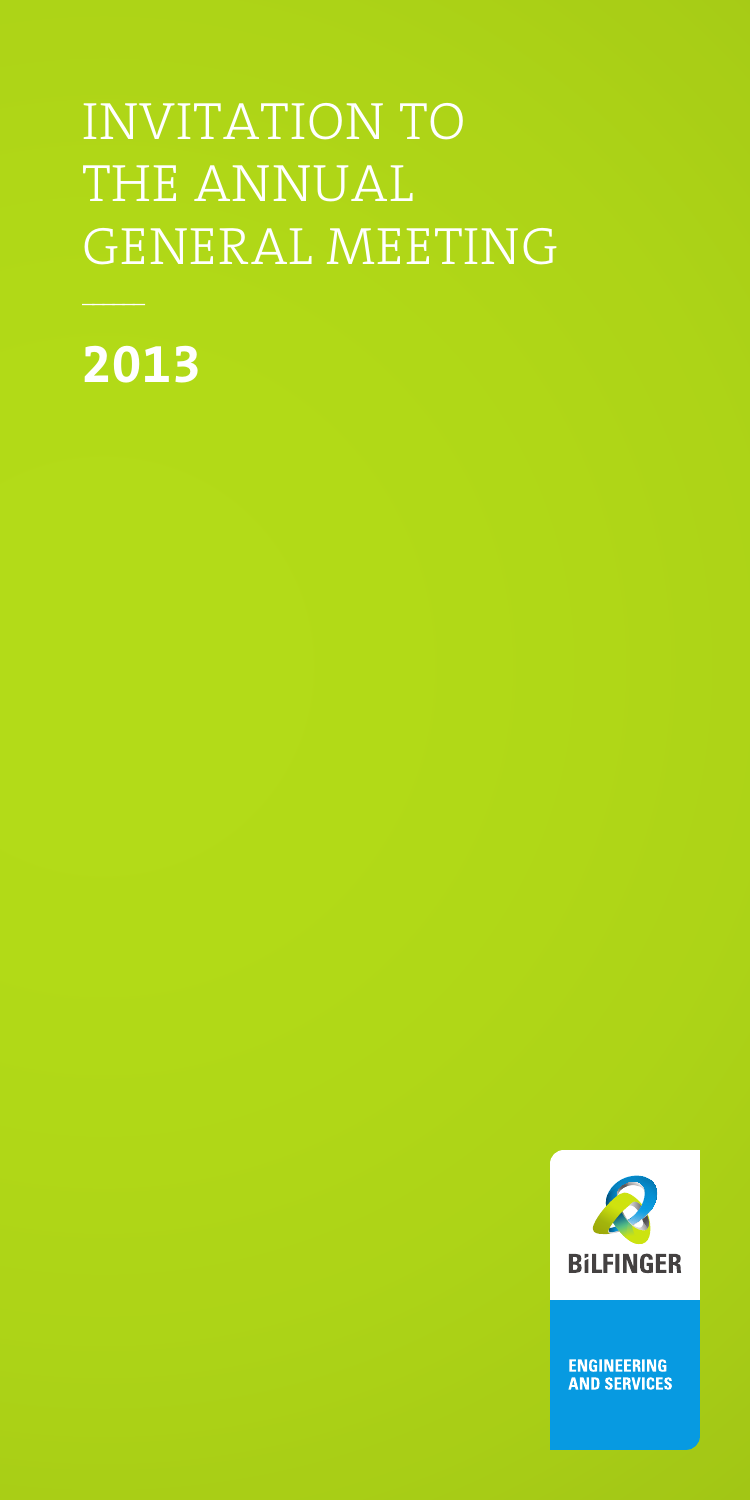# Annual General Meeting

The shareholders in our Company are hereby invited to attend the

Annual General Meeting

to be held at Congress Center Rosengarten, Musensaal, Rosengartenplatz 2, 68161 Mannheim, on

Thursday, April 18, 2013, 10:00 hrs (Central European Summer Time – CEST)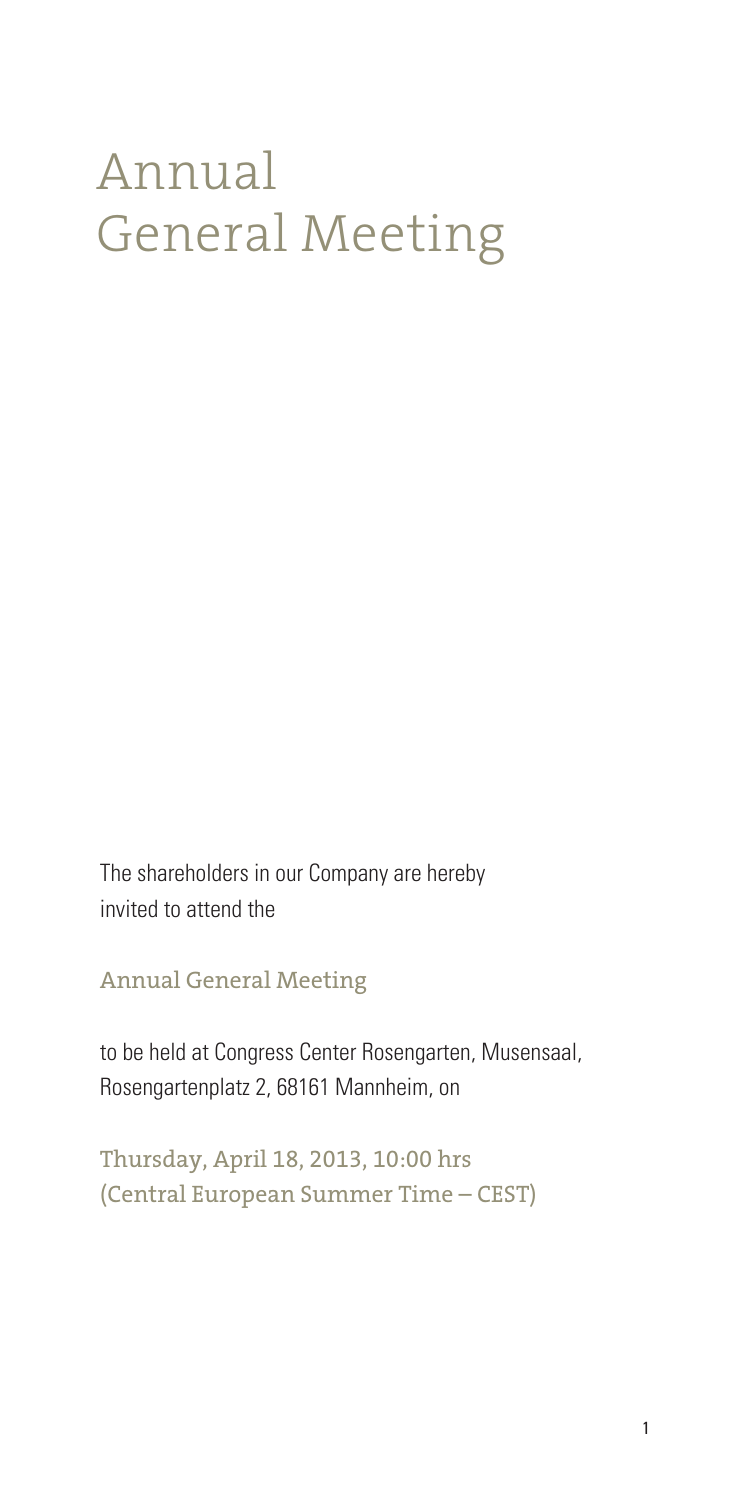# Agenda

Presentation of the adopted annual financial state-1.ments, the approved group financial statements, the combined management report of Bilfinger SE and the group, the report of the Supervisory Board for the 2012 fiscal year and the explanatory notes of the Executive Board relating to the information provided pursuant to Sections 289 (4) and (5) and 315 (4) of the German Commercial Code (*Handelsgesetzbuch*, HGB) **<sup>1</sup>**

The provisions governing stock corporations having their registered **1** office in Germany, in particular those of the German Commercial Code and the German Stock Corporation Act, will apply to Bilfinger SE by virtue of the rules governing applicable law pursuant to Council Regulation (EC) No. 2157/2001 of 8 October 2001 on the Statute for a European Company (SE) (the SE Regulation), unless otherwise required by more specific provisions of the SE Regulation.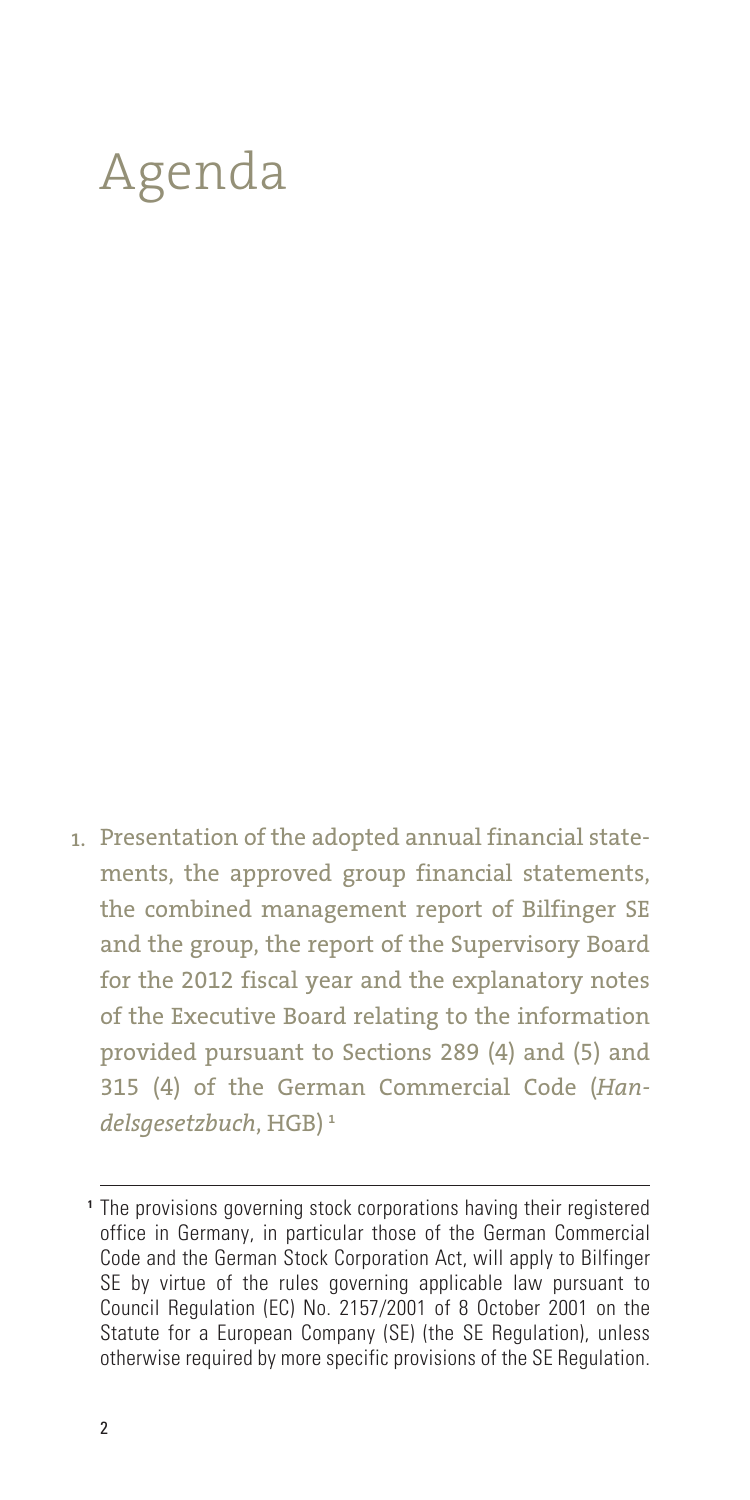In addition to its explanatory notes relating to the information provided pursuant to Sections 289 (4) and (5) and 315 (4) HGB, the Executive Board will make the following documents available to the General Meeting pursuant to Section 176 (1) sentence 1 of the German Stock Corporation Act (*Aktiengesetz*, AktG)):

- \_\_ the adopted annual financial statements of Bilfinger SE (formerly Bilfinger Berger SE) as of December 31, 2012,
- \_\_ the approved group financial statements as of December 31, 2012,
- \_\_ the combined management report of Bilfinger SE (formerly Bilfinger Berger SE) and the group,
- \_\_ the report of the Supervisory Board and
- the proposal by the Executive Board for the use of unappropriated retained earnings.

These documents are available on the internet at:

**http://www.bilfinger.com/en/annual-general-meeting** and will also be available for inspection during the General Meeting.

The Supervisory Board approved the annual financial statements prepared by the Executive Board and the group financial statements in accordance with Section 172 AktG on March 6, 2013 and has thus adopted the annual financial statements. It is therefore not necessary for the General Meeting to adopt the annual financial statements or approve the group financial statements in accordance with Section 173 AktG. Instead, the annual financial statements, the group financial statements, the combined management report of Bilfinger SE (formerly Bilfinger Berger SE) and the group, the report of the Supervisory Board and the explanatory notes of the Executive Board relating to the information provided pursuant to Sections 289 (4) and (5) and 315 (4) HGB must be made available to the General Meeting, without a resolution being required under the AktG.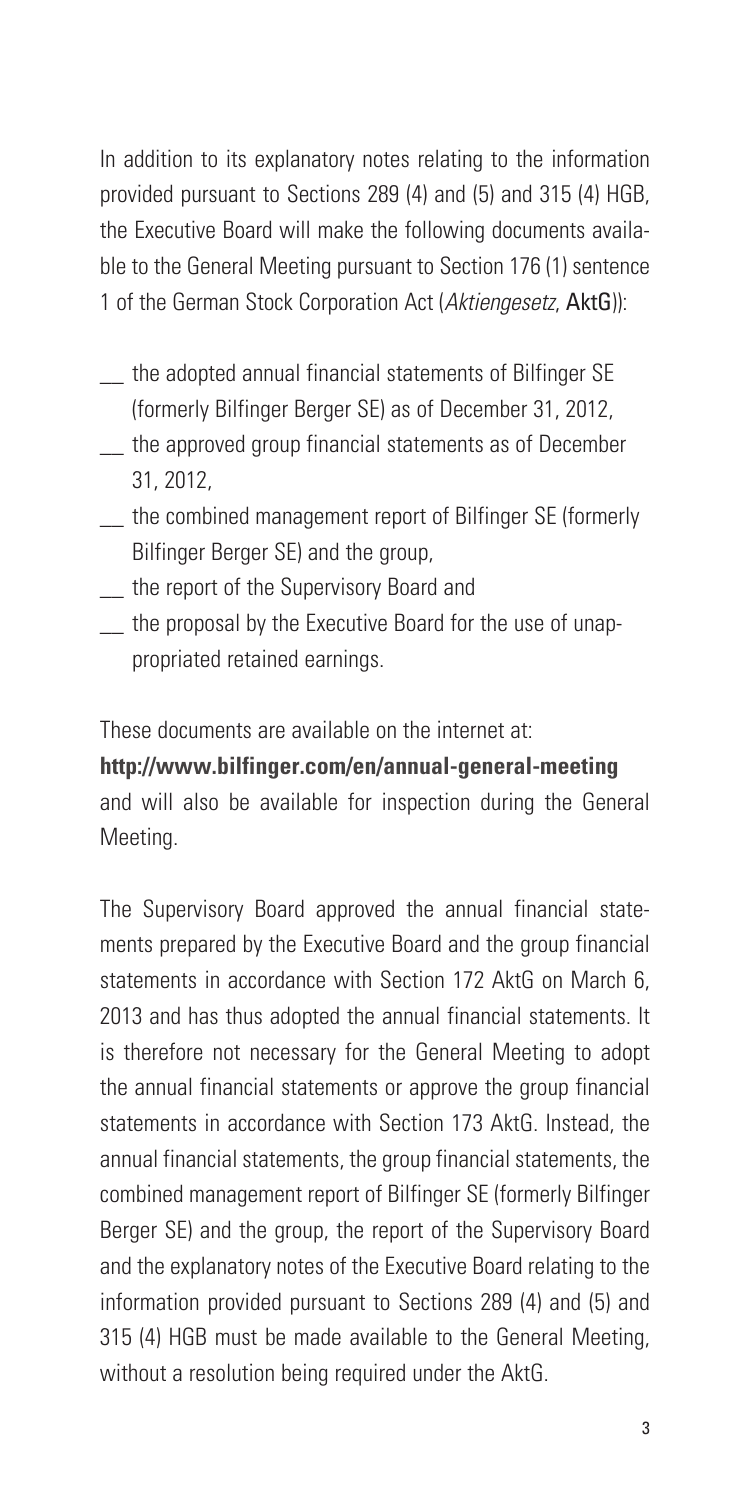### 2. Resolution on the use of the unappropriated retained earnings

The Executive Board and the Supervisory Board propose to resolve as follows:

The unappropriated retained earnings reported in the annual financial statements for the 2012 fiscal year, amounting to EUR 195,708,515.81, will be used as follows:

| Distribution of a dividend in the amount of EUR 3.00<br>per no-par value share |      |                    |  |
|--------------------------------------------------------------------------------|------|--------------------|--|
| carrying dividend rights                                                       |      | EUR 132.420.381.00 |  |
| Carryforward of the residual amount<br>to the next fiscal year                 | FUR. | 63.288.134.81      |  |
| Unappropriated retained earnings                                               |      | EUR 195,708,515.81 |  |

The proposal concerning the use of unappropriated retained earnings is based on the capital stock carrying dividend rights which as at February 26, 2013 (the date of preparation of the annual financial statements) amounted to EUR 132,420,381.00 divided into 44,140,127 no-par value shares. Until such time as the resolution concerning the use of unappropriated retained earnings is adopted, the number of shares carrying dividend rights may change as a result of a change in the number of treasury shares. In such event, the Executive Board and the Supervisory Board will submit an adjusted resolution proposal concerning the use of unappropriated retained earnings to the General Meeting, which will, however, also provide for a distribution of EUR 3.00 per no-par value share carrying dividend rights. The adjustment will be performed as follows: If the number of shares carrying dividend rights – and thus the total dividend amount – increases, the amount carried forward to the next fiscal year will be reduced accordingly. If the number of shares carrying dividend rights – and thus the total dividend amount – decreases, the amount carried forward will be increased accordingly.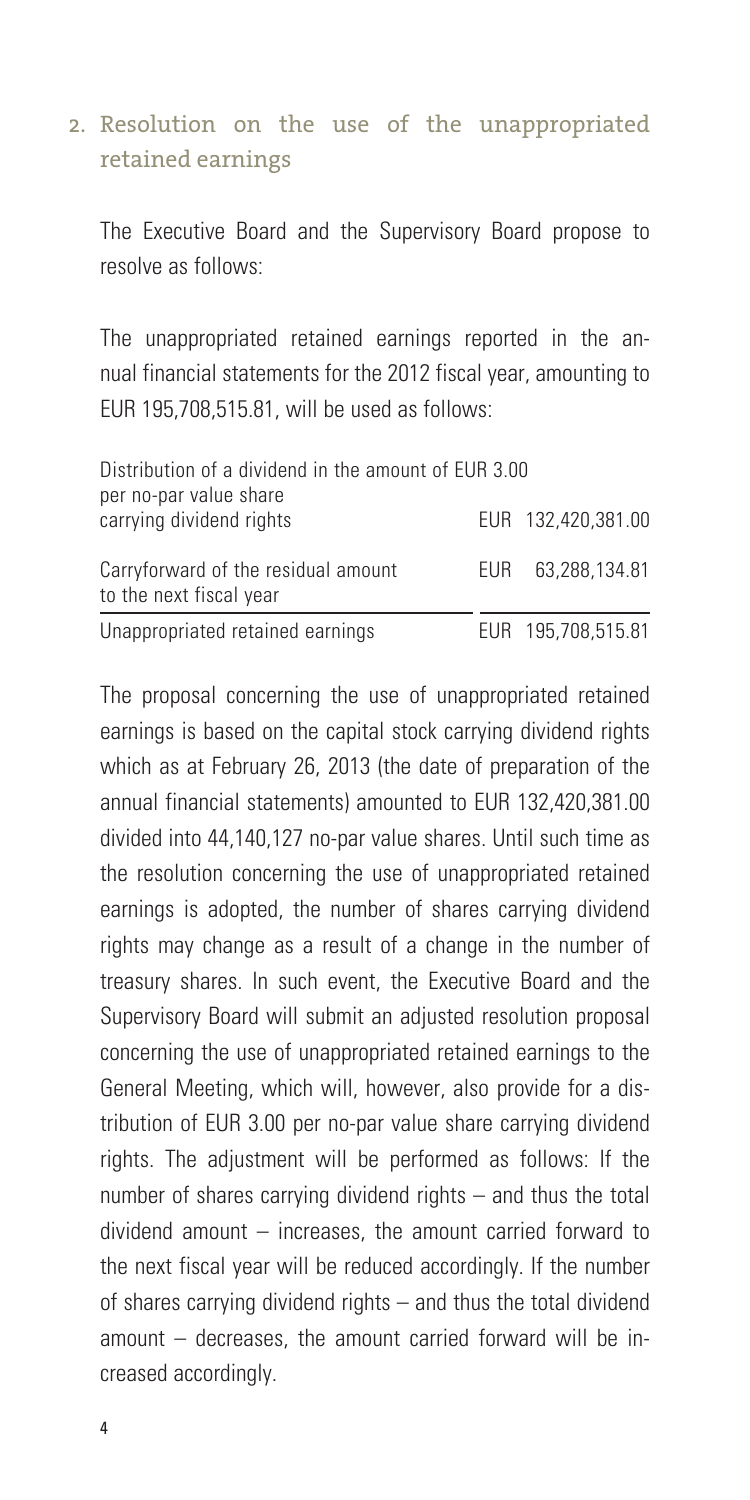3. Resolution on the formal approval of the acts of the Executive Board of Bilfinger SE with respect to the 2012 fiscal year

The Supervisory Board and the Executive Board propose that formal approval of their acts be granted to the members of the Executive Board of Bilfinger SE who were in office during the 2012 fiscal year with respect to that period.

Resolution on the formal approval of the acts of the 4. Supervisory Board of Bilfinger SE with respect to the 2012 fiscal year

The Executive Board and the Supervisory Board propose that formal approval of their acts be granted to the members of the Supervisory Board of Bilfinger SE who were in office during the 2012 fiscal year with respect to that period.

#### 5. Elections to the Supervisory Board

Of the shareholder representatives on the Supervisory Board, Professor Dr Klaus Trützschler resigned from his office with effect as of the end of June 30, 2013, and Mr Thomas Pleines resigned from his office with effect as of the close of the General Meeting on April 18, 2013, which necessitates the election of two new shareholder representatives to the Supervisory Board.

Pursuant to Article 40 (2) and (3) SE Regulation, Section 17 of the German SE Implementation Act (*SE-Ausführungsgesetz*, SEAG), Section 21 (3) of the German Act on Employee Involvement in European Companies (*SE-Beteiligungsgesetz*), Part C: Employee Participation on the Supervisory Board (*Mitbestimmung im Aufsichtsrat*) and Clauses 19 and 21 of the Agreement on Employee Participation at Bilfinger Berger SE (*Vereinbarung über die Beteiligung der Arbeitnehmer in der Bilfinger Berger SE)*, the Supervisory Board is composed of twelve members,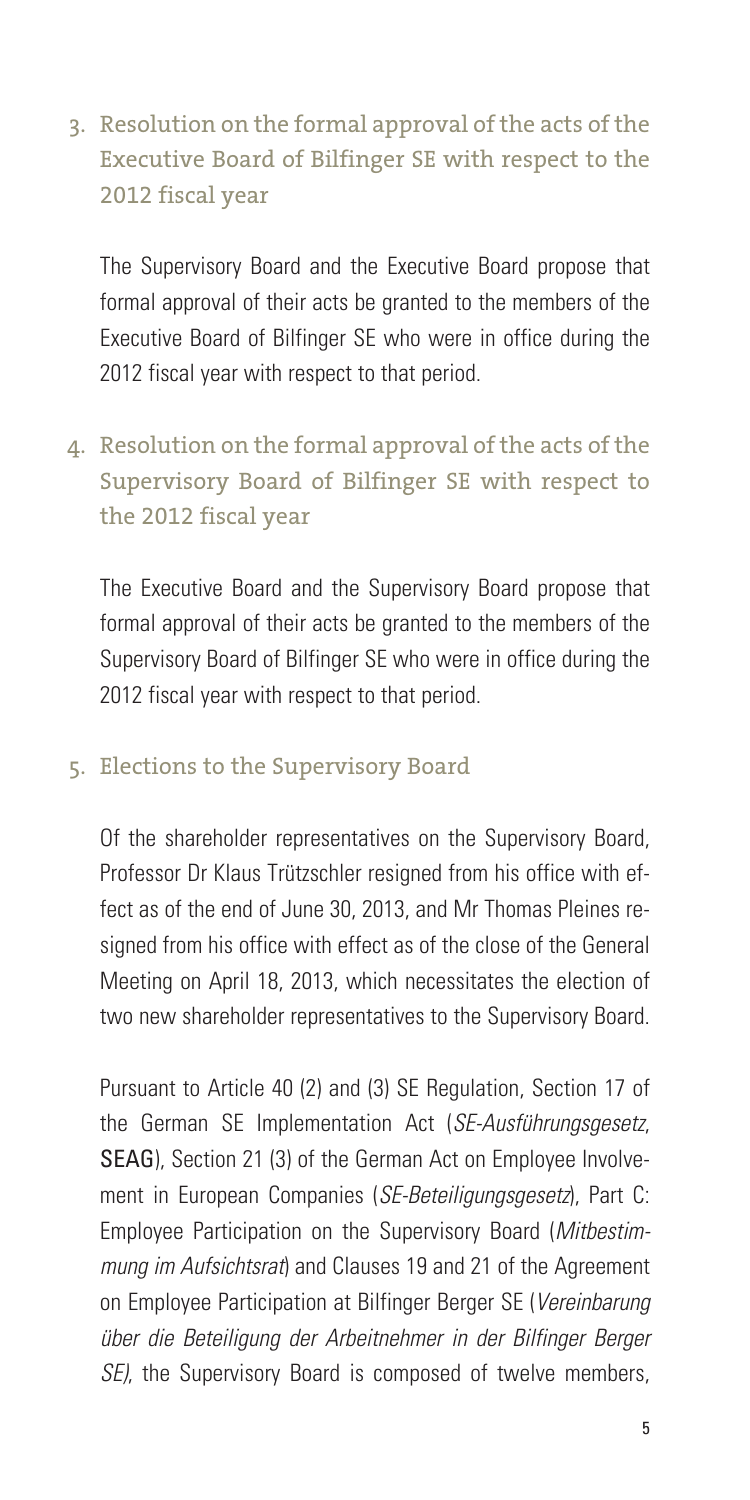namely six shareholder representatives and six employee representatives. The shareholder representatives are elected by the General Meeting. The General Meeting is not bound by nominations. The six employee representatives will be appointed by the SE works council in accordance with the procedure stipulated in the Employee Participation Agreement.

Based on the recommendations put forward by the Nomination Committee, the Supervisory Board proposes to elect the following individuals to the Supervisory Board as shareholder representatives (with the elections to be conducted separately):

a) Mr Herbert Bodner

#### Wiesbaden

former chairman of the Executive Board of the Company,

subject to the proviso that he is to be elected for the period from July 1, 2013 and, in accordance with Article 12 paragraph 2 sentences 1 and 2 of the Articles of Incorporation, for the remaining term of office of Professor Dr Klaus Trützschler, i.e. up to the close of the General Meeting that passes a resolution on the formal approval of the acts of the members of the Supervisory Board for the 2015 fiscal year, but in any event for no more than six years, commencing with the appointment of Professor Dr Trützschler by the General Meeting on May 31, 2011.

- b) Mr Jens Tischendorf
	- Rüschlikon, Switzerland

managing director of Cevian Capital AG, Pfäffikon, Switzerland,

subject to the proviso that he is to be elected for the period from the close of the General Meeting on April 18, 2013 and, in accordance with Article 12 paragraph 2 sentences 1 and 2 of the Articles of Incorporation, for the remaining term of office of Mr Thomas Pleines, i.e. up to the close of the Gen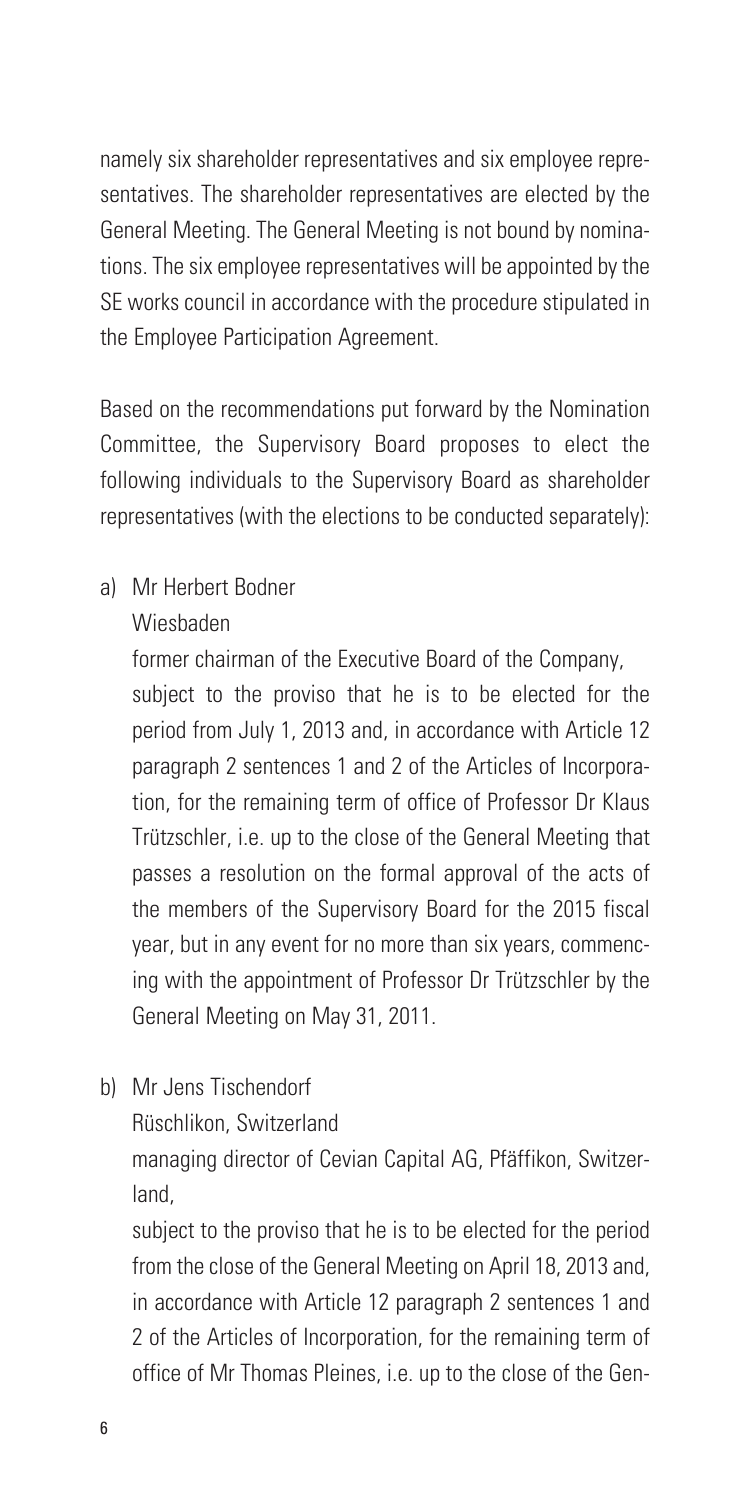eral Meeting that passes a resolution on the formal approval of the acts of the members of the Supervisory Board for the 2015 fiscal year, but in any event for no more than six years, commencing with the appointment of Mr Pleines by the General Meeting on May 31, 2011.

# c) In addition, the Supervisory Board proposes to elect Mr Wolfgang Faden Hemsbach

former Chief Executive Officer for Germany and Central Europe of Allianz Global Corporate & Specialty AG, Munich, as a substitute member for the members elected under lits. a) and b), subject to the following conditions: (1) that he will become a member of the Supervisory Board if Supervisory Board members elected under lits. a) and b) cease to hold office prior to the expiration of their terms of office, (2) that he will re-occupy his position as substitute member for the then remaining Supervisory Board member elected under lits. a) or b) as soon as the General Meeting undertakes a new election for the Supervisory Board member who ceased to hold office prior to the expiration of his term of office and whom the substitute member replaced, (3) that should both of the Supervisory Board members elected under lits. a) and b) cease to hold office simultaneously prior to the expiration of their term of office, these members will be replaced in the order stated under lits. a) and b) and (4) that should he join the Supervisory Board as a member, his term of office as Supervisory Board member will be limited to the period ending at the close of the General Meeting in which new elections are being held.

Mr Herbert Bodner, the individual proposed under lit. a), previously was the chairman of the Executive Board of the Company and stepped down from the Executive Board with effect of June 30, 2011. On the proposed date of commencement of his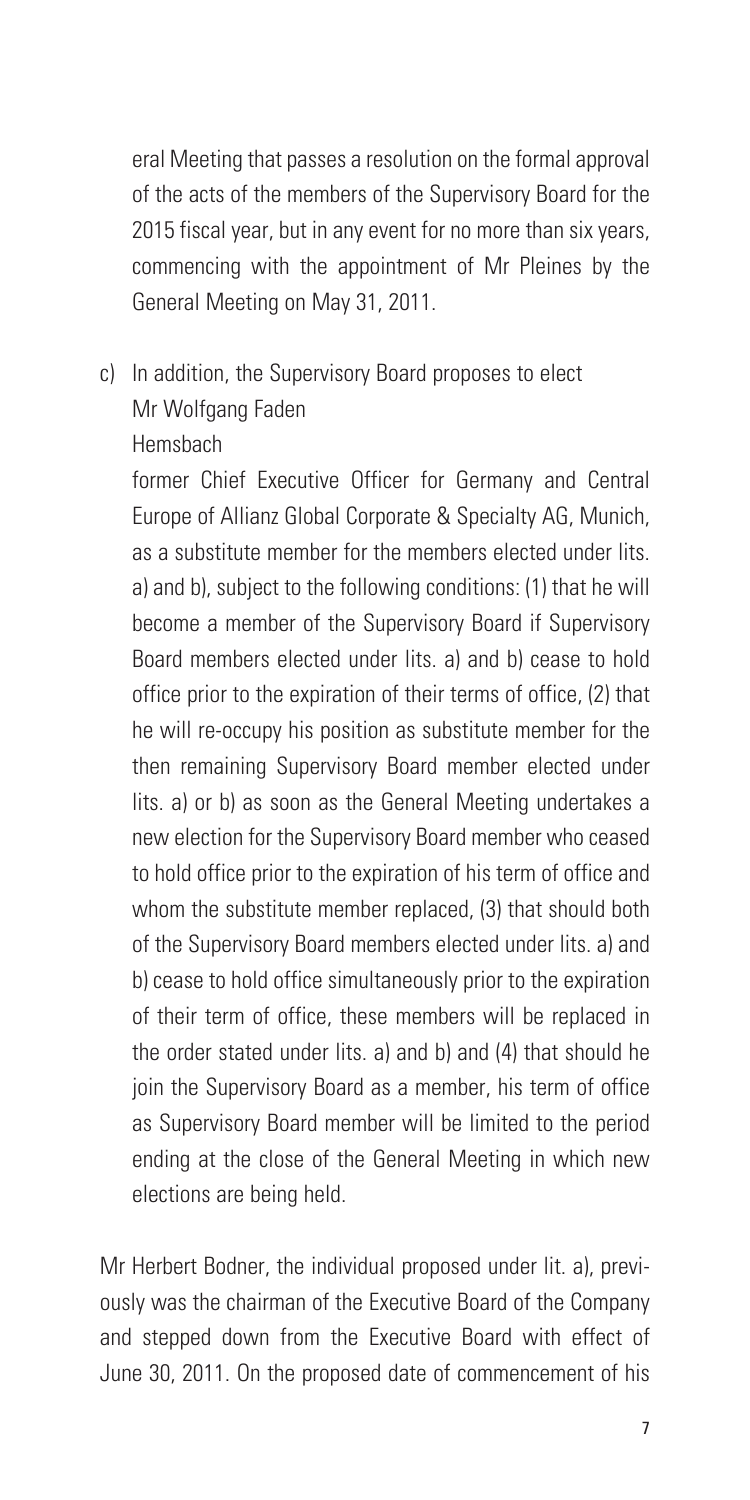term of office, i.e. on July 1, 2013, the two-year waiting period (so-called 'cooling-off period') required by law for a Supervisory Board membership of former Executive Board members (Section 100 (2) sentence 1 no. 4 AktG) will thus have expired.

Pursuant to number 5.4.1, paragraphs 4 to 6, of the German Corporate Governance Code, the following information is disclosed:

- \_\_ Mr Bodner, the individual proposed under lit. a), is a former chairman of the Executive Board of Bilfinger SE.
- \_\_ Cevian Capital II GP Limited, Jersey, Channel Islands, indirectly holds a total of approx. 17.7 % of the voting rights of Bilfinger SE; of this stake, approx. 15.2 % of the voting rights, which are held by Cevian Capital Partners Limited, Floriana, Malta, are attributed to it via Cevian Capital II Master Fund LP, Grand Cayman, Cayman Islands, while the remaining approx. 2.5 % of the voting rights are attributed to it via another entity of the Cevian Group. Mr Jens Tischendorf, the individual proposed under lit. b), is managing director of Cevian Capital AG, Pfäffikon, Switzerland, which advises the Cevian entities mentioned above. Mr Jens Tischendorf therefore maintains business relations with shareholders holding a material interest in Bilfinger SE, i.e. shareholders who directly or indirectly hold more than 10 % of the voting rights.
- \_\_ Apart from the aforesaid, in the appraisal of the Supervisory Board there are no personal or business relations between the individuals proposed under lits. a) to c) on the one hand and the companies of the Bilfinger group, the executive bodies of Bilfinger SE or a shareholder holding a material interest in Bilfinger SE on the other hand which could be authoritative for the election decision of the General **Meeting**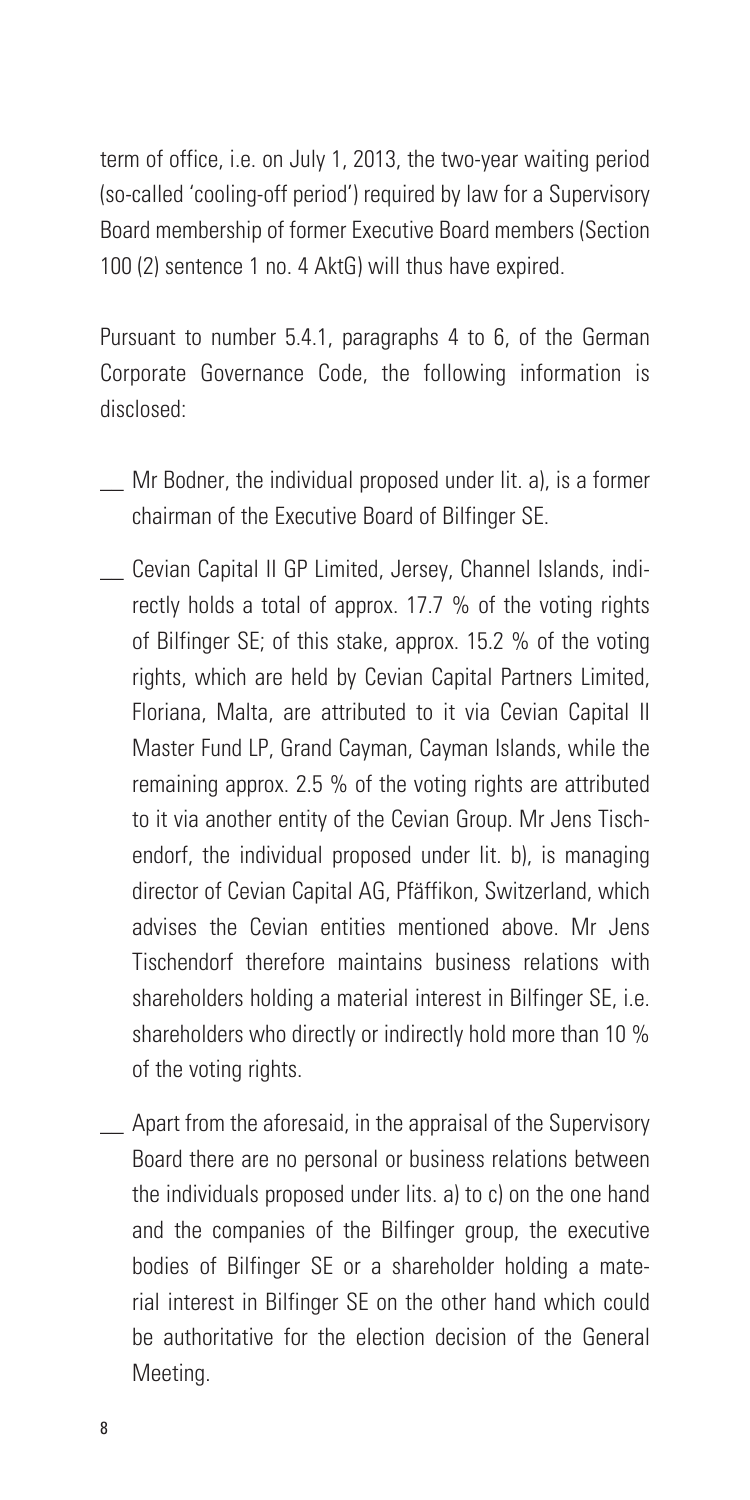Information pursuant to Section 125 (1) sentence 5 AktG on the individuals nominated as election candidates for the Supervisory Board:

a) Mr Herbert Bodner

Memberships of other statutory supervisory boards: none

Memberships of comparable supervisory bodies of commercial enterprises in Germany and abroad: none

b) Mr Jens Tischendorf

Memberships of other statutory supervisory boards: none

Memberships of comparable supervisory bodies of commercial enterprises in Germany and abroad: none

Individual proposed by the Supervisory Board as substitute member:

c) Mr Wolfgang Faden

Memberships of other statutory supervisory boards: none

Memberships of comparable supervisory bodies of commercial enterprises in Germany and abroad: Albatros Versicherungsdienste GmbH, Cologne (member of the supervisory board), DFS Deutsche Flugsicherung GmbH, Langen (member of the advisory board).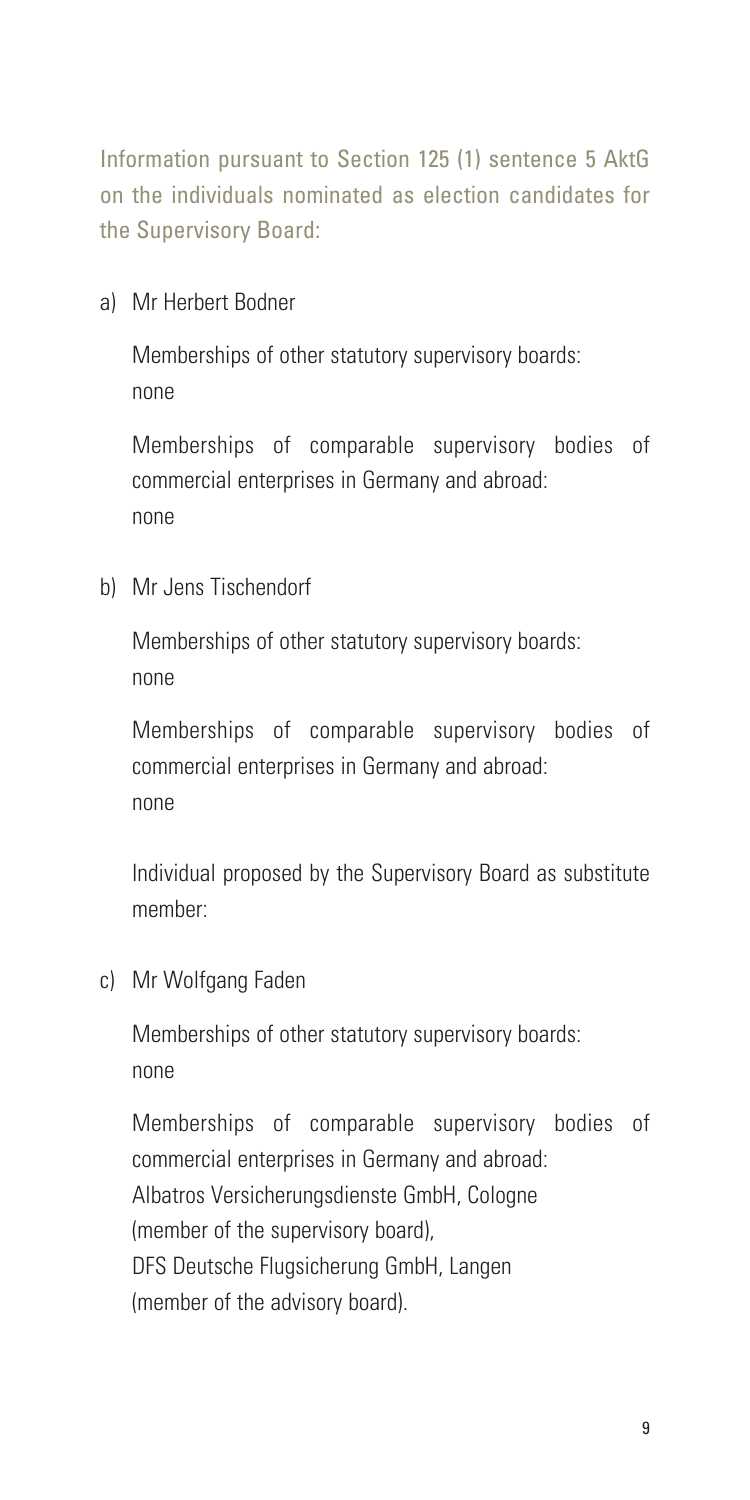6. Resolution on the authorization to issue convertible bonds or bonds with warrants and to exclude the shareholders' subscription rights, including the simultaneous creation of conditional capital and an amendment to Article 4 of the Articles of Incorporation

The Executive Board was authorized by the General Meeting of April 15, 2010 to issue convertible bonds and bonds with warrants under which conversion and option rights to shares in the Company are granted (the bonds) in an aggregate nominal amount of up to EUR 350,000,000.00. This authorization, which will expire on April 14, 2014, is to be revoked and replaced by a new authorization authorizing the Executive Board to issue bonds in an aggregate nominal amount of up to EUR 500,000,000.00. This increase of the aggregate nominal amount is required in order to permit the Company to take up capital by way of issuing bonds also in the future, and despite the marked increase in the share price that has occurred since, while making full use of the conditional capital. In order to service conversion and option rights, it is intended to resolve on the creation of new conditional capital (Conditional Capital 2013) while cancelling the previous conditional capital created pursuant to Article 4 paragraph 4 of the Articles of Incorporation (Conditional Capital 2010). Under the new authorization to issue convertible bonds and bonds with warrants, the Executive Board is also to be authorized to exclude the shareholders' subscription rights. However, this possibility is to be limited to an aggregate volume of shares representing 20 percent of the capital stock, taking into account all authorizations to exclude subscription rights.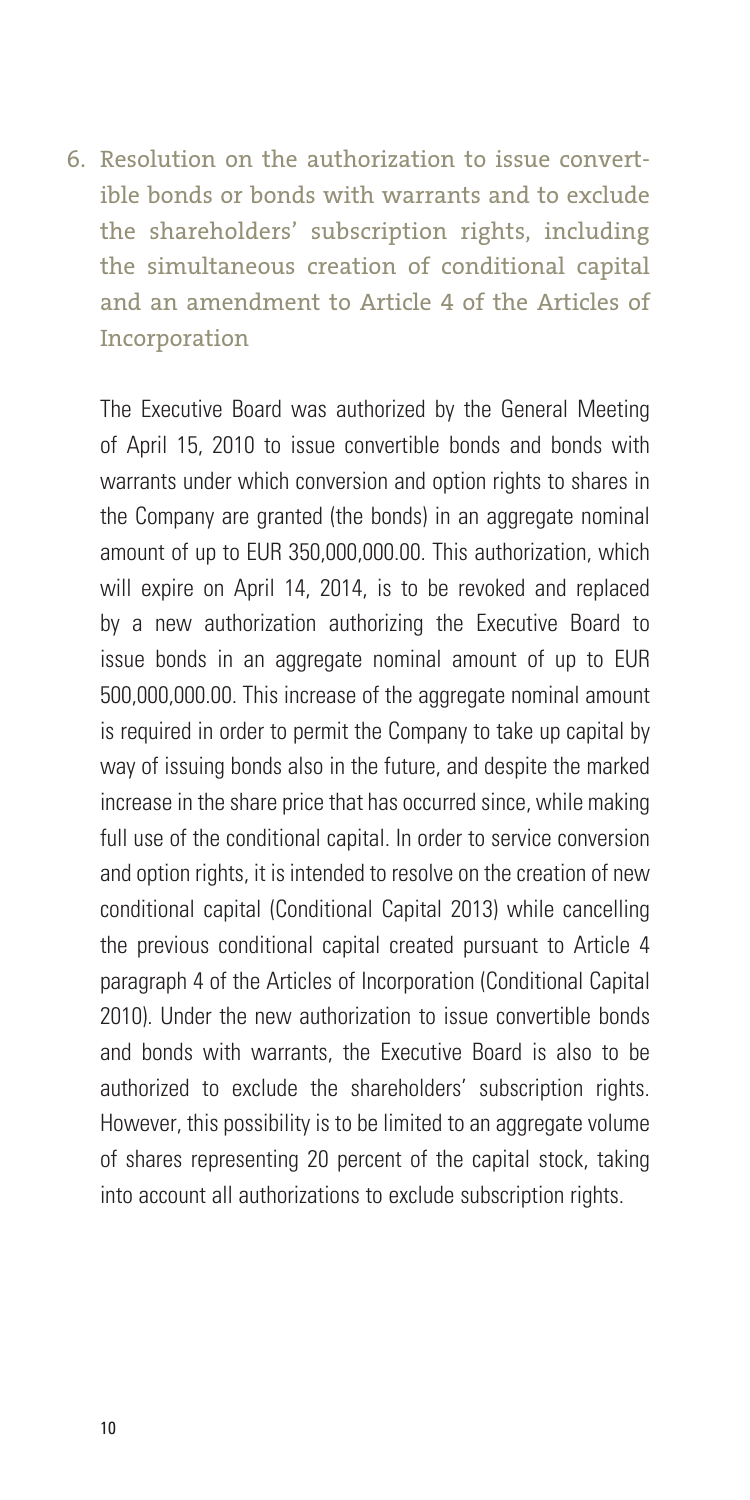The Supervisory Board and the Executive Board therefore propose to resolve as follows:

a) Authorization to issue convertible bonds and bonds with warrants and to exclude shareholders' subscription rights; revocation of the authorization granted by the General Meeting of April 15, 2010

aa) Issue, nominal amount, number of shares, term

The Executive Board is authorized for a period ending on April 17, 2018, subject to the consent of the Supervisory Board, to issue convertible bonds and bonds with warrants (the bonds) on one or more occasions in an aggregate nominal amount of up to EUR 500,000,000.00 with a maximum term of 15 (fifteen) years from the date of issue and to grant to the holders or creditors (collectively the holders) of the relevant bonds, which rank *pari passu* among themselves, conversion or option rights in respect of no-par value bearer shares in the Company representing a pro rata amount of capital stock of up to EUR 13,807,236.00 in total (representing slightly less than ten percent of the current capital stock), divided into up to 4,602,412 no-par value shares, as specified in more detail in the terms and conditions of the convertible bonds or bonds with warrants (the terms and conditions of the bonds).

The bonds may also be issued by a group company of Bilfinger SE; in this case, the Executive Board is authorized, subject to the consent of the Supervisory Board of Bilfinger SE, to guarantee the bonds and to grant or guarantee the bondholders conversion or option rights to no-par value bearer shares in Bilfinger SE.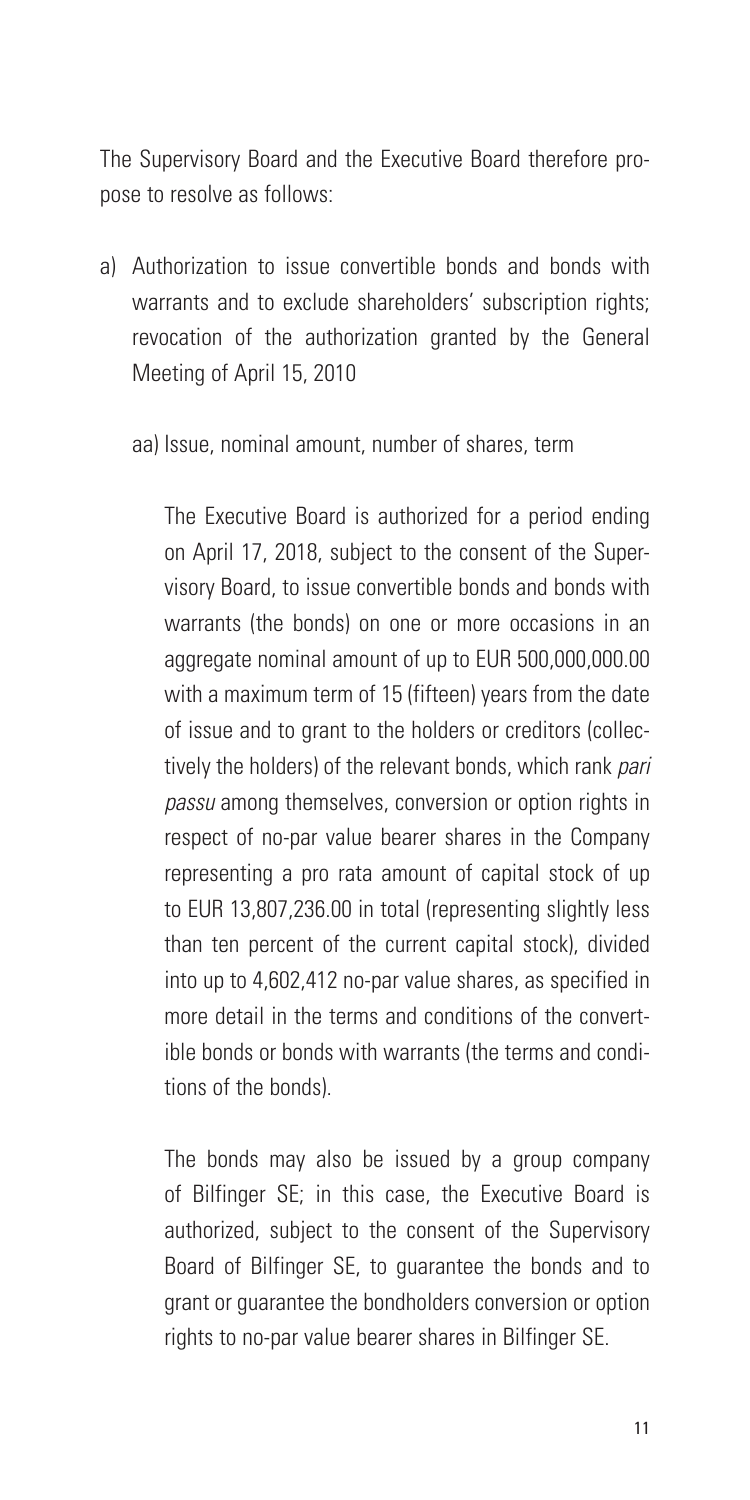#### ab) Conversion/option right

Where convertible bonds are issued, the holders will have the right to convert their bonds into no-par value bearer shares in Bilfinger SE. The conversion ratio is calculated by dividing the nominal amount, or the issue price of a bond if it is lower than the nominal amount, by the fixed conversion price for a share in the Company and may be rounded up or down to a whole number; moreover, an additional cash contribution may be specified, and the Company may require that fractional shares that cannot be converted be consolidated or settled in cash.

Where bonds with warrants are issued, one or more warrants will be attached to each bond which entitle the holder to subscribe for no-par value bearer shares in Bilfinger SE. The terms and conditions of the bonds may provide for payment of the option price to be effected by transferring bonds and, where necessary, by making an additional cash payment.

The pro rata amount of capital stock represented by the shares that can be subscribed for under each bond must not exceed the nominal amount of the relevant bond.

ac) Conversion/option price, conversion obligation

The conversion or option price to be determined per share must, except in cases of a conversion or option obligation, be at least equal to the non-weighted average closing price of Bilfinger SE shares in the XETRA trading system of Deutsche Börse AG (or any equivalent successor system) during the ten trading days preceding the date on which the Executive Board resolution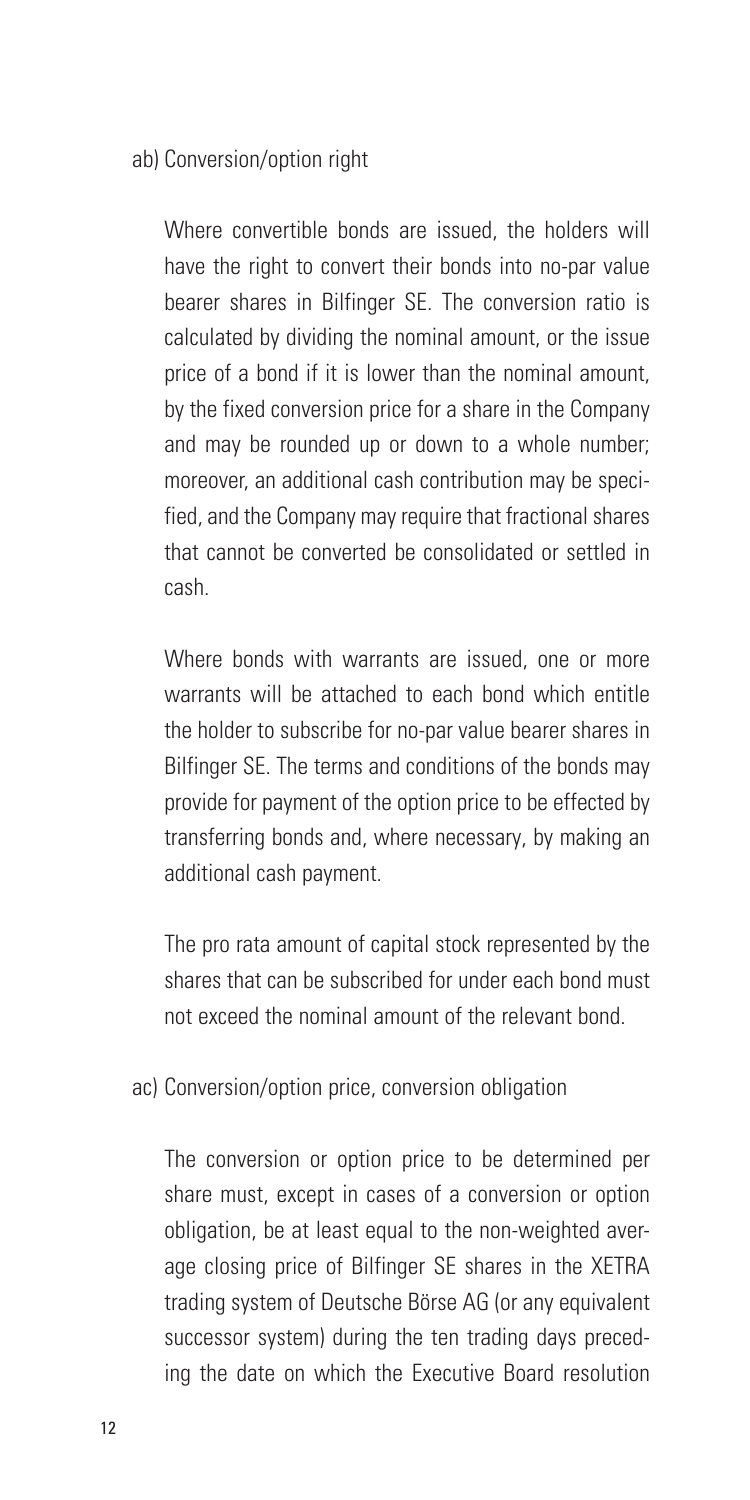relating to the issue of the bonds was passed or, in the event that a subscription right is granted, the nonweighted average closing price of Bilfinger SE shares in the XETRA trading system of Deutsche Börse AG (or any equivalent successor system) during the period from the commencement of the subscription period to and including the day preceding the day on which the final determination of the terms and conditions of the bonds is announced in accordance with Section 186 (2) AktG.

The terms and conditions of the bonds may also provide for a conversion or option obligation or a right of the Company to grant the bondholders shares in the Company in full or partial substitution of the monetary amount due on final maturity of the bonds (including where the bonds have fallen due as a result of termination). In such cases, the conversion or option price may, as specified in more detail in the terms and conditions of the bonds, also be equal to the non-weighted average closing price of Bilfinger SE shares in the XETRA trading system of Deutsche Börse AG (or any equivalent successor system) during the last ten trading days preceding, or the ten trading days succeeding, the final maturity date, even if this price is lower than the aforementioned minimum price.

This does not affect Section 9 (1) AktG.

ad) Dilution protection

If any dilution occurs during the term of the bonds in respect of the economic value of the existing option or conversion rights or obligations and no subscription rights or cash payments are granted as compensation, the conversion or option price may, without prejudice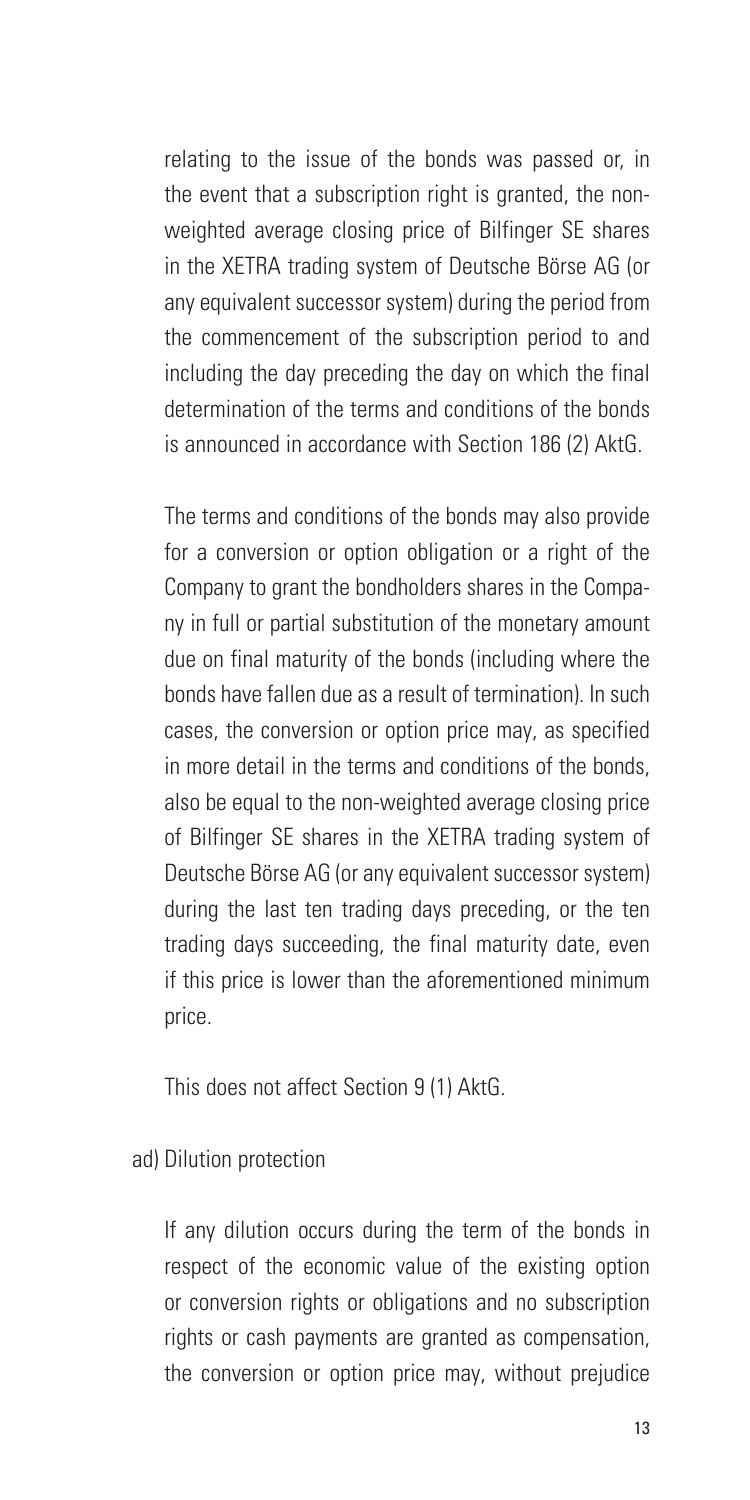to Section 9 (1) AktG, be adjusted in accordance with a dilution protection clause as set out in more detail in the terms and conditions of the bonds in such a manner that no loss in value occurs.

ae) Authorization to determine the further terms and conditions of the bonds

The Executive Board is authorized, subject to the consent of the Supervisory Board, to specify the further details of the issue and structure of the bonds, in particular the interest rate, issue price, maturity and denomination, the conversion or option period and, within the limits set out above, the conversion and option price, or to determine such details in consultation with the corporate bodies of the group company issuing the convertible bonds or bonds with warrants.

The terms and conditions of the bonds may also:

- \_\_ provide for a variable conversion ratio and a determination of the conversion or option price (subject to the minimum price specified above) within a predetermined range, depending on the performance of the Bilfinger SE share during the term of the bonds;
- \_\_ provide that, instead of being converted into shares from conditional capital, the bonds may at the option of the Company also be converted into shares from authorized capital, existing shares in the Company or shares in another listed company, or that such shares may be delivered upon an exercise of option rights:
- \_\_ provide for a right on the part of the Company to pay a corresponding amount of money rather than to grant shares in the event the conversion or option rights are exercised or the conversion or option obligations have been fulfilled.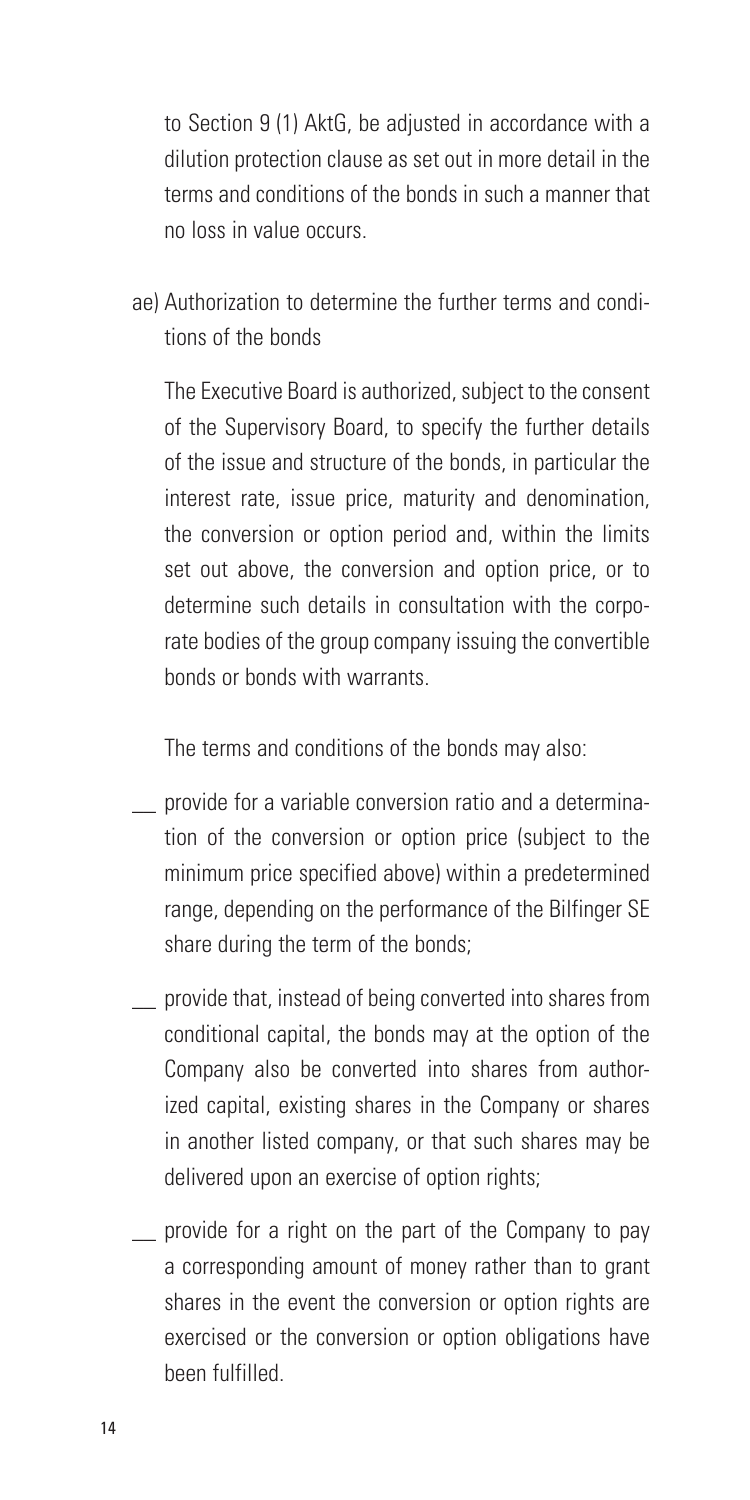#### af) Subscription rights and authorization to exclude them

The statutory subscription right in respect of the bonds is granted to the shareholders such that the bonds will be subscribed by one or more banks, which will in turn be obligated to offer the bonds to the shareholders for subscription. The Executive Board is, however, authorized to exclude fractional shares from the shareholders' subscription right.

The Executive Board is also authorized, subject to the consent of the Supervisory Board, to exclude subscription rights entirely if the issue price of the bonds is not significantly lower than their hypothetical market value, calculated on the basis of acknowledged principles, including in particular the principles of financial mathematics. However, the aggregate pro rata amount of capital stock represented by the shares to be issued under bonds on the basis of this authorization must not exceed ten percent of the Company's capital stock existing on the date the resolution was passed by the General Meeting or on the date on which the authorization was exercised, whichever is lower. The authorized volume is to be reduced by the pro rata amount of capital stock represented by shares, or to which conversion and/or option rights or obligations under any bonds relate, which were issued or sold on or after April 18, 2013 subject to an exclusion of subscription rights by applying Section 186 (3) sentence 4 AktG directly, analogously or *mutatis mutandis*.

The aggregate pro rata amount of capital stock represented by shares to which conversion or option rights or obligations relate under bonds in respect of which the shareholders' subscription rights are excluded under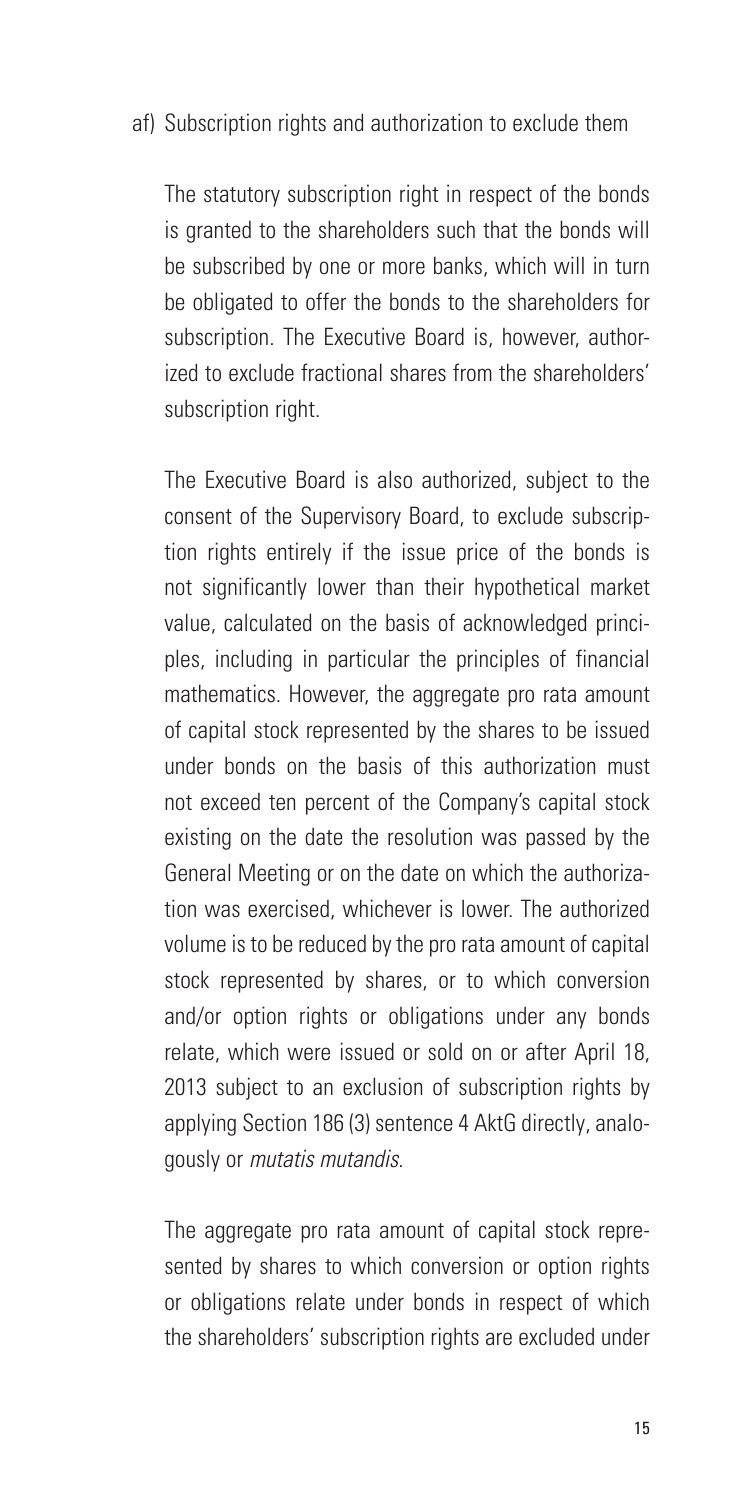these authorizations, together with the pro rata amount of capital stock attributable to treasury shares or new shares from authorized capital which were issued or sold, subject to an exclusion of subscription rights, on or after April 18, 2013 must not, however, exceed 20 percent of the capital stock; this calculation is to be made on the basis of the amount of capital stock existing at the time the authorization takes effect or at the time the authorization is exercised, whichever is lower. The shareholders' subscription rights are also deemed to have been excluded if the relevant shares are sold or issued by applying Section 186 (3) sentence 4 AktG directly or *mutatis mutandis*.

ag) Revocation of the authorization granted by the General Meeting of April 15, 2010

The authorization to issue convertible bonds and bonds with warrants and to exclude the shareholders' subscription rights which was granted by the General Meeting on April 15, 2010 under Agenda Item 10 lit. a) is revoked.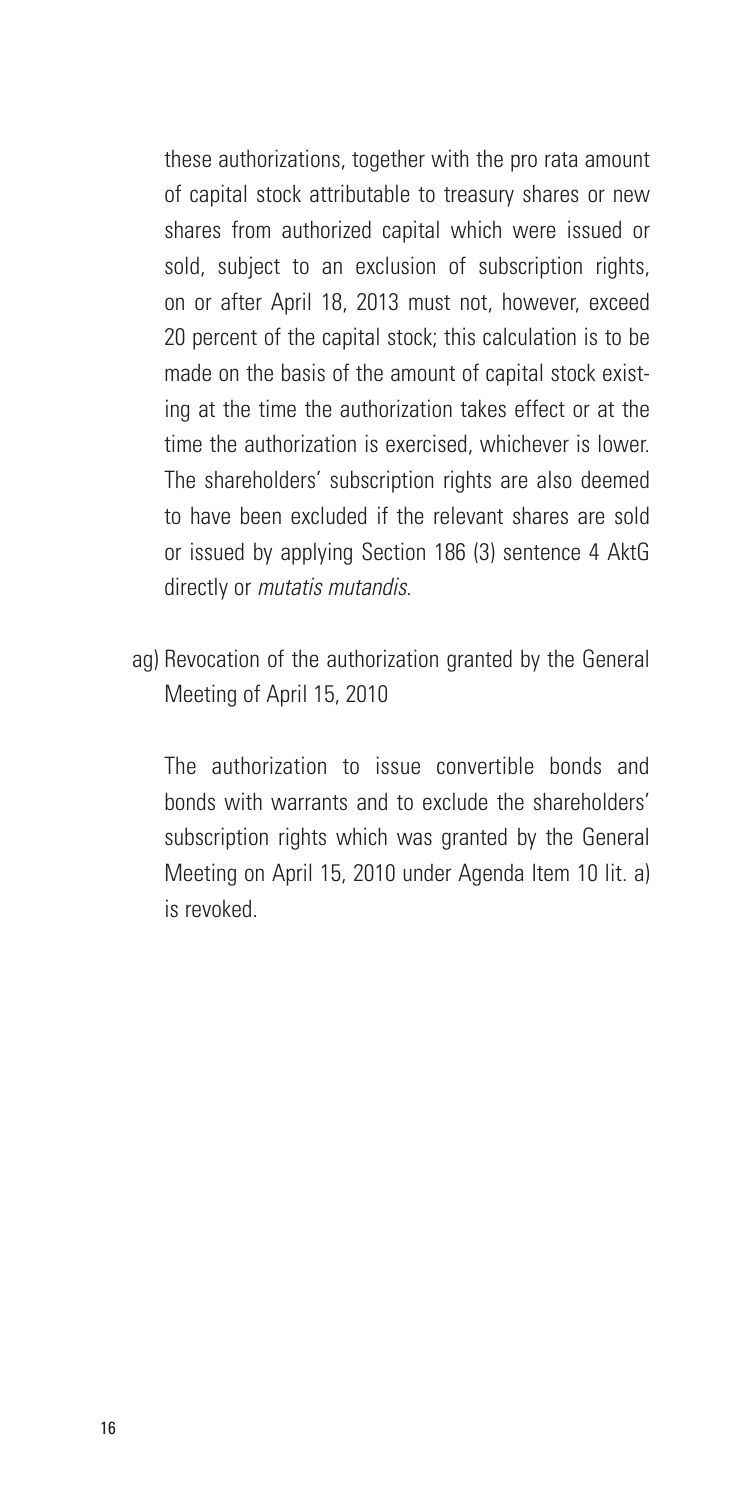#### b) Conditional capital

The conditional capital increase resolved by the General Meeting on April 15, 2010 and set out in Article 4 paragraph 4 of the Articles of Incorporation of the Company (Conditional Capital 2010) is hereby cancelled.

The capital stock is conditionally increased by up to EUR 13,807,236.00 by issuing up to 4,602,412 new no-par value bearer shares representing a pro rata amount of capital stock of EUR 3.00 each (Conditional Capital 2013). The conditional capital increase is to be utilized for granting shares in connection with the exercise of conversion or option rights or the fulfillment of conversion or option obligations under convertible bonds or bonds with warrants issued by the Company or a group company under the above authorization on or before April 17, 2018 to the holders or creditors (collectively the holders) of the bonds subject to the terms and conditions of the bonds. The new shares will be issued at a conversion or option price which is to be determined as specified in the authorization resolution set out above.

The conditional capital increase will only be implemented to the extent that any holders of bonds exercise their conversion or option rights, or fulfill their conversion or option obligations, and the conditional capital is required in accordance with the terms and conditions of the bonds. The new shares issued in connection with the exercise of the conversion or option right or the fulfillment of the conversion or option obligation will be entitled to a dividend from the beginning of the fiscal year in which they are created.

The Executive Board is authorized, subject to the consent of the Supervisory Board, to determine the further details of the implementation of the conditional capital increase.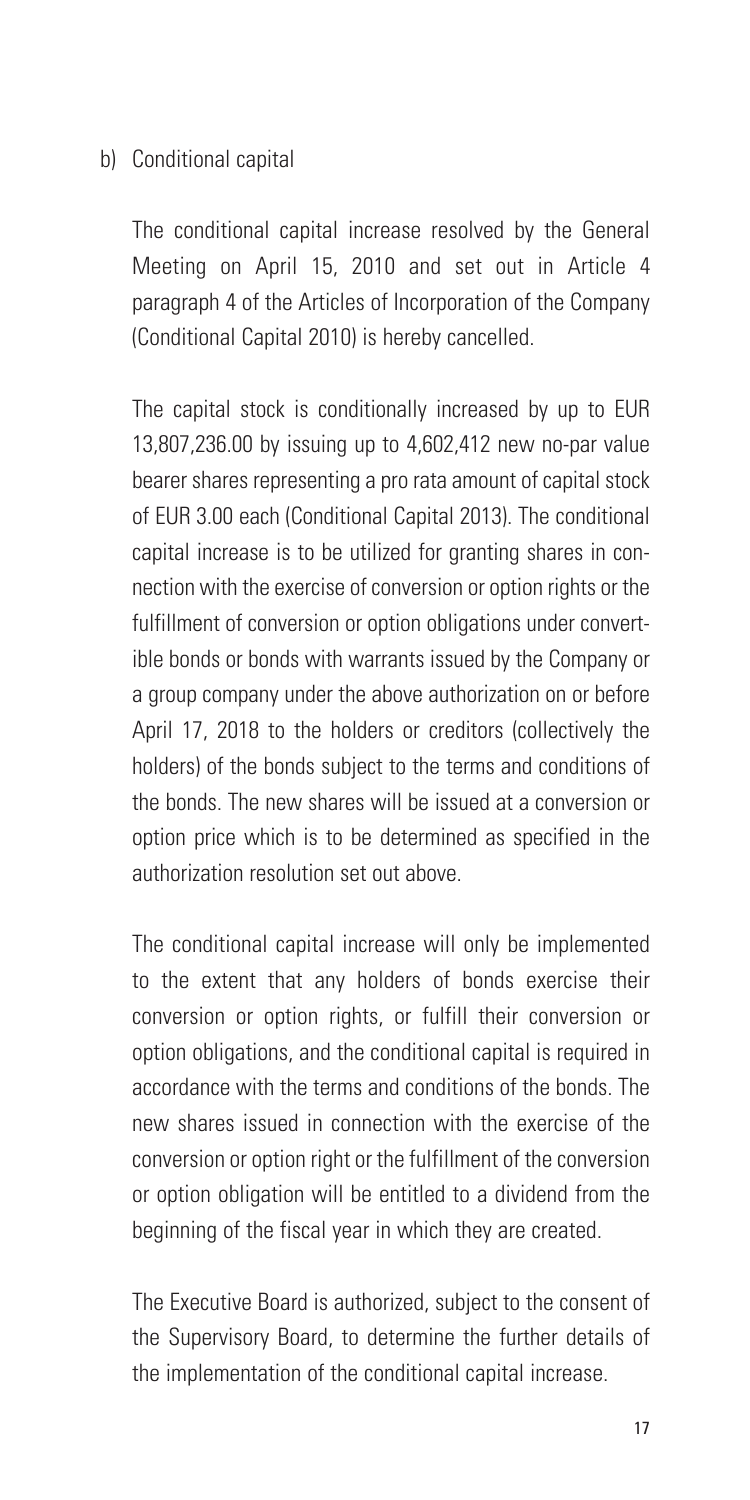#### c) Amendment to the Articles of Incorporation

Article 4 paragraph 4 of the Articles of Incorporation is amended to read as follows:

"The capital stock is conditionally increased by up to EUR 13,807,236.00 by issuing up to 4,602,412 no-par value bearer shares (Conditional Capital 2013). This conditional capital increase will only be implemented to the extent that any holders or creditors of convertible bonds or bonds with warrants (the bonds) issued or guaranteed by the Company or a group company on or before April 17, 2018 on the basis of the authorization granted to the Executive Board by resolution of the General Meeting of April 18, 2013 exercise their conversion or option rights, or fulfill their conversion or option obligations, and the conditional capital is required in accordance with the terms and conditions of the bonds. The new shares will be entitled to a dividend from the beginning of the fiscal year in which they are created by means of the exercise of any conversion or option rights or the fulfillment of any conversion or option obligations. The Executive Board is authorized, subject to the consent of the Supervisory Board, to determine the further details of the implementation of the conditional capital increase."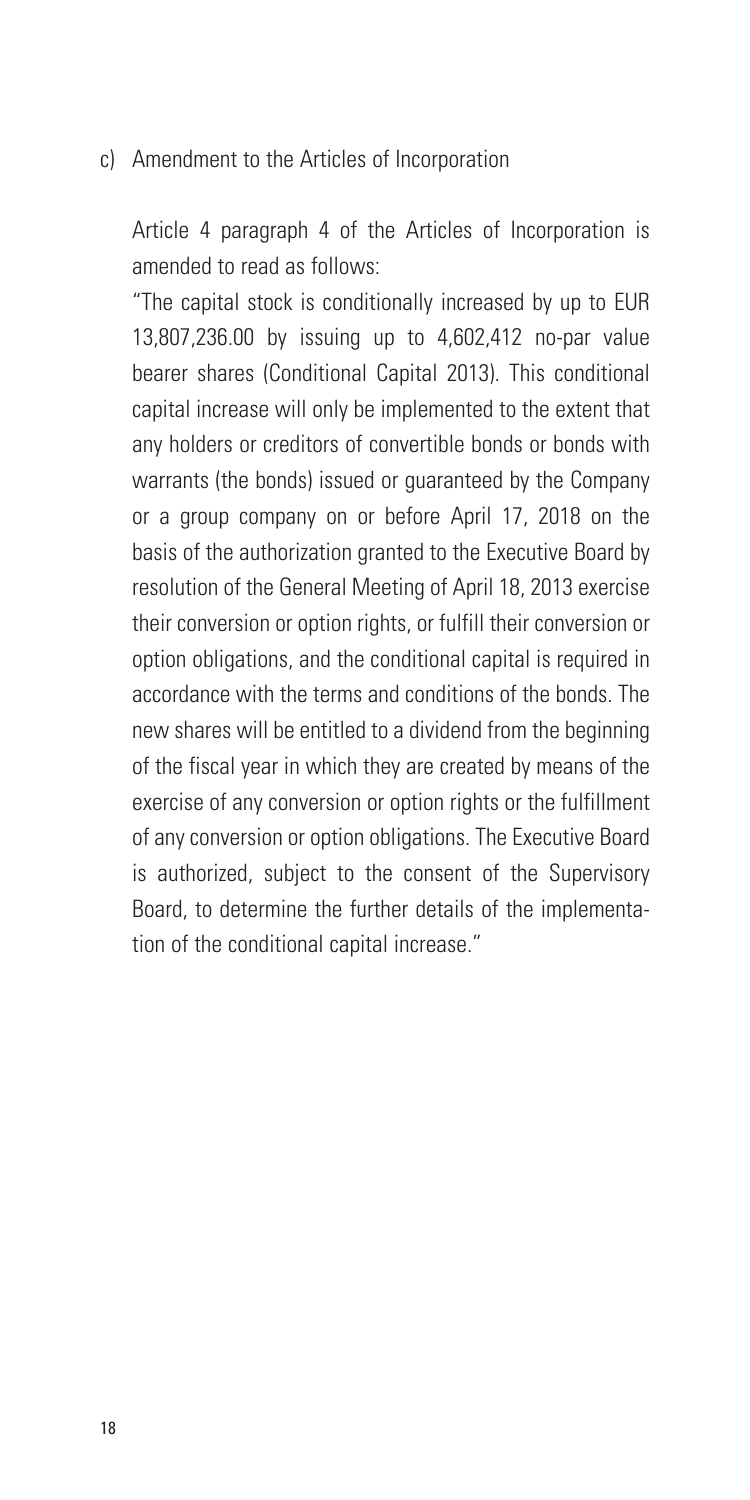7. Resolution on the authorization to purchase and use treasury shares pursuant to Section 71 (1) no. 8 AktG with the possible exclusion of shareholders' subscription rights and any shareholders' rights to offer shares

The authorization to purchase treasury shares granted by the General Meeting of April 15, 2010 is to be replaced by a new authorization. Under the new authorization to purchase and use treasury shares, the Executive Board is also to be entitled to use treasury shares subject to an exclusion of shareholders' subscription rights. However, this possibility is to be limited to an aggregate volume of shares representing 20 percent of the capital stock, taking into account all authorizations to exclude subscription rights.

The Executive Board and the Supervisory Board propose to resolve as follows:

a) The authorization to purchase treasury shares resolved by the General Meeting of April 15, 2010 is revoked from the time the following authorization takes effect; this will not affect the authorizations resolved by the General Meeting of April 15, 2010 concerning the use of treasury shares.

The Executive Board is authorized for a period ending on April 17, 2018 to purchase shares in the Company representing a pro rata amount of capital stock of up to EUR 13,807,238.00 in total, subject to the consent of the Supervisory Board and subject to the proviso that the shares to be purchased under this authorization, together with other shares in the Company which the Company previously purchased and still holds or which are attributable to the Company pursuant to Sections 71 d and 71 e AktG, will at no time account for more than ten percent of the capital stock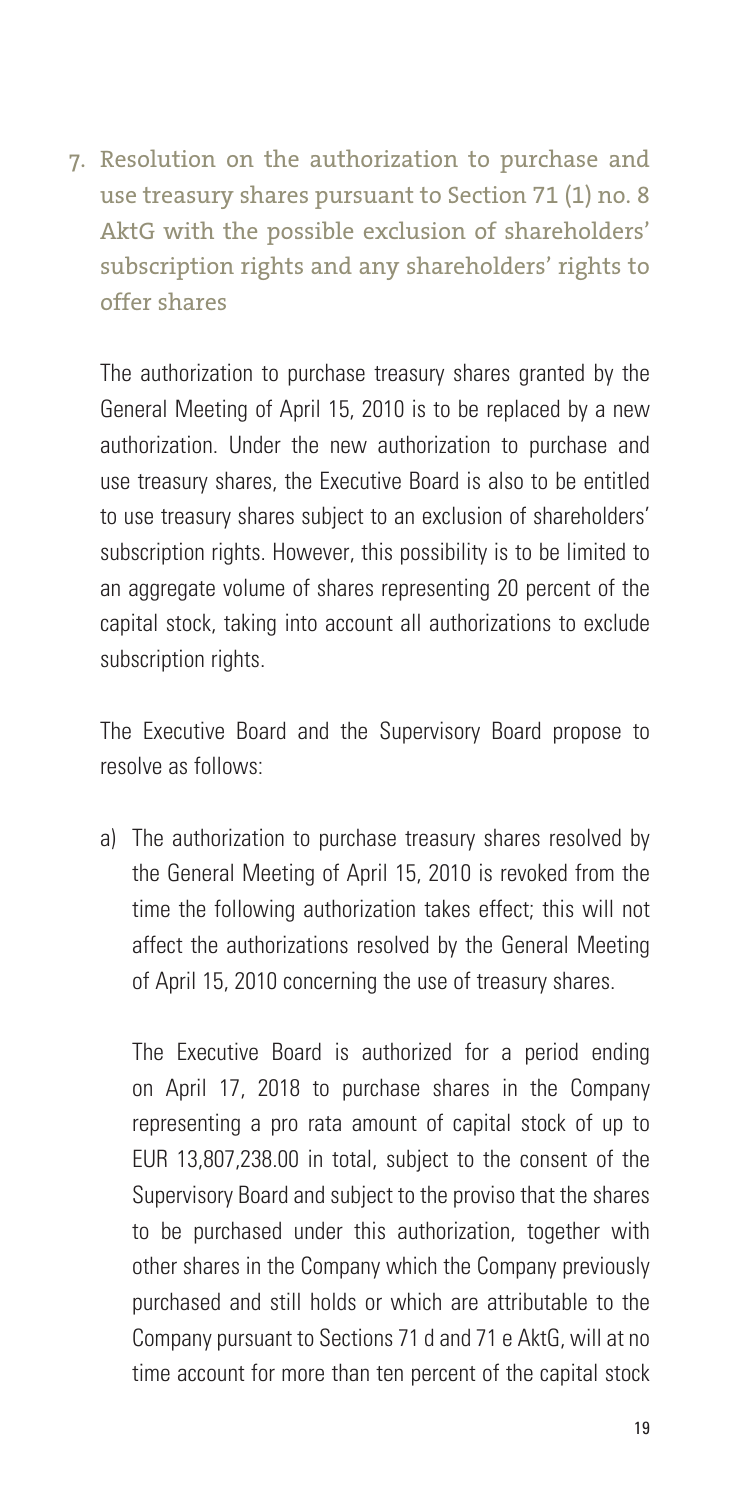of the Company. Moreover, the requirements set out in Section 71 (2) sentences 2 and 3 AktG must be met. The share purchase must not be effected for the purpose of dealing in own shares.

The purchase will be effected in compliance with the principle of equal treatment (*Gleichbehandlungsgrundsatz*) (Section 53 a AktG) on the stock exchange or by way of a public purchase offer to all shareholders. If the purchase is effected on the stock exchange, the purchase price (not including incidental purchase expenses) must not exceed, or fall short of, the trading price of Bilfinger shares, calculated on the purchase date in the opening auction in the XETRA trading system of Deutsche Börse AG (or any comparable successor system), by more than ten percent. In the event of a public purchase offer, the offering price (not including incidental purchase expenses) must not exceed, or fall short of, the average trading price of the Company's share, calculated on the basis of the arithmetic mean of the closing auction prices of Bilfinger shares in the XETRA trading system of Deutsche Börse AG (or any comparable successor system), during the three trading days preceding the day of publication of the purchase offer by more than ten percent. The volume of the offer may be limited. If the total number of shares offered for sale in response to a public purchase offer exceeds this limit, acquisition may be performed according to the proportion of offered shares (proportion offered); moreover, offers pertaining to limited numbers of shares (up to 50 shares per shareholder) may be given preferential treatment, and the number of shares may be rounded according to commercial principles, in order to avoid fractional shares. Any further right of the shareholders to offer shares is excluded in that respect.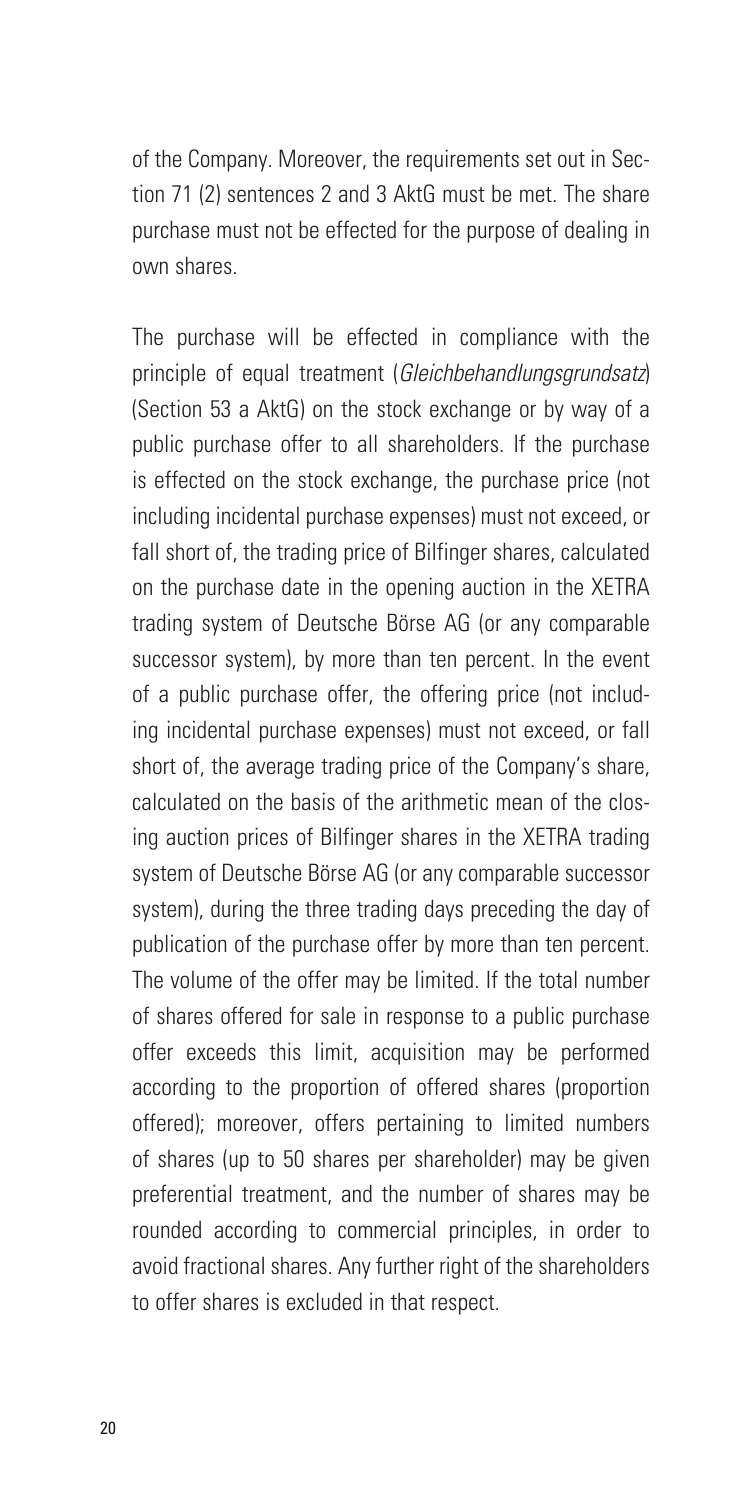The authorization may be exercised in whole or in part. During the term of the authorization, the purchase may be effected in partial tranches on different purchase dates up to the maximum purchase volume. The purchase may also be effected through dependent group companies of Bilfinger SE within the meaning of Section 17 AktG or through third parties for the account of Bilfinger SE or of such dependent group companies.

- b) The Executive Board is authorized to either offer the treasury shares purchased under the above authorization for sale to all shareholders in compliance with the principle of equal treatment or to sell those shares on the stock exchange. The Executive Board is further authorized, in each case subject to the consent of the Supervisory Board,
	- ba) to sell the treasury shares purchased under the above authorization other than on the stock exchange or by way of an offer for sale to all shareholders, provided the shares are sold against payment in cash at a price that is not substantially below the average trading price of the Company's share during the three trading days preceding the final determination of the selling price by the Executive Board, calculated on the basis of the arithmetic mean of the closing auction prices of Bilfinger shares in the XETRA trading system of Deutsche Börse AG (or any comparable successor system); this authorization is limited to the lower of ten percent of the capital stock existing at the time the resolution is adopted at the General Meeting of April 18, 2013 or ten percent of the capital stock existing at the time the shares are sold. The authorization volume will be reduced by the pro rata amount of capital stock which is represented by shares, or attributable to conversion and/or option rights or obligations under bonds which in each case were issued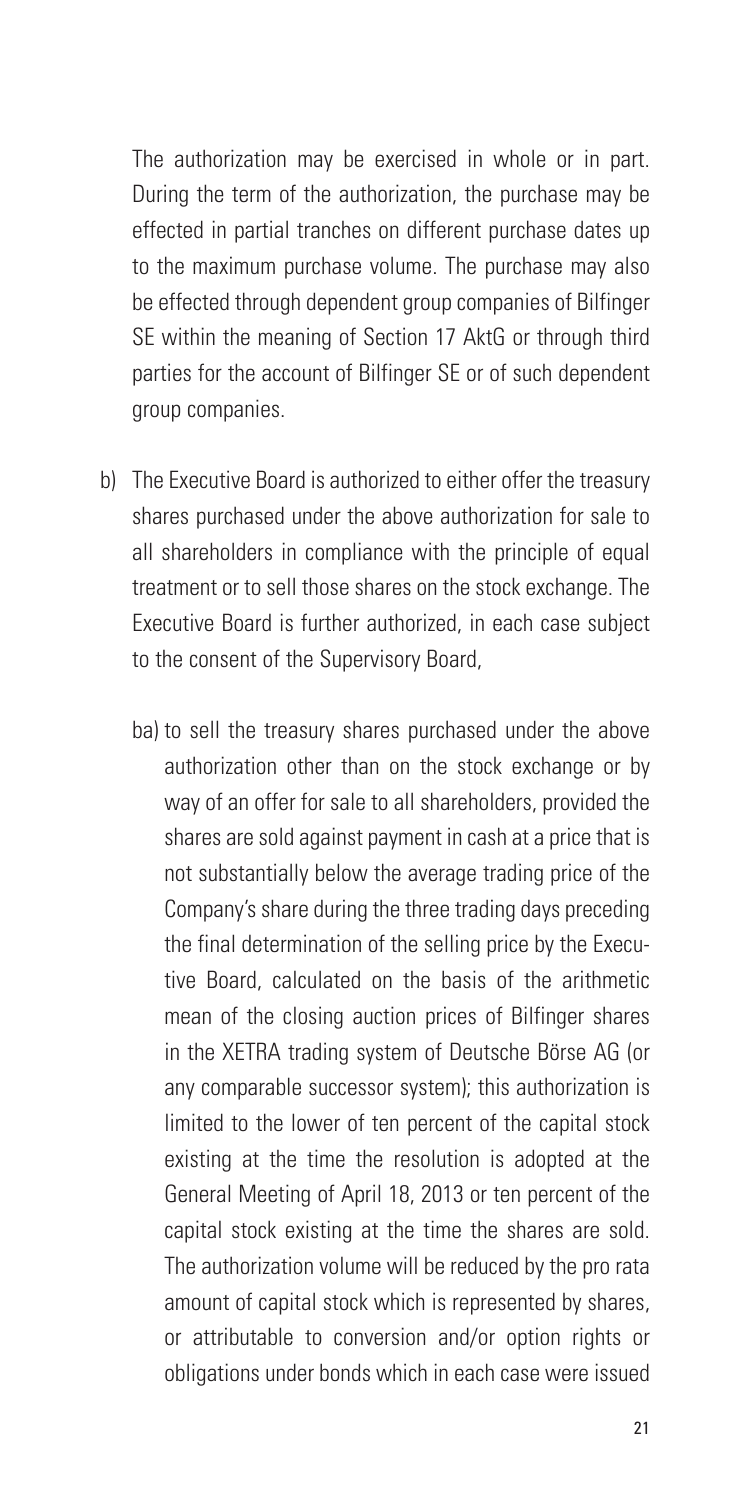or sold after the beginning of April 18, 2013, subject to the exclusion of subscription rights, applying Section 186 (3) sentence 4 AktG directly, analogously, or *mutatis mutandis*; or

- bb) to offer and transfer the treasury shares purchased under the above authorization as consideration in connection with mergers with other companies or acquisitions of companies or parts of or equity interests in companies; or
- bc) to redeem the treasury shares purchased under the above authorization without a further resolution of the General Meeting being required; redemption will lead to a capital reduction; notwithstanding the preceding, the Executive Board may determine that the capital stock will remain unchanged by the redemption and instead, by effecting the redemption, increase the amount of capital stock represented by the remaining shares in accordance with Section 8 (3) AktG; in that case, the Executive Board is authorized to adjust the statement of the number of shares in the Articles of Incorporation; or
- bd) to use the treasury shares purchased under the above authorization to service conversion and/or option rights or obligations under convertible bonds or bonds with warrants issued by the Company either directly or through a group company in accordance with the authorization proposed under Agenda Item 6.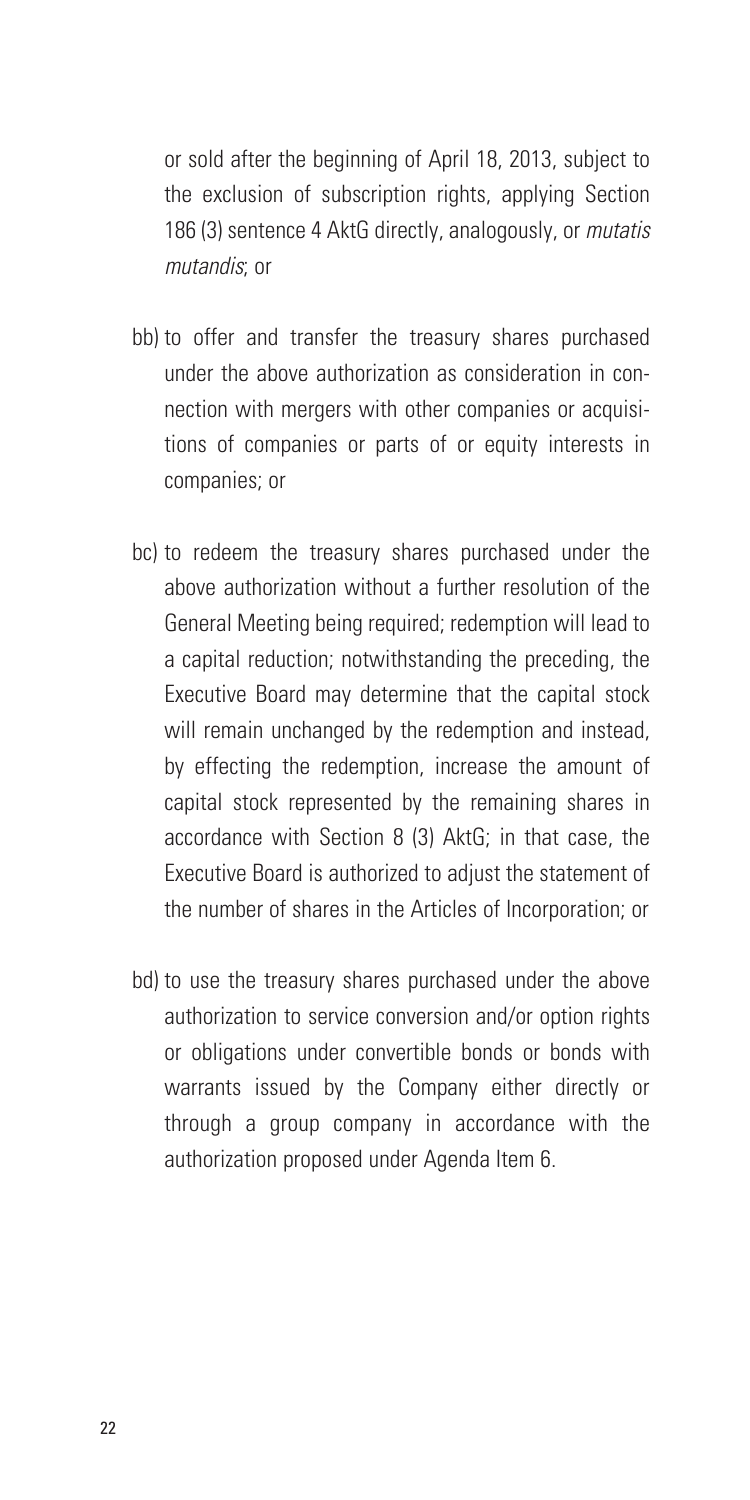c) The Executive Board is furthermore authorized, subject to the consent of the Supervisory Board, to offer for purchase, promise or transfer treasury shares that are purchased under the above authorization or that have already been purchased under a previous authorization to employees of Bilfinger SE and its downstream affiliates as well as to members of the managing bodies of downstream affiliates; this includes the authorization to offer for purchase, promise or transfer the shares for free or on other special terms. The treasury shares purchased under the above or an earlier authorization may in this context also be transferred to a bank or other entity meeting the requirements of Section 186 (5) sentence 1 AktG which accepts the shares with the obligation to offer for purchase, promise or transfer them exclusively to employees of Bilfinger SE and its downstream affiliates as well as to members of the managing bodies of downstream affiliates. With the consent of the Supervisory Board the Executive Board may also procure the shares to be transferred to employees of Bilfinger SE and its downstream affiliates as well as to members of the managing bodies of downstream affiliates by way of securities loans from a bank or other entity meeting the requirements of Section 186 (5) sentence 1 AktG, using the Bilfinger shares purchased under the above or an earlier authorization to repay such securities loans.

The authorizations may be exercised once or several times and separately or collectively.

The shareholders' subscription rights relating to the treasury shares are excluded to the extent those shares are sold on the stock exchange or used in accordance with the authorization as set out in lits. ba), bb), bd) or c) above. To the extent the shares are sold by way of an offer to all shareholders, the Executive Board may, subject to the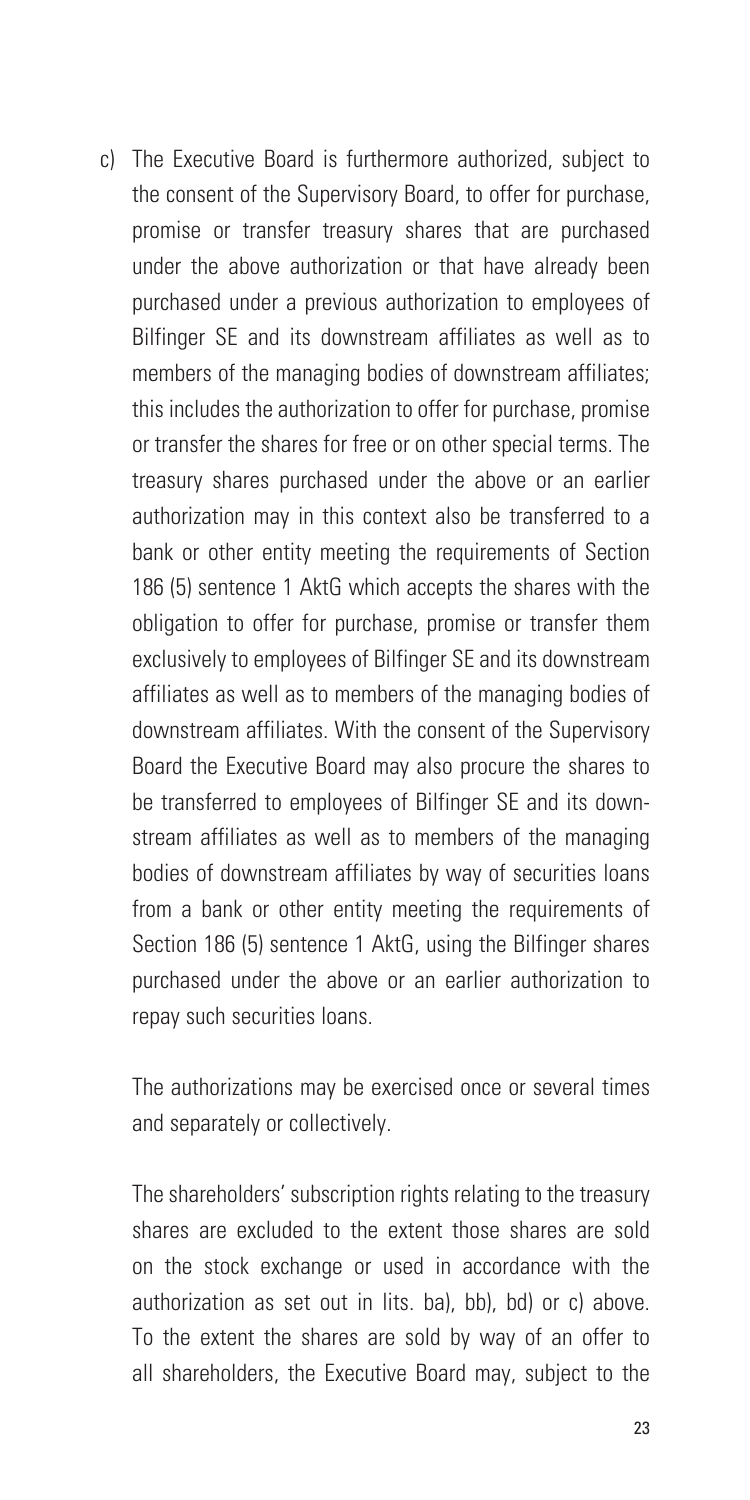consent of the Supervisory Board, exclude the shareholders' subscription rights to treasury shares in respect of fractional shares. The aggregate pro rata amount of capital stock represented by treasury shares in respect of which the shareholders' subscription rights are excluded under this authorization or by exercising the authorizations under lits. ba), bb), bd) or c) together with the pro rata amount of capital stock attributable to treasury shares or new shares from authorized capital or to which conversion and/or option rights or obligations relate under bonds which were issued or sold, subject to an exclusion of subscription rights, on or after April 18, 2013 must not, however, exceed 20 percent of the capital stock; this calculation is to be made on the basis of the amount of capital stock existing at the time this authorization takes effect or at the time the treasury shares are sold, whichever is lower. The shareholders' subscription rights are also deemed to have been excluded if the relevant shares are sold or issued by applying Section 186 (3) sentence 4 AktG directly, analogously, or *mutatis mutandis*.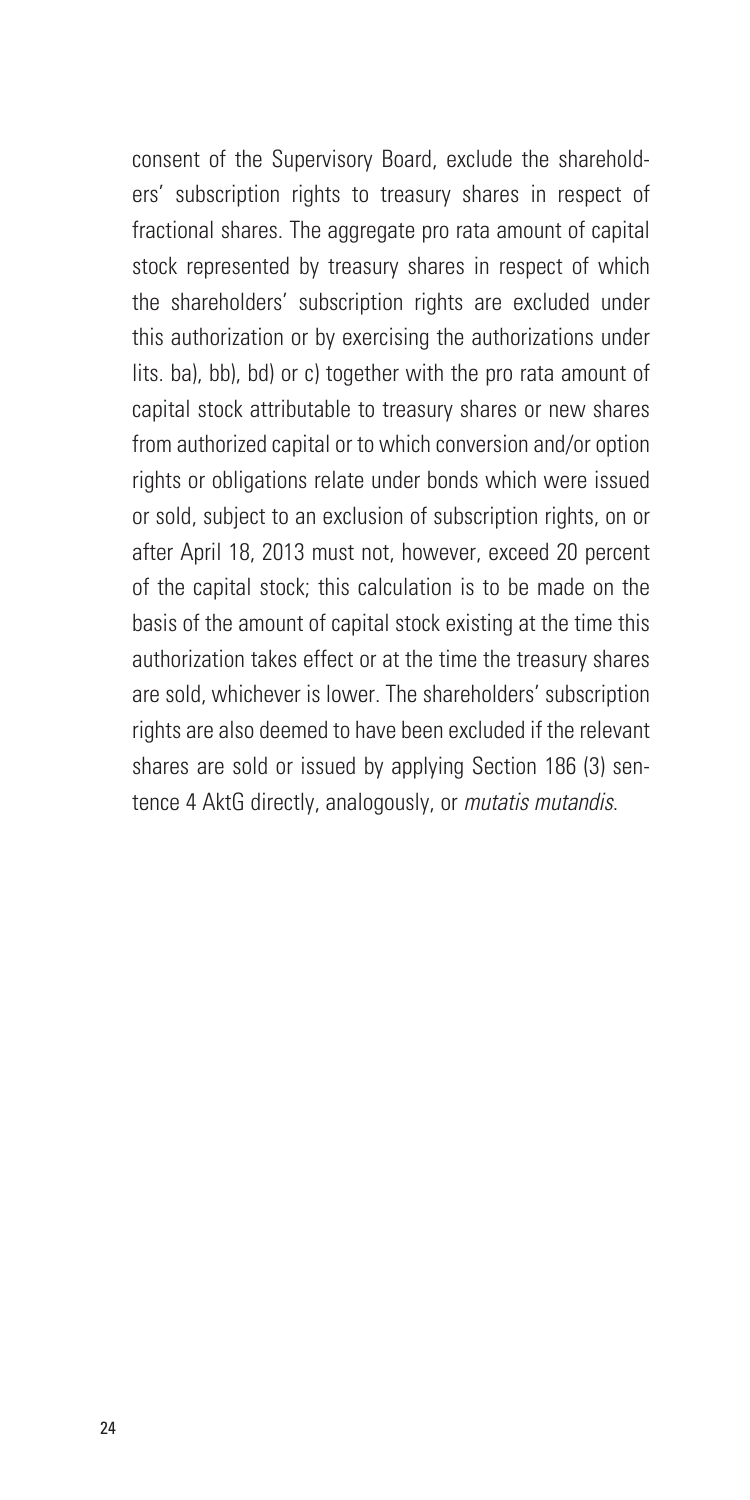- 8. Resolution on the approval of profit transfer agreements between
	- a) Bilfinger SE and Bilfinger Industrial Technologies GmbH, having its registered office in Frankfurt am Main
	- b) Bilfinger SE and Roediger Grundbesitz GmbH, having its registered office in Hanau
	- a) Resolution on the approval of a profit transfer agreement between Bilfinger SE and Bilfinger Industrial Technologies GmbH, having its registered office in Frankfurt am Main

On January 25/30, 2013, Bilfinger SE entered into a profit transfer agreement with Bilfinger Industrial Technologies GmbH. The profit transfer agreement has already been approved by the shareholders' meeting of Bilfinger Industrial Technologies GmbH. The profit transfer agreement will take effect only if it is approved by the General Meeting of Bilfinger SE and once it has been entered in the commercial register for Bilfinger Industrial Technologies GmbH.

The Executive Board and the Supervisory Board propose to resolve as follows:

The profit transfer agreement dated January 25/30, 2013 between Bilfinger SE and Bilfinger Industrial Technologies GmbH is approved.

The key terms of the profit transfer agreement between Bilfinger SE and Bilfinger Industrial Technologies GmbH (hereinafter the 'Subsidiary') are as follows: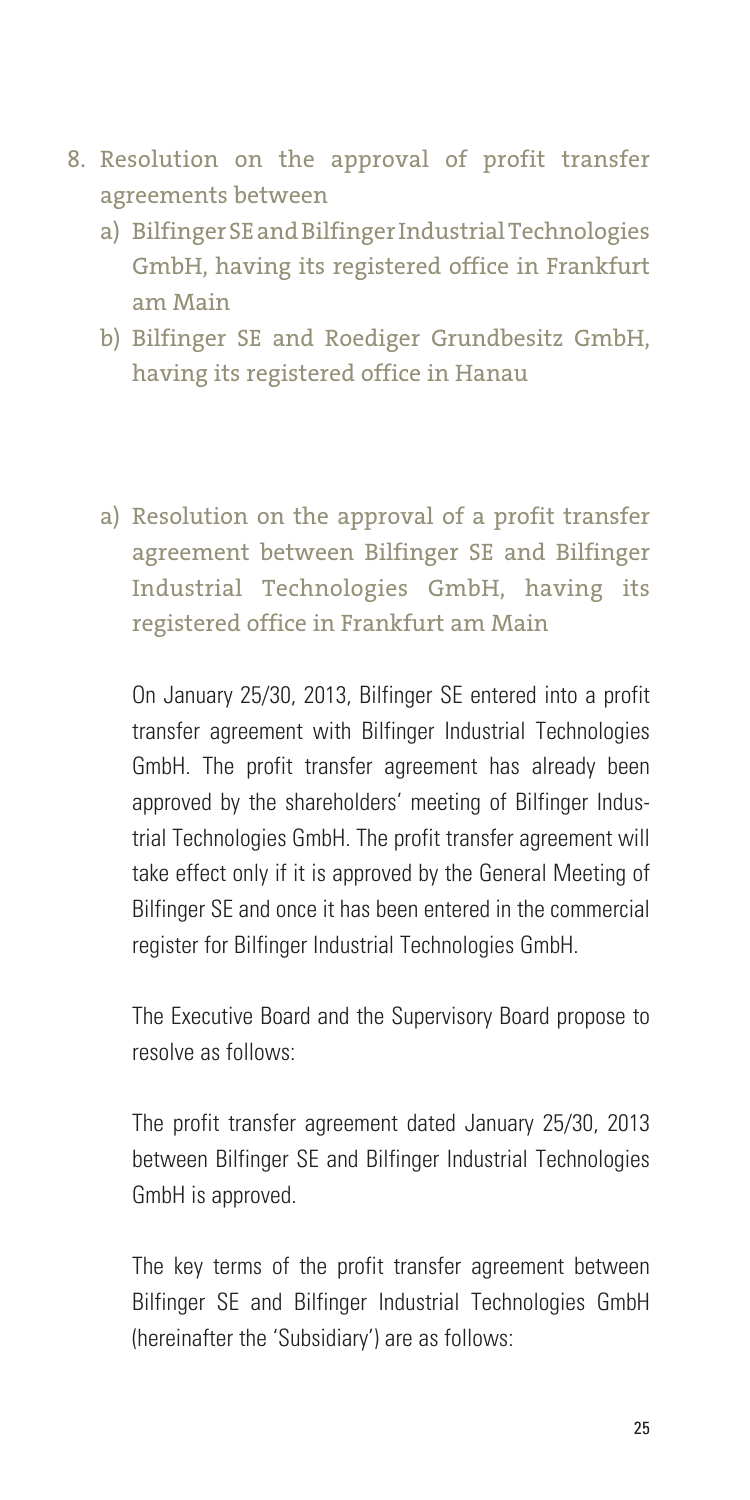- \_\_ The Subsidiary undertakes to transfer its entire profit as determined in accordance with the relevant provisions of German commercial law to Bilfinger SE, subject to Section 301 AktG. The profit to be transferred shall be deemed to comprise the annual net profit that would have been generated if no profit transfer arrangements were in place, subject to the establishment or liquidation of reserves as described in the following paragraph, less any loss carryforward from the preceding year.
- The Subsidiary may, subject to the consent of Bilfinger SE, allocate amounts from the annual net profit to revenue reserves (*Gewinnrücklagen*) within the meaning of Section 272 (3) HGB only to the extent that this is permissible under German commercial law and justified in economic terms on the basis of a reasonable commercial assessment. At the request of Bilfinger SE, any other revenue reserves established during the term of this agreement are to be liquidated and to be used in order to balance any annual net loss or to be transferred as profit. Any revenue reserves or profit carryforward dating back to the time before this agreement took effect or any capital reserves must not be transferred as profits or used in order to balance any annual net loss. The obligation to transfer profits will for the first time apply with respect to the entire profits generated in the fiscal year of the Subsidiary during which this agreement takes effect and will be due at the end of each fiscal year. Bilfinger SE may request that profits are transferred in advance if and to the extent that an advance dividend could be paid out.
- \_\_ In accordance with Section 302 AktG as amended from time to time, Bilfinger SE is obligated vis-à-vis the Subsidiary to balance any annual net loss that would other-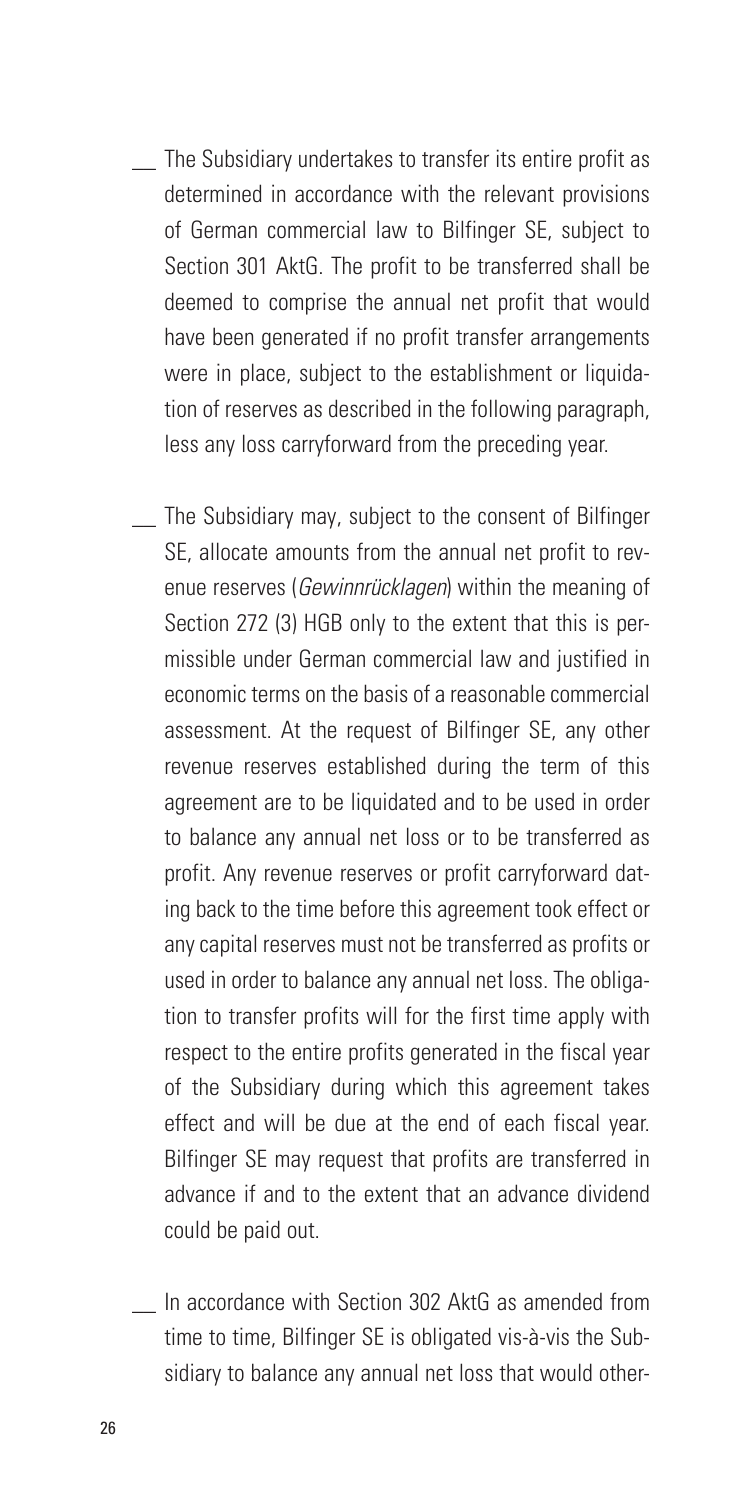wise have been sustained during the term of the agreement, to the extent that such loss is not balanced by withdrawing amounts from the other revenue reserves which were allocated to the latter during the term of the agreement. (Section 302 AktG currently reads as follows: (1) "If a domination or profit transfer agreement is in place, the respective other party is obligated to balance any annual net loss that would otherwise have been sustained during the term of the agreement, to the extent that such loss is not balanced by withdrawing amounts from the other revenue reserves which were allocated to the other revenue reserves during the term of the agreement." (2) "If a dependent company has leased (*verpachtet*) or otherwise transferred the operation of its enterprise to the controlling company, the controlling company must balance any annual net loss that would otherwise have been sustained during the term of the agreement to the extent that the agreed consideration is less than the appropriate remuneration." (3) "The company may waive or reach a settlement on the claim to such balancing measures no earlier than three years after the date on which the registration of the termination of the agreement in the commercial register was published pursuant to Section 10 of the German Commercial Code (*Handelsgesetzbuch*). This does not apply in the event that the person obligated to pay such balance is insolvent or reaches a settlement with its creditors in order to avoid insolvency proceedings or if obligations relating to such balancing measures are set out in an insolvency plan. Such waiver or settlement will only take effect if the outside shareholders consent to such waiver or settlement by adopting a special resolution and if a minority whose shares, when aggregated, amount to one tenth of the share capital represented at the time the resolution is adopted does not have its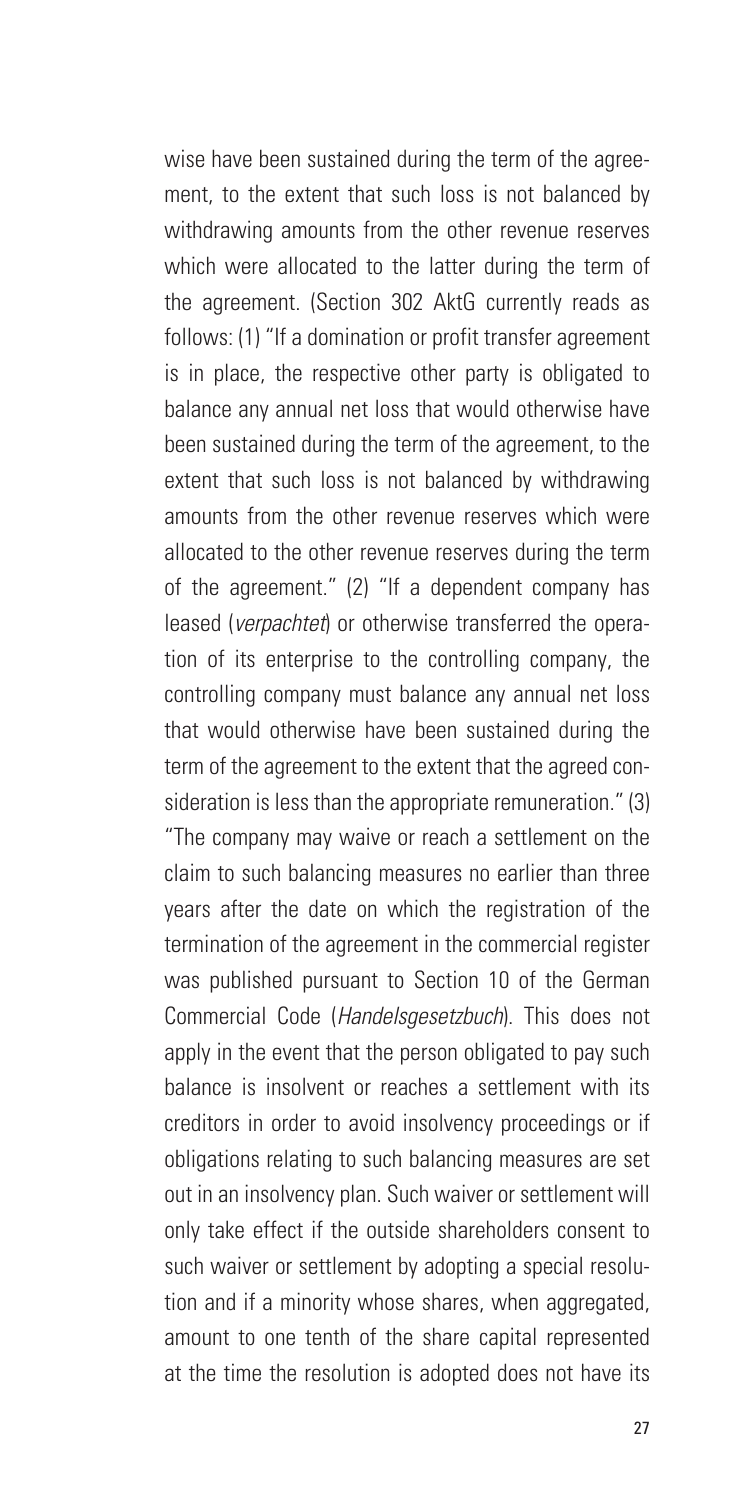objections recorded in the minutes." (4) "The claims under these provisions will become time-barred ten years from the day on which the registration of the termination of the agreement in the commercial register was published pursuant to Section 10 of the German Commercial Code.") The obligation to assume losses will for the first time apply with respect to the entire loss incurred in the fiscal year of the Subsidiary in which this agreement takes effect and will be due at the end of each fiscal year.

The agreement requires the approval of the General Meeting of Bilfinger SE and the shareholders' meeting of the Subsidiary in order to take effect. It will become effective upon entry in the commercial register for the Subsidiary. The agreement is concluded for a fixed term running for five full years (*Zeitjahre*) starting with the beginning of the fiscal year of the Subsidiary in which the obligation to transfer profits applies for the first time under the agreement. In the event that the end of this five-year period falls on a date within a running fiscal year of the Subsidiary, for example as a result of the creation of a short fiscal year, the agreement will end upon the expiry of that fiscal year. The agreement will be automatically renewed by one full year at the end of each year unless it is terminated in writing by either of the contracting parties with three months' notice to the end of its term. In order to determine whether the notice period has been observed, the date on which the termination notice was received by the respective other contracting party will be decisive. This does not affect the right of each party to terminate the agreement for cause. Such termination for cause with immediate effect will be permitted in particular if Bilfinger SE sells or otherwise transfers more than 50 percent of its share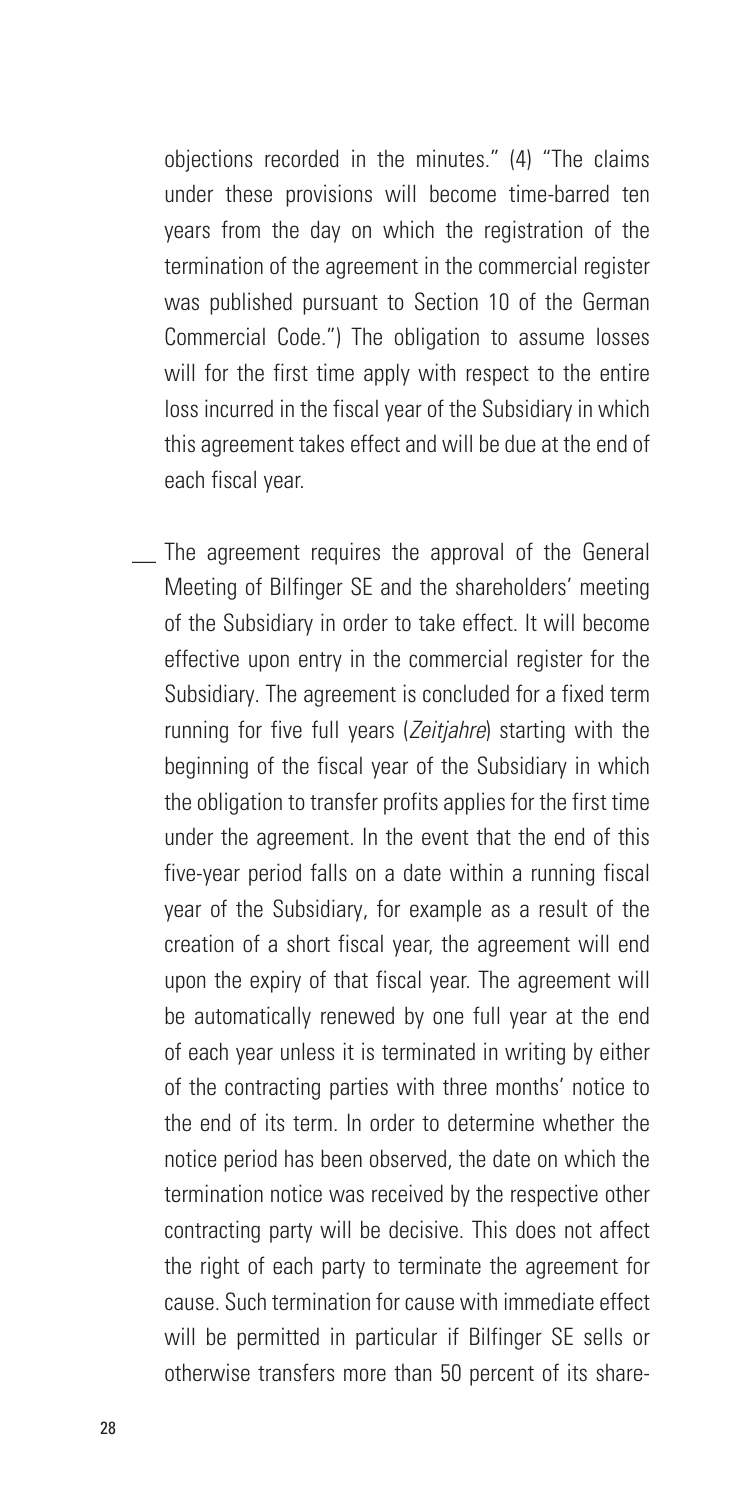holding in the Subsidiary to third parties. If notice of termination is given in these circumstances, it will take effect upon receipt, but no earlier than upon the relevant share transfer taking effect.

Should individual provisions of the agreement be or become invalid or impracticable, this will not affect the validity of the other provisions of the agreement. The invalid or impracticable provision is to be replaced by a provision that is permissible and comes as close as possible to the economic effect of the invalid or impracticable provision.

At the time of conclusion of the profit transfer agreement, Bilfinger SE was the sole shareholder in Bilfinger Industrial Technologies GmbH, and it continues to be so (without any changes) at the time of the General Meeting. For this reason, Bilfinger SE is not required to make any compensation or settlement payments to outside shareholders of Bilfinger Industrial Technologies GmbH.

b) Resolution on the approval of a profit transfer agreement between Bilfinger SE and Roediger Grundbesitz GmbH, having its registered office in Hanau

On February 1/4, 2013, Bilfinger SE entered into a profit transfer agreement with Roediger Grundbesitz GmbH. The profit transfer agreement has already been approved by the shareholders' meeting of Roediger Grundbesitz GmbH. The profit transfer agreement will take effect only if it is approved by the General Meeting of Bilfinger SE and once it has been entered in the commercial register for Roediger Grundbesitz GmbH.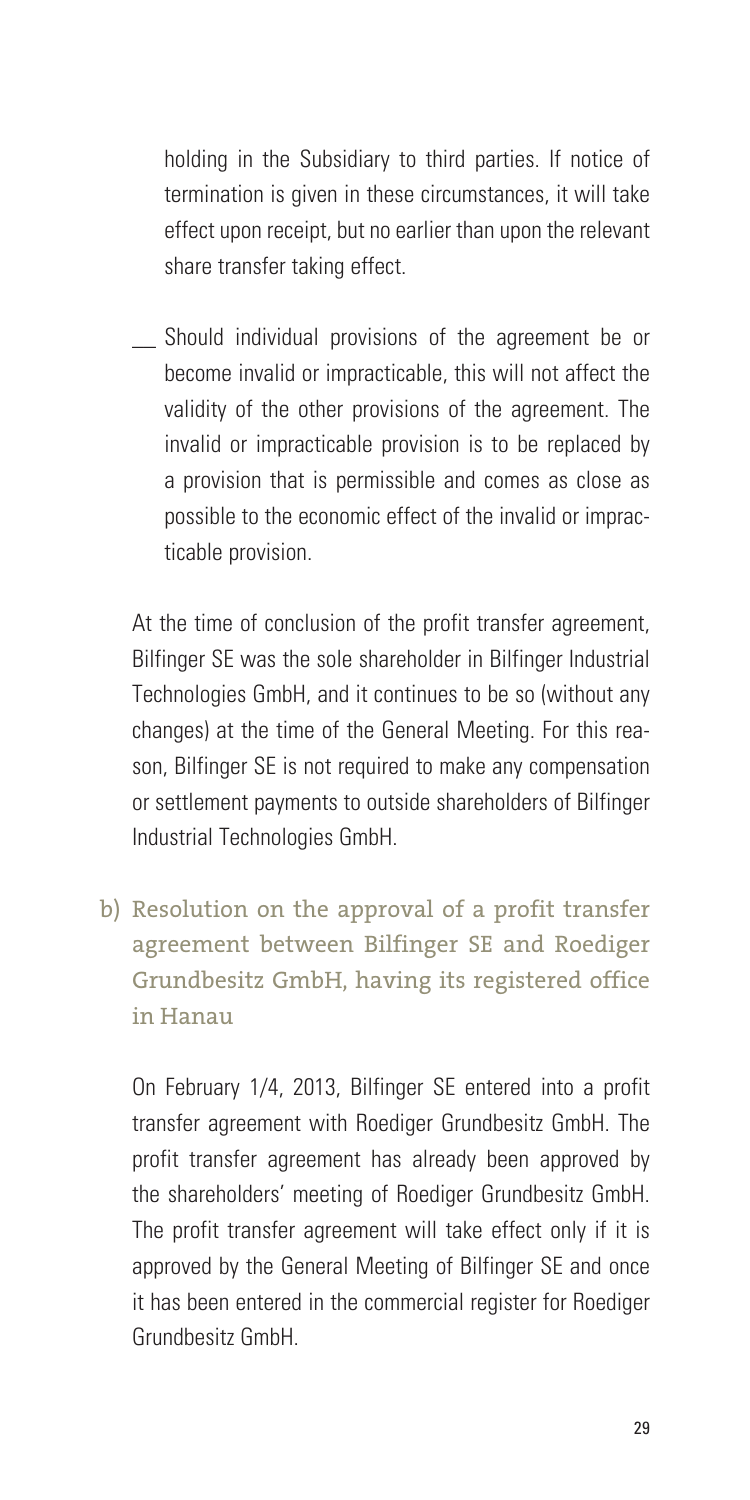The Executive Board and the Supervisory Board propose to resolve as follows:

The profit transfer agreement dated February 1/4, 2013 between Bilfinger SE and Roediger Grundbesitz GmbH is approved.

With the exception of the names of the contracting parties, the wording of the profit transfer agreement between Bilfinger SE and Roediger Grundbesitz GmbH is identical to that of the profit transfer agreement between Bilfinger SE and Bilfinger Industrial Technologies GmbH; consequently, the key terms of this agreement, with the exception of the names of the contracting parties, are identical to those of the profit transfer agreement between Bilfinger SE and Bilfinger Industrial Technologies GmbH as summarised in lit. a). We therefore refer to the summary of key terms contained in lit. a).

At the time of conclusion of the profit transfer agreement, Bilfinger SE was the sole shareholder in Roediger Grundbesitz GmbH, and it continues to be so (without any changes) at the time of the General Meeting. For this reason, Bilfinger SE is not required to make any compensation or settlement payments to outside shareholders of Roediger Grundbesitz GmbH.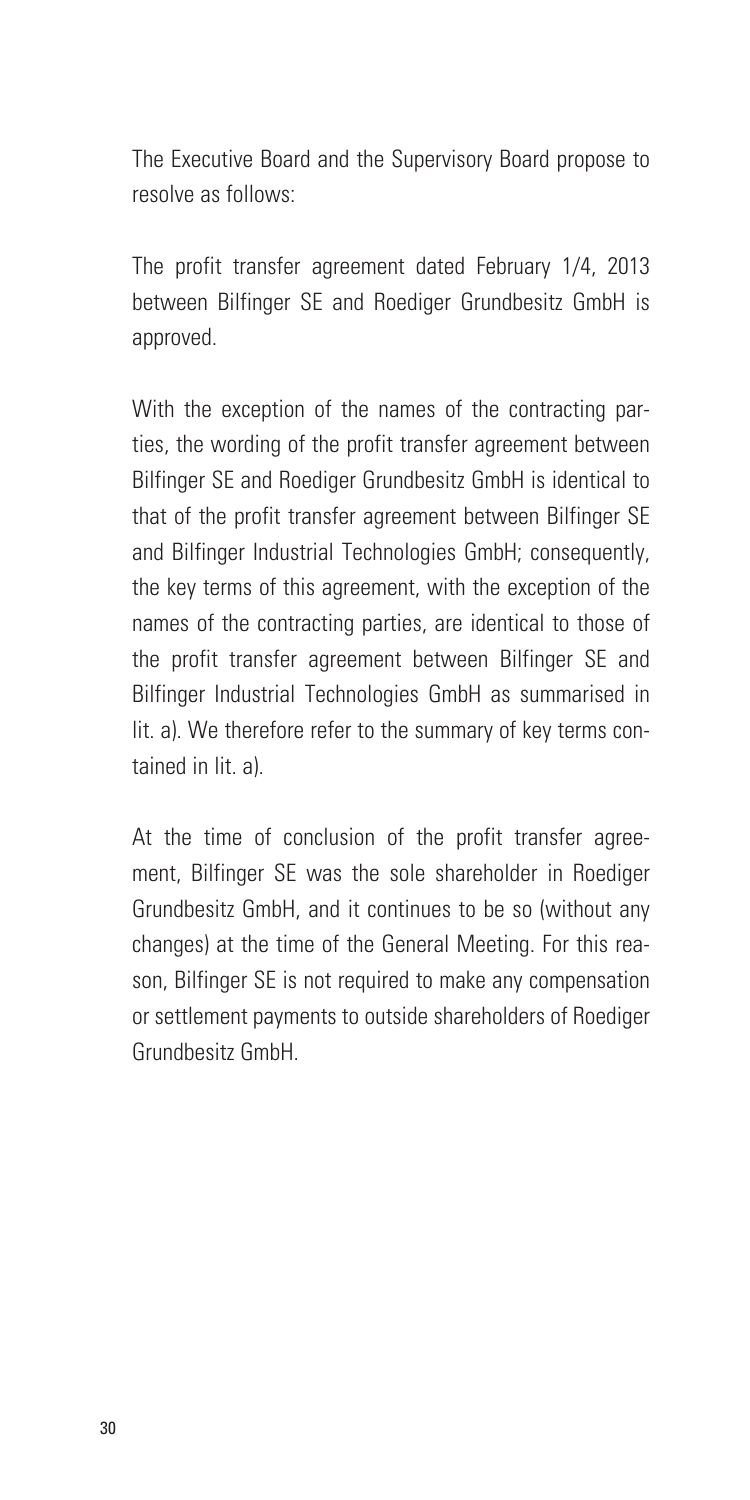## Note relating to Agenda Item 8:

The following documents are available on the internet at: **http://www.bilfinger.com/en/annual-general-meeting** and will also be available for inspection during the General Meeting:

- \_\_ The profit transfer agreement dated January 25/30, 2013 between Bilfinger SE and Bilfinger Industrial Technologies GmbH,
- the profit transfer agreement dated February 1/4, 2013 between Bilfinger SE and Roediger Grundbesitz GmbH,
- \_\_ the annual financial statements of Bilfinger SE (formerly Bilfinger Berger SE or Bilfinger Berger AG) and the group financial statements for the 2010, 2011 and 2012 fiscal years as well as the management reports of Bilfinger SE (formerly Bilfinger Berger SE or Bilfinger Berger AG) and the group for these fiscal years,
- \_\_ the opening balance sheet and the annual financial statements for Bilfinger Industrial Technologies GmbH for the 2012 fiscal year,
- the annual financial statements of Roediger Grundbesitz GmbH for the 2010, 2011 and 2012 fiscal years
- the joint report prepared by the Executive Board of Bilfinger SE and the management of Bilfinger Industrial Technologies GmbH in accordance with Section 293a AktG,
- \_\_ the joint report prepared by the Executive Board of Bilfinger SE and the management of Roediger Grundbesitz GmbH in accordance with Section 293a AktG.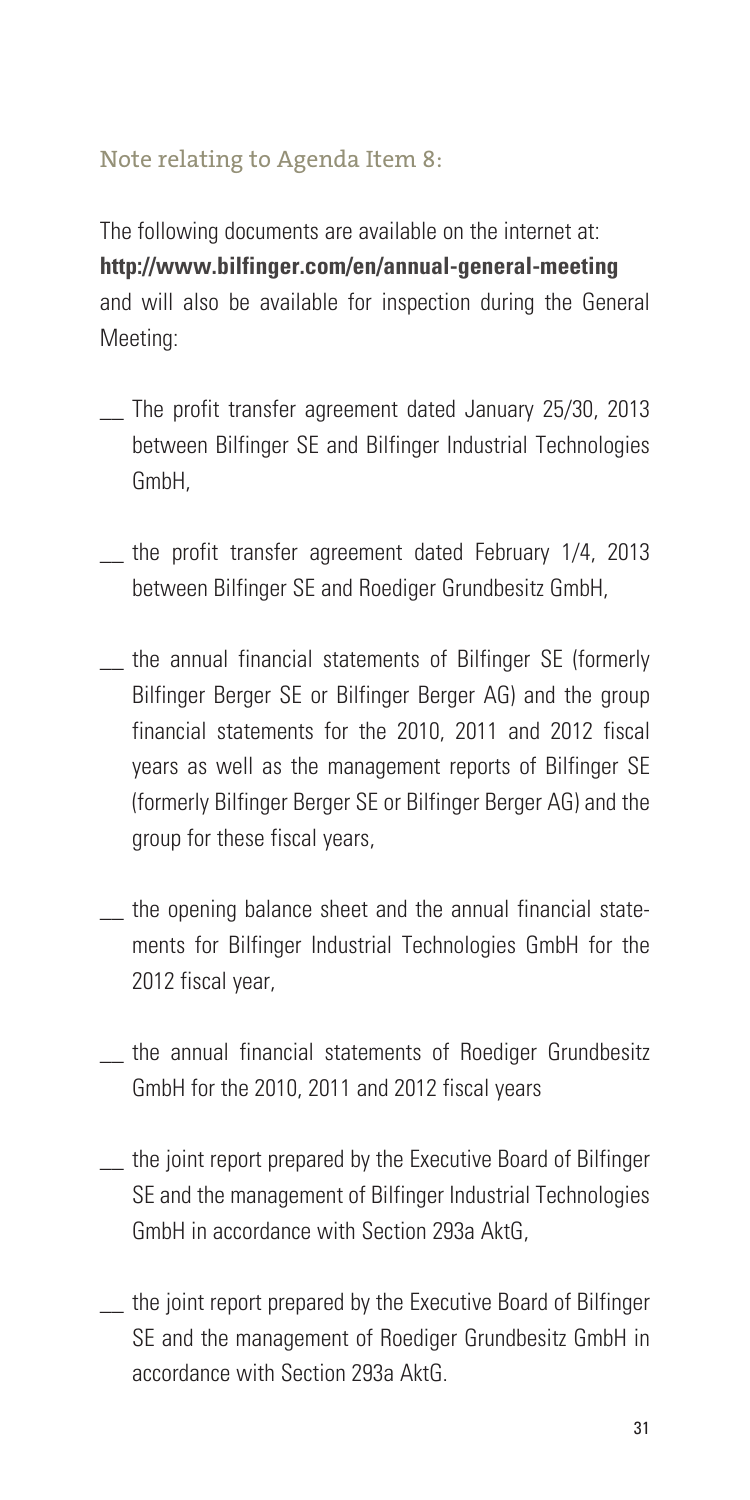9. Appointment of the auditors of the financial statements and group financial statements for the 2013 fiscal year as well as of the auditors to be commissioned to review the abridged financial statements and the interim management report prepared in accordance with Sections 37w (5) and 37y no. 2 of the German Securities Trading Act (*Wertpapierhandelsgesetz*, WpHG)

Following a recommendation by the Audit Committee, the Supervisory Board proposes to resolve as follows:

- a) Ernst & Young GmbH Wirtschaftsprüfungsgesellschaft, Mannheim, are appointed as auditors of the financial statements and group financial statements for the 2013 fiscal year.
- b) Ernst & Young GmbH Wirtschaftsprüfungsgesellschaft, Mannheim, are also appointed to review the abridged financial statements and interim management report prepared in accordance with Sections 37w (5) and 37y no. 2 WpHG in the 2013 fiscal year.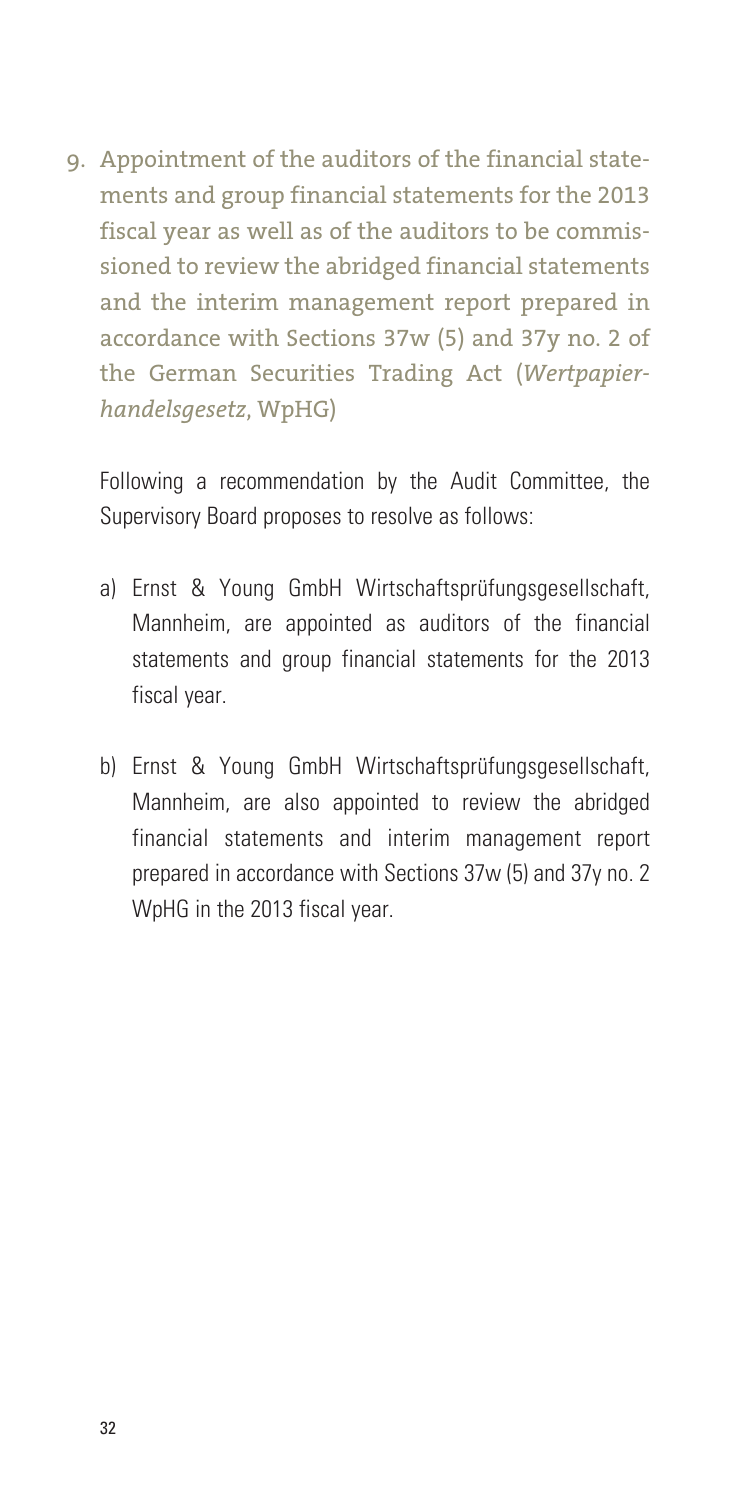# 10. Resolution on the approval of an Executive Board remuneration system

The German Act on the Appropriateness of Executive Board Remuneration (*Gesetz zur Angemessenheit der Vorstandsvergütung*, VorstAG), which came into force on August 1, 2009, has opened up the possibility for the General Meeting to resolve on the approval of the system for the remuneration of Executive Board members. The Company intends to make use of this possibility. The approval relates to changes to the system for the remuneration of Executive Board members which apply to all Executive Board members as from January 1, 2013.

The Executive Board and the Supervisory Board propose to resolve as follows:

The General Meeting approves the changes to the system for the remuneration of Executive Board members which apply to all Executive Board members as from January 1, 2013.

A description of the changes to the system for the remuneration of Executive Board members which apply to all Executive Board members as from January 1, 2013 is set out on page 115 of the 2012 annual report under the heading 'Changes to the remuneration system from financial year 2013'. The 2012 annual report is available on the internet at

#### **http://www.report.bilfinger.com**

and will also be available at the General Meeting.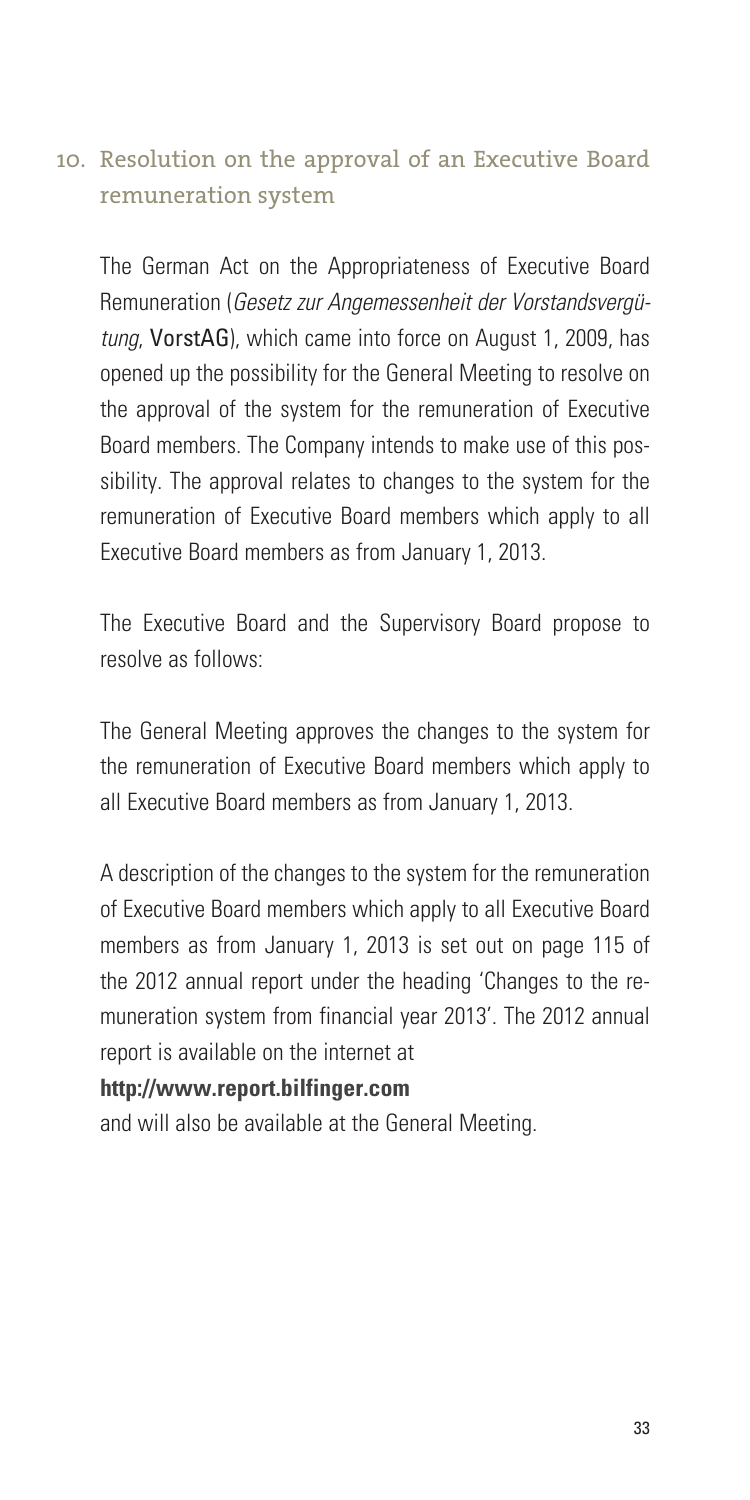# Reports to the General Meeting

Report of the Executive Board pursuant to Section 221 (4) sentence 2 and Section 186 (4) sentence 2 AktG relating to Agenda Item 6:

The proposed authorization to issue convertible bonds and bonds with warrants (the bonds) in an aggregate nominal amount of up to EUR 500,000,000.00 and to create the related conditional capital in an amount of up to EUR 13,807,236.00 (representing slightly less than ten percent of the current capital stock) is to open up a possibility for the Executive Board, subject to the consent of the Supervisory Board, to obtain financing quickly and flexibly in particular when capital markets conditions are favorable, which is in the interests of the Company.

The shareholders are generally entitled to statutory subscription rights in respect of the bonds. The exclusion of subscription rights for fractional shares enables the Company to utilize the proposed authorization in round amounts. This facilitates the handling of the shareholders' subscription rights.

Moreover, the Executive Board is authorized, subject to the consent of the Supervisory Board, to exclude the shareholders' subscription rights entirely if the bonds are issued at a price that is not significantly lower than their market value. This allows the Company to exploit favorable market conditions quickly and at very short notice and, as a result of being able to determine terms and conditions that are close to the market, to achieve more favorable terms in particular when determining the interest rate, the conversion or option price and the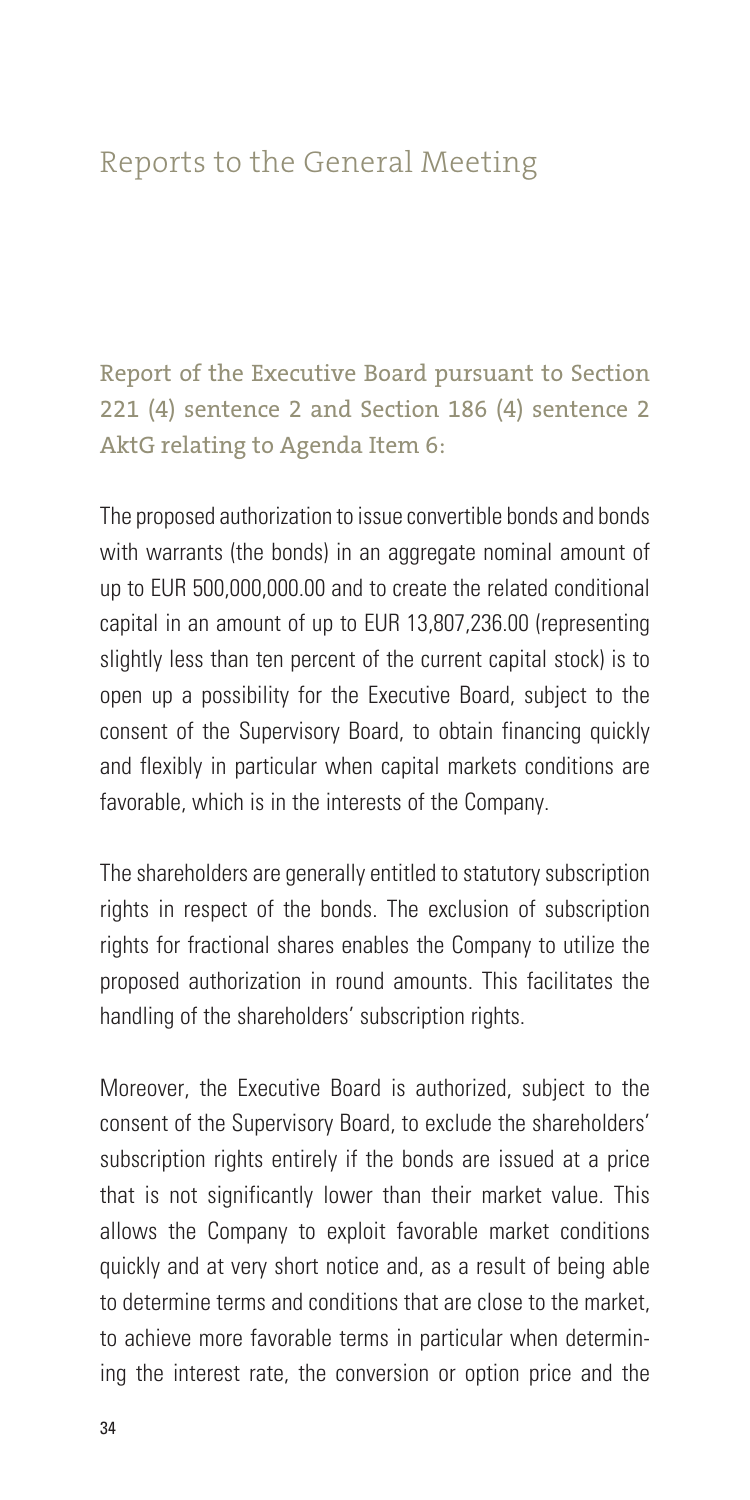issue price of the convertible bonds or bonds with warrants. If subscription rights were to be granted, it would only be possible to determine terms and conditions that are close to the market and to conduct a smooth placement process subject to certain restrictions. Although Section 186 (2) AktG permits the subscription price (and thus, in the event of convertible bonds or bonds with warrants, the terms and conditions of the bonds) to be published up to three days before the end of the subscription period, in view of the volatility which can frequently be observed in the stock markets a market risk will nevertheless exist for several days, which will cause safety margins to be deducted when determining the terms and conditions of the bonds, which in turn will mean that the terms and conditions are not close to the market. In addition, if the Company were to grant the shareholders subscription rights, a successful placement with third parties would be jeopardized or would cause additional expense owing to the uncertainty as to whether or not shareholders will actually exercise their subscription rights (subscription behavior).

Section 221 (4) sentence 2 AktG stipulates that Section 186 (3) sentence 4 AktG applies *mutatis mutandis* in the event that the shareholders' subscription rights are excluded entirely. According to the content of the resolution, the threshold of ten percent of the capital stock as prescribed in Section 186 (3) sentence 4 AktG must be observed. By including a deduction clause which is to provide for a corresponding reduction of the authorization volume in the event that other actions are performed in accordance with Section 186 (3) sentence 4 AktG (whether applied directly, analogously or *mutatis mutandis*) which are subject to an exclusion of subscription rights, it is furthermore intended to ensure that the ten percent threshold stipulated in Section 186 (3) sentence 4 AktG will not be exceeded when all authorizations permitting an exclusion of subscription rights in accordance with Section 186 (3) sentence 4 AktG are taken into account.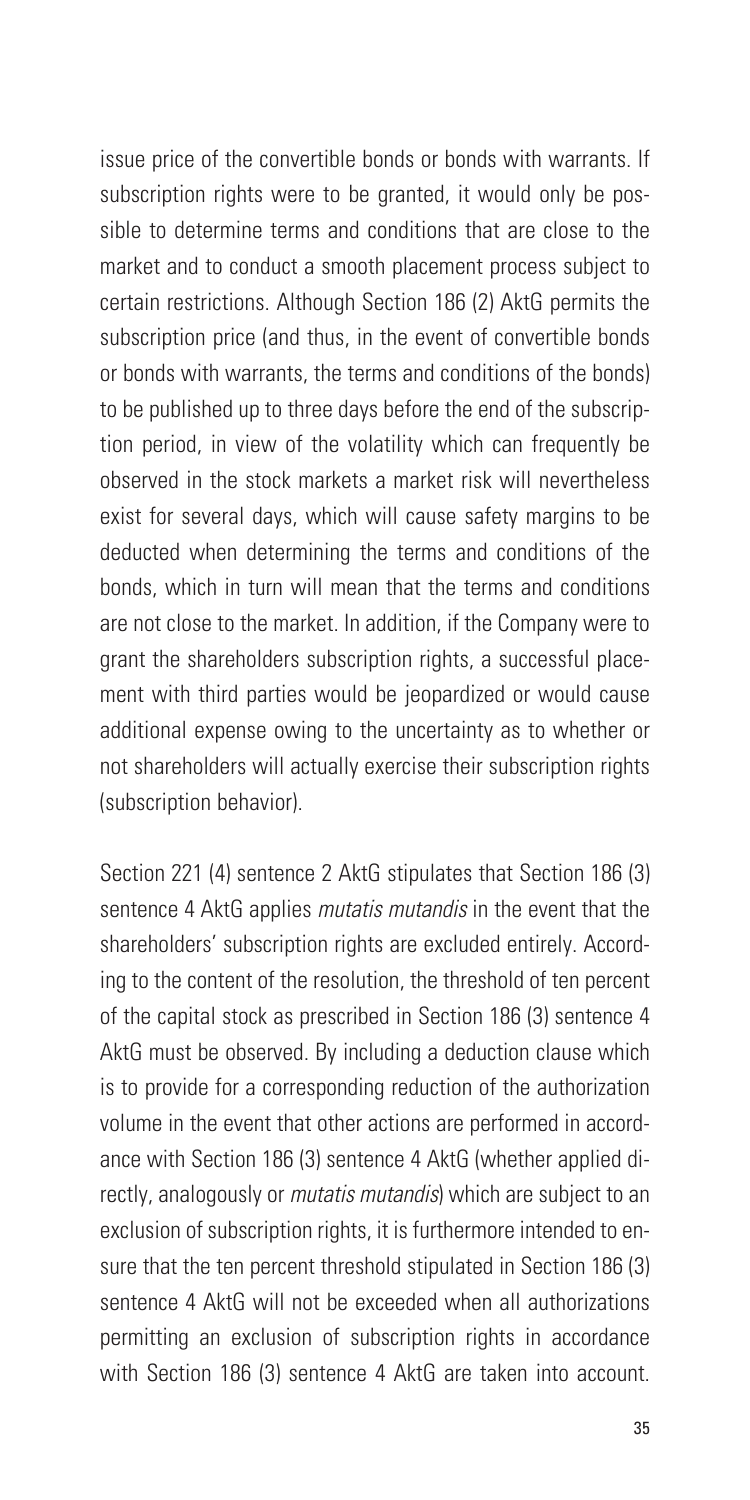Moreover, Section 186 (3) sentence 4 AktG also requires that the issue price must not be significantly lower than the trading price. This is to ensure that no significant dilution of the share value will occur. Whether or not such a dilutive effect will occur upon an issue of convertible bonds or bonds with warrants where the shareholders' subscription rights are excluded can be determined by calculating the hypothetical trading price (market value) of the convertible bonds or bonds with warrants on the basis of acknowledged principles of financial mathematics and by comparing the result of such calculation with the issue price. If, following due examination, this issue price is only insignificantly lower than the hypothetical trading price (market value) at the time the convertible bonds or bonds with warrants are issued, an exclusion of shareholders' subscription rights will be permitted because the deduction is insignificant. The resolution therefore provides that, prior to issuing the convertible bonds or bonds with warrants, the Executive Board must have satisfied itself, following due examination, that the envisaged issue price will not lead to any significant dilution of the share value. If this were the case, the hypothetical market value of the subscription rights would be close to zero, which means that the shareholders would not suffer any significant financial disadvantage as a result of their subscription rights being excluded.

Insofar as the Executive Board deems it appropriate in the relevant situation to obtain professional advice, it may avail itself of the services of experts. For example, the underwriters involved in the issue process, or other experts, could confirm to the Executive Board, in an appropriate form, that a significant dilution of the share value is not to be expected.

Ultimately, a specific clause is to be included in order to ensure in the interests of the shareholders that the authorization to exclude shareholders' subscription rights is limited to an aggregate volume of shares representing 20 percent of the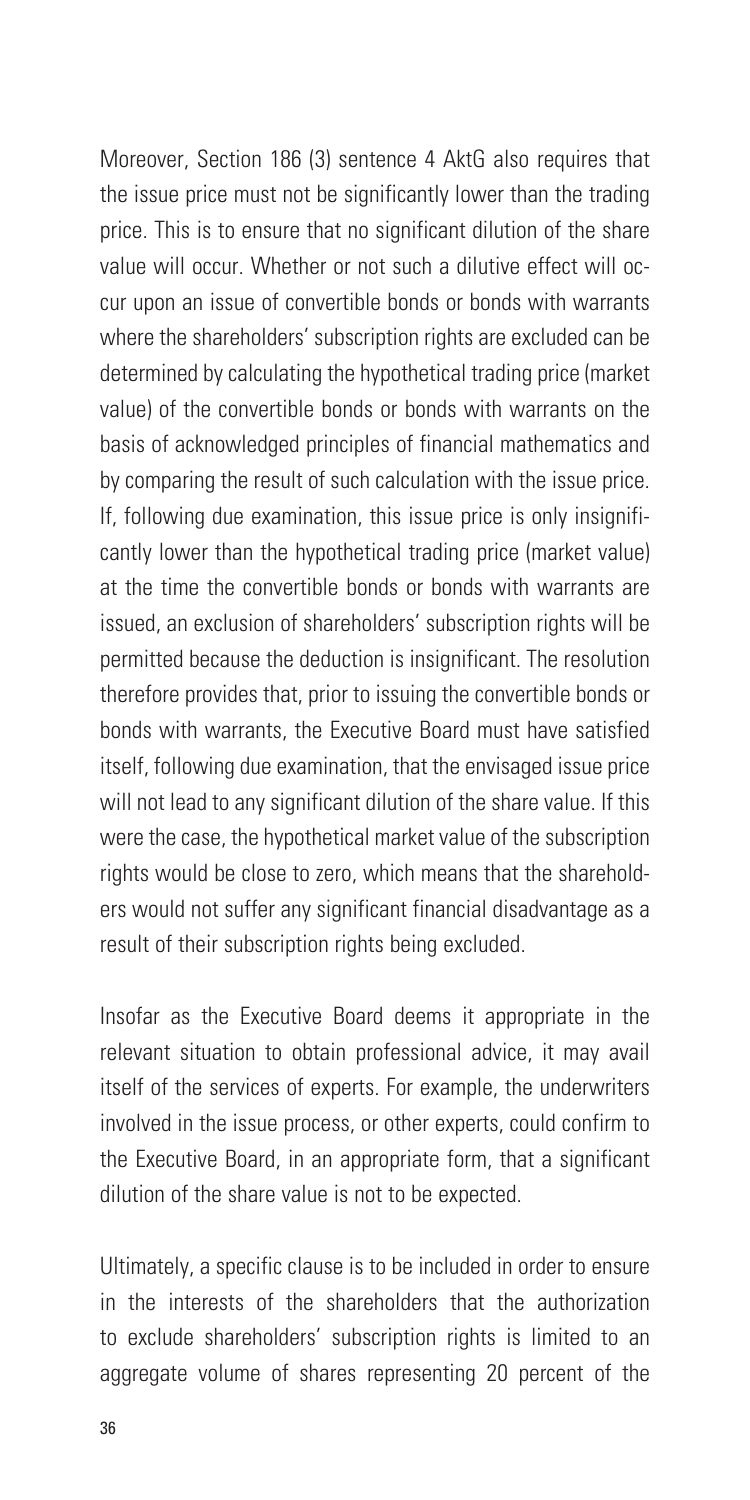capital stock, taking into account all other authorizations to exclude subscription rights.

Having considered all of the above circumstances, the Executive Board and the Supervisory Board regard the authorizations concerning the exclusion of shareholder's subscription rights in the aforementioned cases as being factually justified and reasonable for the shareholders for the reasons stated, even if the dilutive effect that could potentially affect the shareholders is taken into account.

Report of the Executive Board pursuant to Section 71 (1) no. 8 in conjunction with Section 186 (4) sentence 2 AktG relating to Agenda Item 7:

Under Agenda Item 7 for the General Meeting of April 18, 2013, the Executive Board and the Supervisory Board propose that the Executive Board be authorized to purchase treasury shares on behalf of the Company and to either resell these shares or redeem them without a further resolution of the General Meeting being required. Pursuant to Section 71 (1) no. 8 sentence 5 in conjunction with Section 186 (4) sentence 2 AktG, the Executive Board submits this report on the reasons for the exclusion of shareholders' subscription rights in connection with the sale of treasury shares, which report, constituting an integral part of the present invitation, is available on the internet at http://www.bilfinger.com/en/annual-general-meeting and will also be available for inspection at the General Meeting:

The Executive Board and the Supervisory Board propose that the Executive Board be authorized to purchase treasury shares on behalf of the Company, subject to the consent of the Supervisory Board. Under such authorization, the Executive Board may, during a period ending on April 17, 2018, purchase shares in the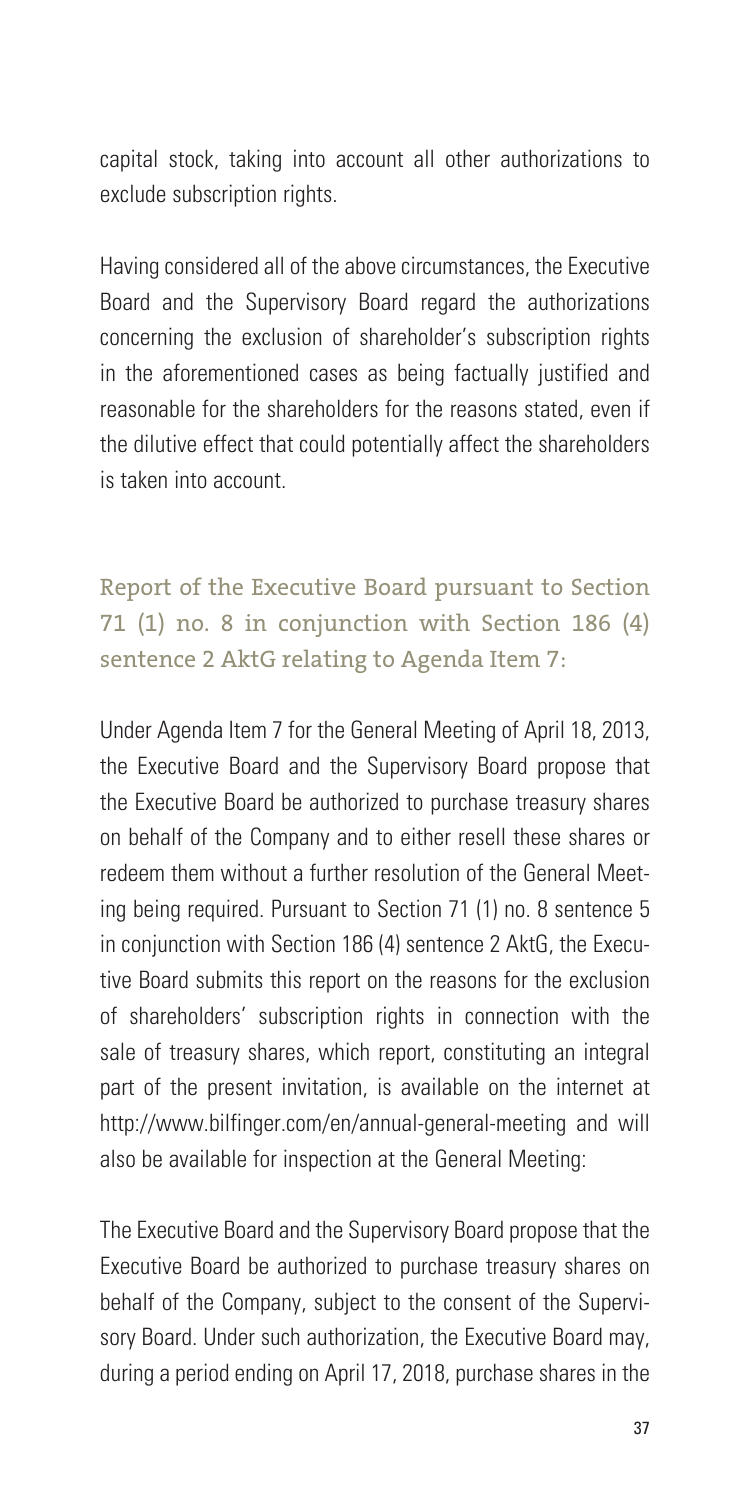Company representing a pro rata amount of capital stock of up to EUR 13,807,238.00 in total, i.e. slightly less than ten percent of the current capital stock. Such authorization is to replace the authorization to purchase treasury shares resolved by the General Meeting of April 15, 2010.

According to the proposed authorization, the repurchase may be effected on the stock exchange or by way of a public offer to all shareholders.

If the purchase is effected by way of a purchase offer to all shareholders, the principle of equal treatment (Section 53a AktG) must be complied with, as would be the case in the event of a purchase of the shares on the stock exchange. Should the volume offered at the stipulated price exceed the number of shares the Company seeks to purchase, it should be possible that the acquisition is performed according to the proportion of offered shares (proportion offered). Only where acquisition is performed on the basis of the proportion offered as opposed to the proportion held can the acquisition process be executed along economically sound lines. Moreover, it should be possible for offers pertaining to limited numbers of shares (up to 50 offered shares per shareholder) to be given preferential treatment. This option serves to avoid small, generally uneconomic, residual amounts and any corresponding disadvantage for minor shareholders. It also serves to simplify the actual execution of the acquisition procedure. Provision should also be made for a rounding rule to be applied according to commercial principles in order to avoid fractional shares. Thus the acquisition ratio and/or the number of shares to be acquired from an individual shareholder exercising a right to offer may be rounded according to commercial principles in such a way as to ensure that only whole shares are acquired. In these circumstances, it is necessary, and, in the opinion of the Executive Board and the Supervisory Board, justified, and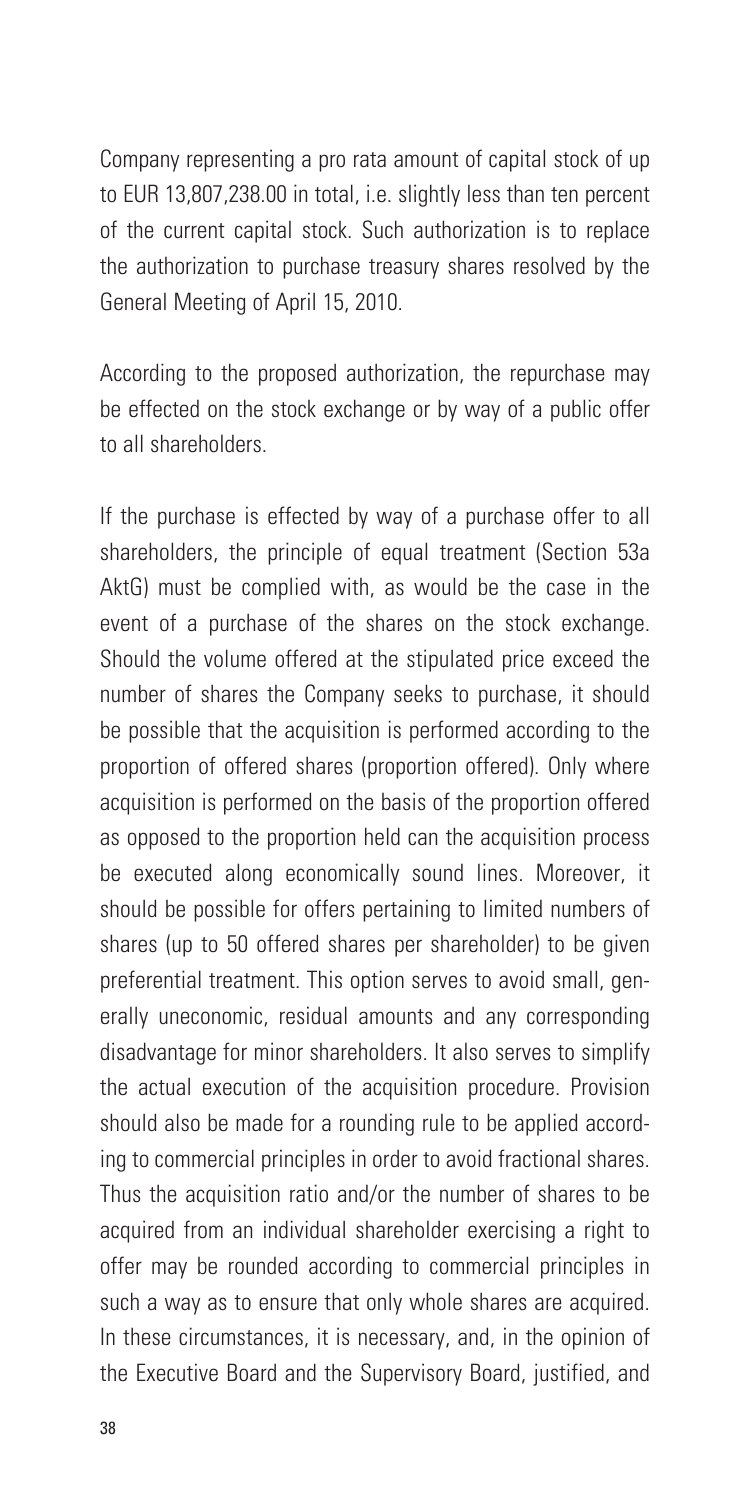reasonable from the shareholders' perspective to exclude any further right to offer.

According to the proposed authorization, treasury shares may be purchased directly by Bilfinger SE or indirectly through dependent group companies of Bilfinger SE within the meaning of Section 17 AktG or through third parties for the account of Bilfinger SE or dependent group companies of Bilfinger SE within the meaning of Section 17 AktG.

Under this authorization, the Executive Board is to be authorized to sell the shares on the stock exchange or to offer the shares to the shareholders for acquisition in connection with an offer for sale, maintaining the shareholders' subscription rights. The Executive Board is furthermore to be authorized, subject to the consent of the Supervisory Board, to redeem the treasury shares without a further resolution of the General Meeting being required. In this context, redemption as a matter of principle results in a reduction of the capital stock. However, the Executive Board is to be authorized to effect the redemption in accordance with Section 237 (3) no. 3 AktG without any changes to the capital stock. In this case, the amount of capital stock represented by the remaining shares will be increased pursuant to Section 8 (3) AktG.

In addition, the Executive Board is to be authorized to sell, subject to the consent of the Supervisory Board, purchased treasury shares which in aggregate represent a pro rata portion of up to ten percent of the lower of the capital stock existing at the time the resolution is adopted at the General Meeting of April 18, 2013 or the capital stock existing at the time the shares are sold, excluding the shareholders' subscription rights, provided that the shares are sold against payment in cash at a price that is not substantially below the average trading price of the Company's share during the three trading days preceding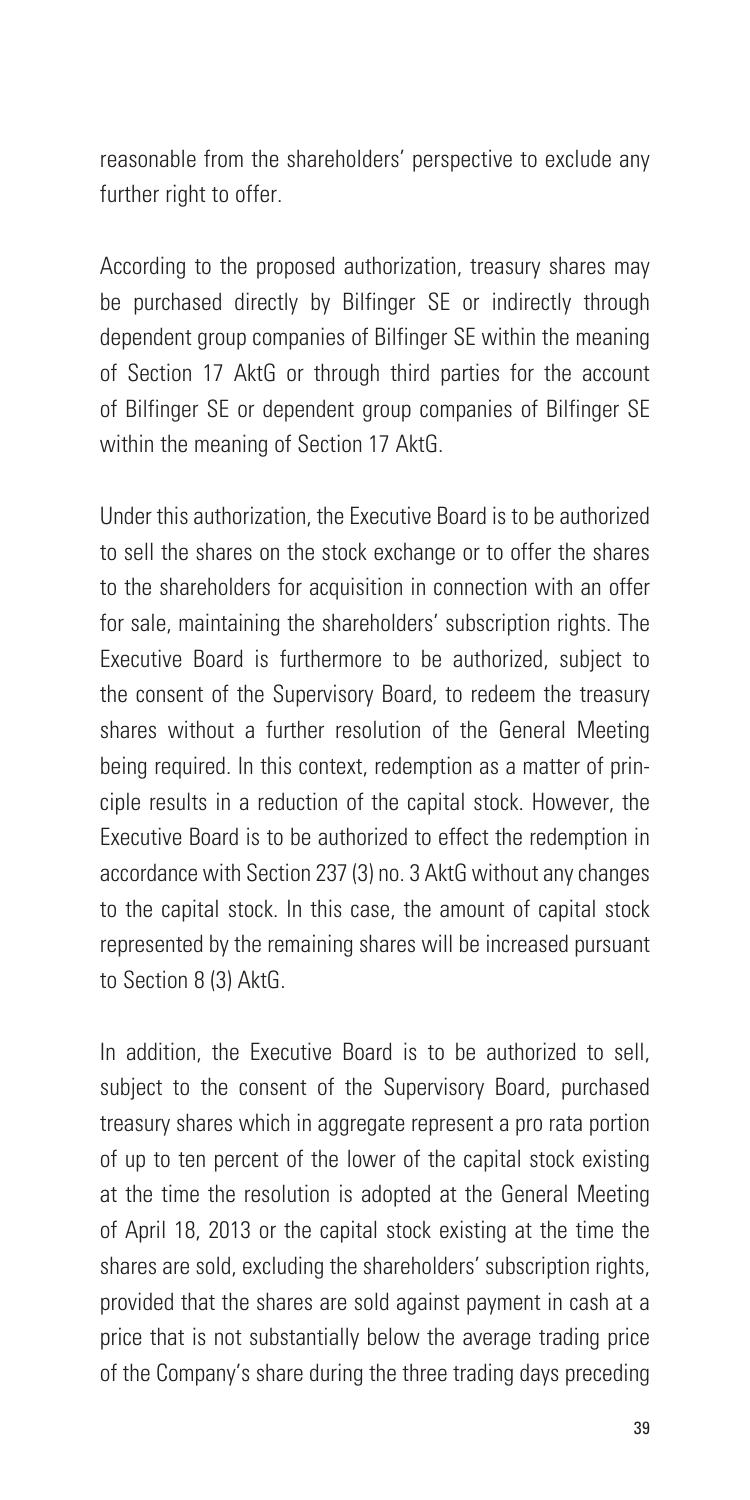the final determination of the selling price by the Executive Board, calculated on the basis of the arithmetic mean of the closing auction prices of Bilfinger shares in the XETRA trading system of Deutsche Börse AG (or any successor system). The statutory basis for this exclusion of subscription rights is Section 71 (1) no. 8 sentence 5 in conjunction with Section 186 (3) sentence 4 AktG. A possible deduction from the applicable trading price will presumably not exceed three percent, but will in any event not exceed five percent, of the trading price. This option to exclude subscription rights serves the Company's interest in realizing the best possible price for the treasury shares sold. This will enable the Company to quickly, flexibly and cost-effectively exploit opportunities arising in the market as a result of the prevailing stock exchange conditions. The sales proceeds that can be realized by way of fixing a price that is close to the market will as a rule result in a higher inflow of funds per share sold than the placement of shares with subscription rights. By avoiding the time-consuming and expensive handling of subscription rights, the Company will furthermore be able to meet its capital requirements quickly when market opportunities arise at short notice. It is true that Section 186 (2) sentence 2 AktG allows the subscription price to be published three days prior to the expiration of the subscription period at the latest. In light of the volatility in the stock markets, however, this still involves a market risk, in particular a price change risk, for several days, which may lead to a deduction of safety margins when the selling price is determined and, therefore, to conditions that are not close to the market. In addition, if the Company grants subscription rights, it will not be in a position to react quickly to favorable market conditions due to the length of the subscription period. The Authorized Capital 2010 resolved under Agenda Item 9 of the General Meeting of April 15, 2010 also serves this purpose. However, it is intended to enable the Company to achieve this purpose, following a repurchase of shares, in suitable cases without having to perform a capital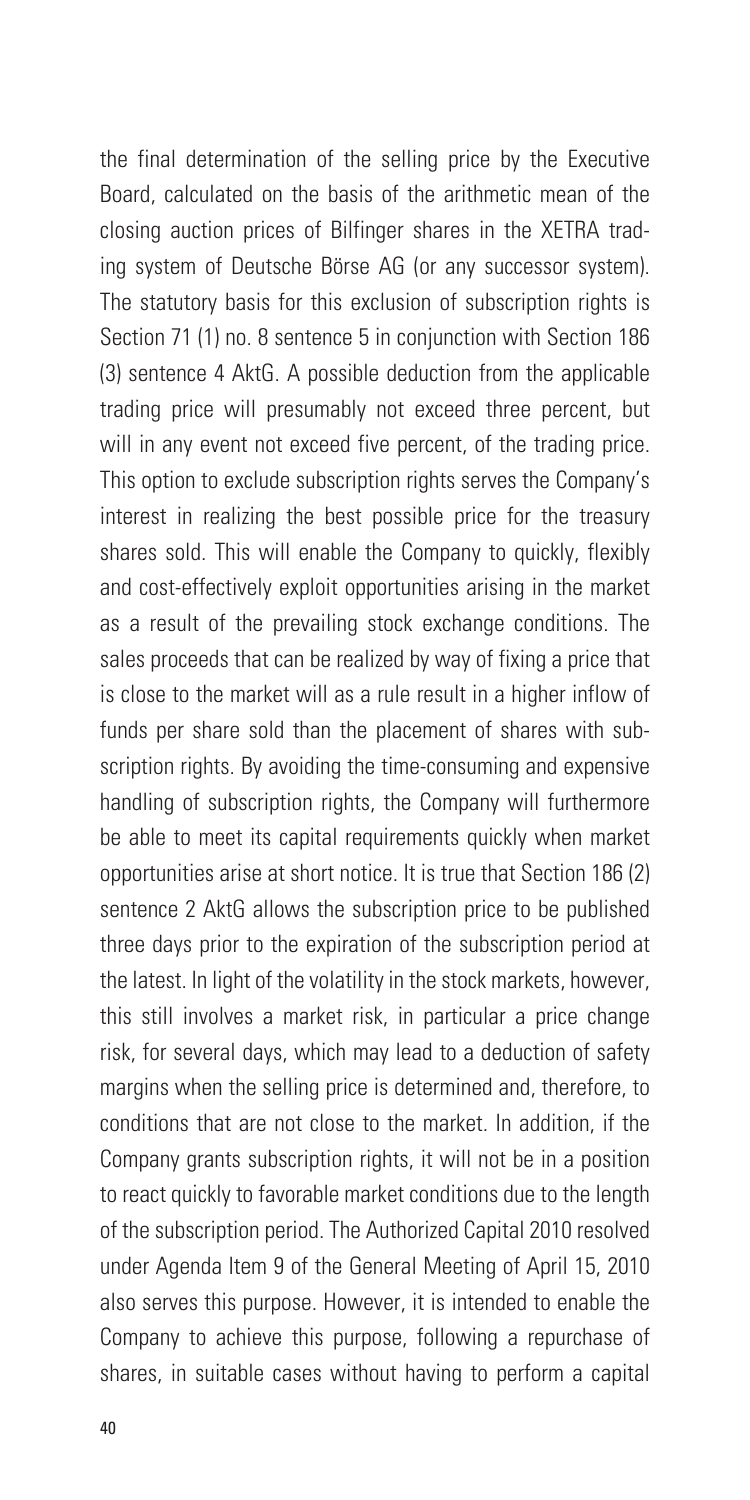increase, which would be more time consuming and, possibly, also more expensive due to the requirement to have it entered in the commercial register. By including a deduction clause, which is to provide for a corresponding reduction of the authorization volume in the event that other actions are performed in accordance with Section 186 (3) sentence 4 AktG (whether applied directly, analogously or *mutatis mutandis*) which are subject to an exclusion of subscription rights, it is furthermore intended to ensure that the ten percent threshold stipulated in Section 186 (3) sentence 4 AktG will not be exceeded when all authorizations permitting an exclusion of subscription rights in accordance with Section 186 (3) sentence 4 AktG are taken into account. For the stated reasons, the proposed authorization is in the interests of the Company and its shareholders. Since the selling price for the treasury shares to be granted will have to be determined by reference to the trading price and the scope of the authorization is limited, the interests of the shareholders are adequately protected. The shareholders have the option to maintain their participation ratios by purchasing shares on the stock exchange.

It is further proposed that the Executive Board be authorized to offer and transfer the repurchased treasury shares, subject to the consent of the Supervisory Board, as consideration in connection with mergers with other companies or acquisitions of companies or parts of or equity interests in companies. In this context, the shareholders' subscription rights are to be equally excluded. In connection with mergers or acquisitions of companies or parts of or equity interests in companies it is becoming increasingly necessary to deliver treasury shares as consideration rather than pay amounts of money. One reason for this is that where attractive targets are to be acquired, the delivery of shares in the acquiring entity is often demanded. Furthermore, the delivery of treasury shares held by the Company can be more advantageous than a sale of these shares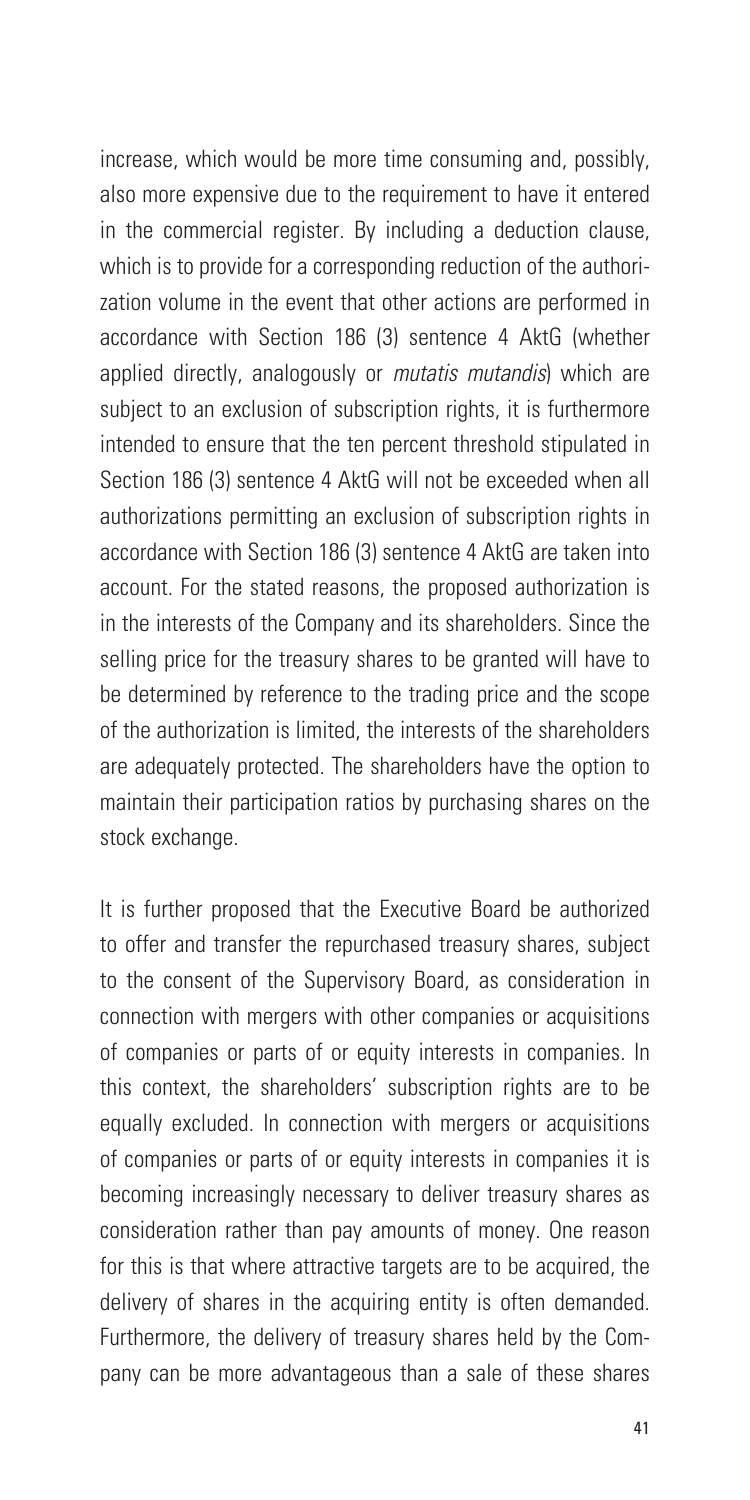for the purpose of generating the funds required for an acquisition, since the sale may have a negative effect on the share price. With this authorization, the Company is provided with the flexibility required to exploit opportunities to merge or to acquire companies or parts of or equity interests in companies as it enables the Company to use this type of consideration. The proposed exclusion of shareholders' subscription rights is necessary for this. If subscription rights are granted, however, mergers with other companies or acquisitions of companies or parts of or equity interests in companies in return for the granting of treasury shares will not be possible, and the associated benefits cannot be generated. The Authorized Capital 2010 resolved under Agenda Item 9 of the General Meeting of April 15, 2010 also serves this purpose. However, it is intended to enable the Company to achieve this purpose, following a repurchase of shares, in suitable cases without having to perform a capital increase, which would be more time consuming and, possibly, also more expensive due to the requirement to have it entered in the commercial register. Currently, there are no specific plans to exercise this authorization. Should any specific opportunities open up with regard to mergers with other companies or acquisitions of companies or parts of or equity interests in companies, the Executive Board will carefully assess whether or not to make use of the authorization to grant treasury shares. The Executive Board will do so only if it arrives at the conclusion that the merger or the acquisition of the relevant company or parts of or equity interests in the relevant company in return for the granting of Bilfinger shares is in the best interest of the Company. The Supervisory Board will give its required consent to the use of treasury shares for this purpose only if it arrives at the same conclusion. The Executive Board will report on the details in connection with the exercise of the authorization at the General Meeting following any merger or acquisition in return for the granting of shares in Bilfinger SE.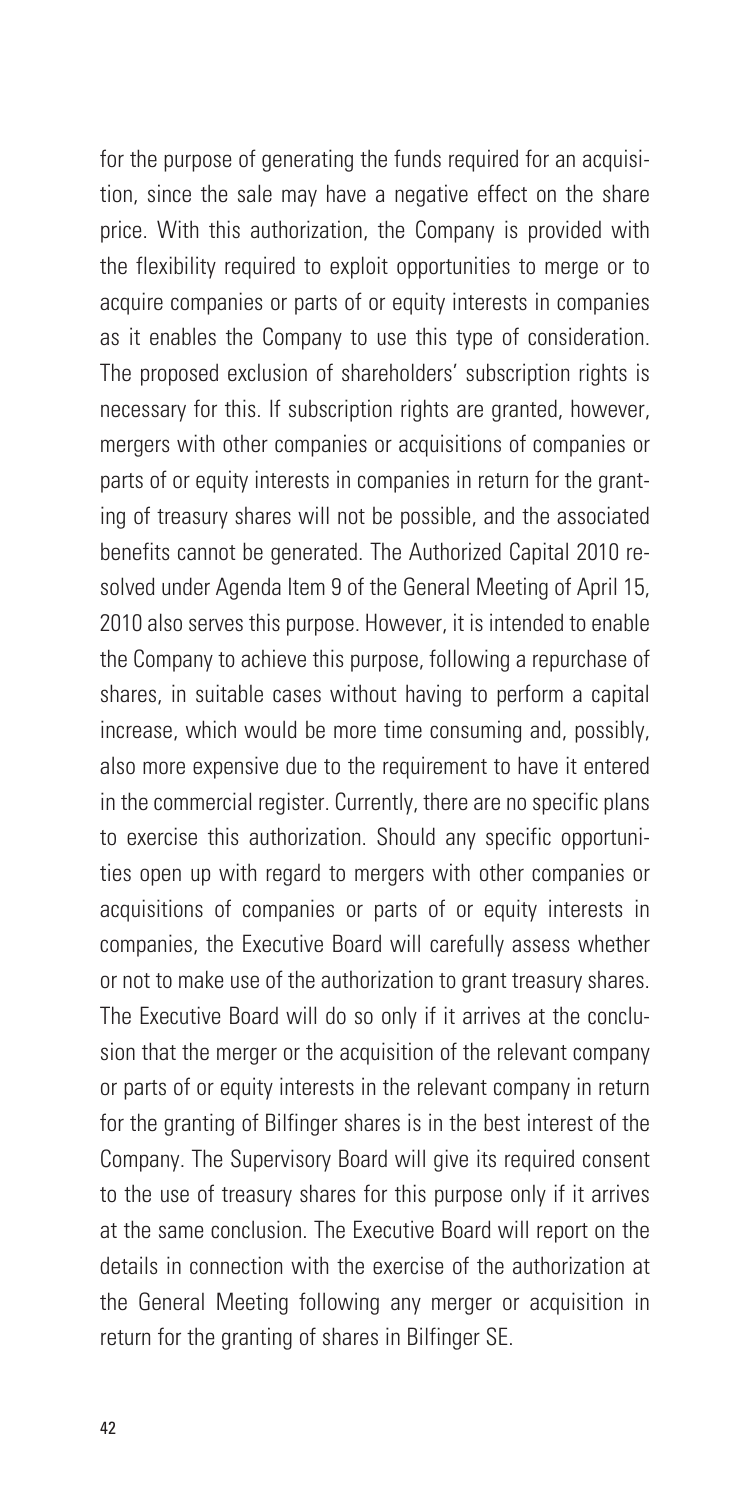It is furthermore intended to permit the use of the repurchased treasury shares, subject to the consent of the Supervisory Board, in order to service conversion and/or option rights or obligations under bonds issued by the Company either directly or through a group company in accordance with the authorization proposed under Agenda Item 6. In order to service the rights and/or to fulfill the obligations arising under these bonds concerning the subscription of shares in the Company, it may be expedient from time to time to use treasury shares rather than a capital increase, since this will represent a suitable instrument to prevent a dilutive effect on the shareholders' equity and voting rights, which may to a certain extent result when such rights are serviced or such obligations fulfilled by issuing new shares. The authorization therefore permits the use of treasury shares for this purpose. In this respect, the shareholders' subscription rights is also to be excluded.

Finally, the Executive Board is to be authorized to offer for purchase, promise or transfer treasury shares purchased under the authorization to purchase proposed in Agenda Item 7 or under authorizations to purchase resolved by previous General Meetings, subject to an exclusion of the shareholders' subscription rights, to employees of the Company and its downstream affiliates – i.e. as employee shares (*Belegschaftsaktien*) – as well as to members of the managing bodies of downstream affiliates. Bilfinger SE is to be placed in a position to promote the participation of the employees in the enterprise by granting employee shares. The granting of employee shares serves to improve employee integration, increase the willingness to take on responsibility and strengthen the bond between the employees and their employer. The issuance of employee shares is therefore in the interests of the Company and its shareholders. It is considered desirable by the legislator, who has provided for various ways to facilitate the issuance of such shares. However, shares are to be offered not only to employees of Bilfinger SE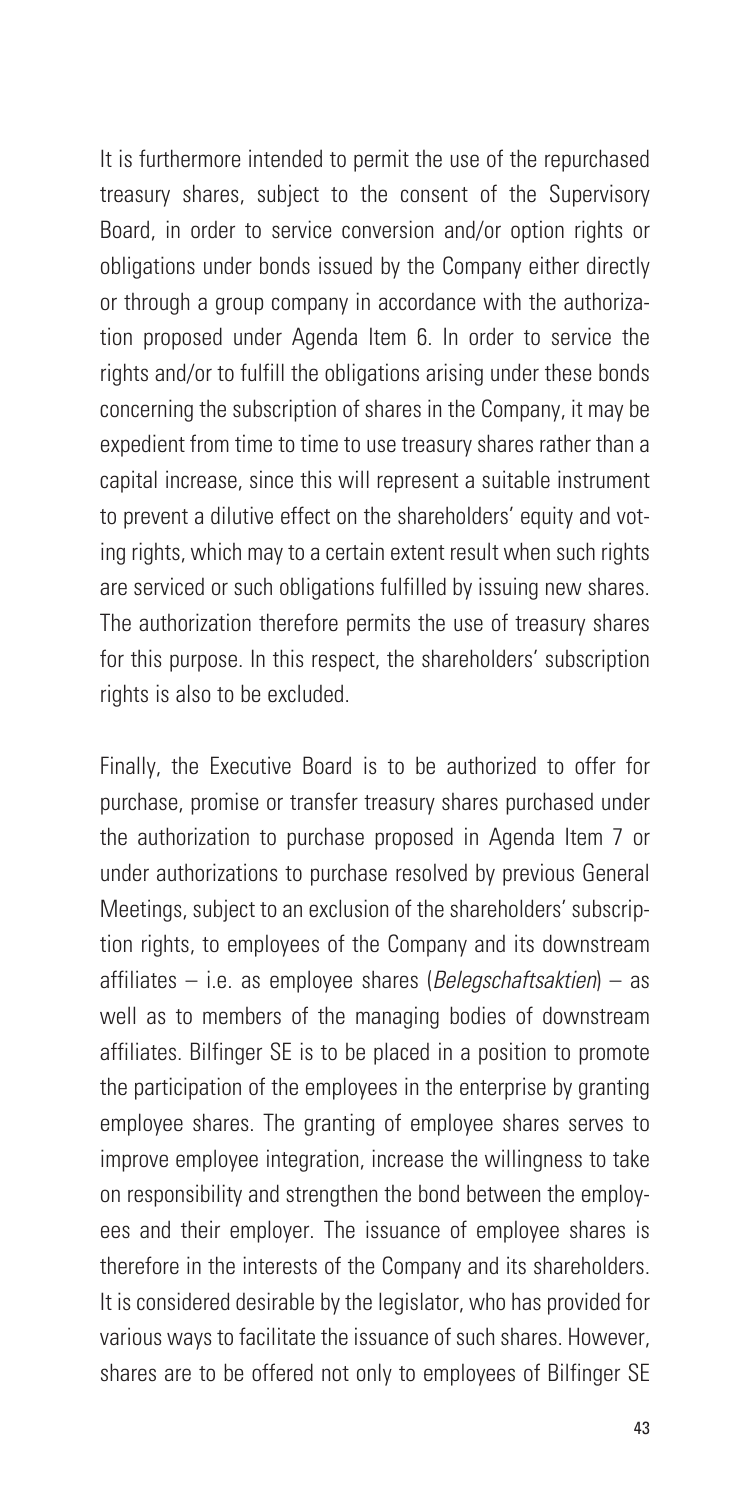and its downstream affiliates but also to members of the managing bodies of downstream affiliates. These executive staff have a material influence on the development of the Bilfinger group and of Bilfinger SE. It is therefore important to offer them, too, a strong incentive to contribute to a sustainable increase in the corporate value of Bilfinger SE and to strengthen their identification with and bond to the companies of the Bilfinger group by rewarding their willingness to stay with the group in the longer term. By issuing shares to employees and members of the managing bodies of downstream affiliates, it is possible to create long-term incentives that reflect not only positive but also negative developments. By providing for a lock-up period of several years when granting such shares, or offering certain incentives to hold the shares over a certain period of time, the Company has a tool not only for granting a bonus but also for deducting a 'malus' where developments have been negative. With this instrument, the willingness of employees and executive staff to take on commercial responsibility can thus be increased, which is in the interests of the Company and its shareholders. When granting shares in this way, special terms may be applied, including the granting of shares for free. In addition to a direct granting of shares, it is also intended that purchased shares may be transferred to a bank or other entity meeting the requirements of Section 186 (5) sentence 1 AktG which accepts the shares with the obligation to offer for purchase, promise or transfer them exclusively to employees of the Company and its downstream affiliates as well as to members of the managing bodies of downstream affiliates. Handling can thus be facilitated, for example by entrusting the process to a bank as far as possible. Moreover, it is intended that the shares may also be procured from a bank or other entity meeting the requirements of Section 186 (5) sentence 1 AktG by way of securities loans, using the purchased treasury shares to repay such securities loans. Procuring the shares by way of securities loans also serves to facilitate handling. Therefore the purchased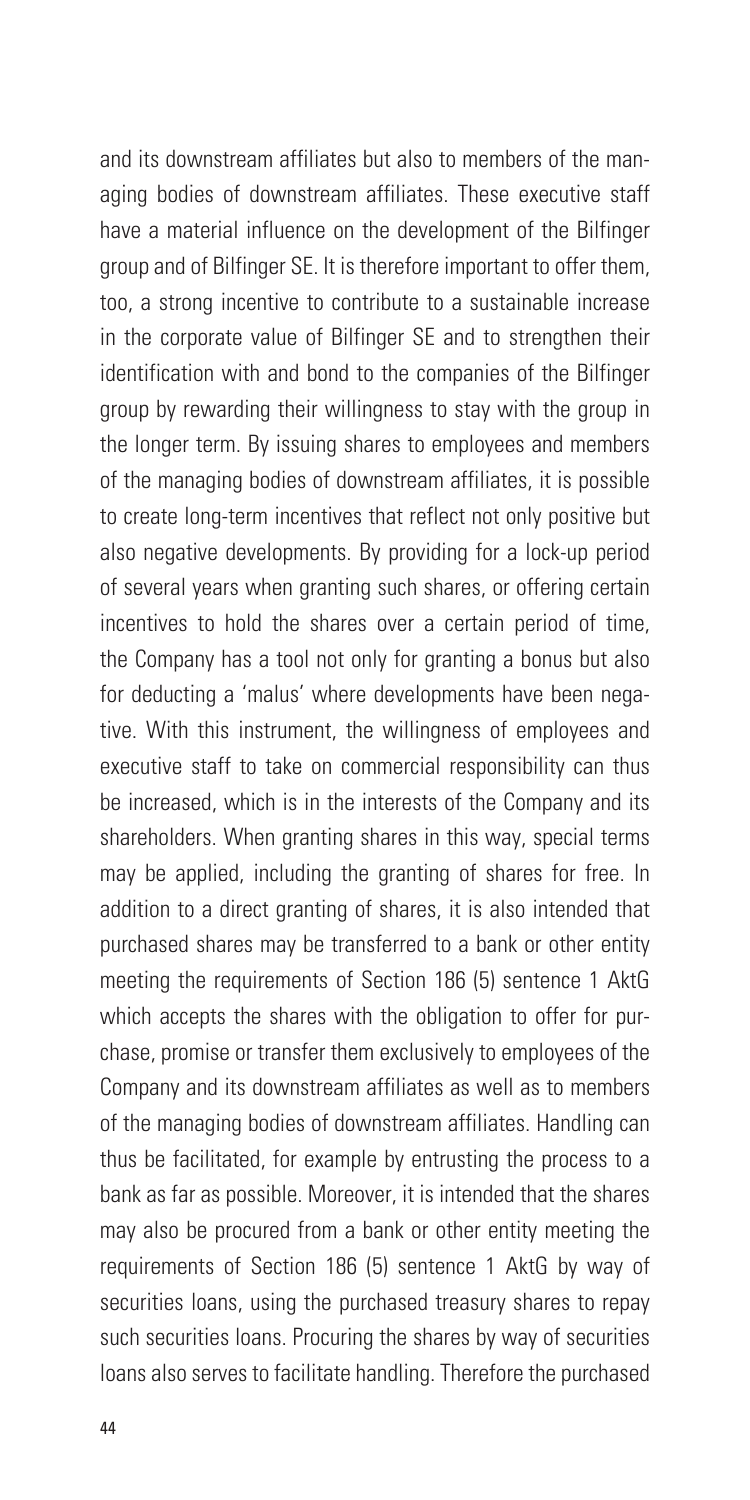shares are to be used not only for the purpose of granting them directly or indirectly to employees of Bilfinger SE and its downstream affiliates as well as to members of the managing bodies of downstream affiliates but also for the purpose of satisfying the claims of lenders for the repayment of loans. In terms of economic outcome, the shares are used in this case, too, for the purpose of granting shares to employees of Bilfinger SE and its downstream affiliates as well as to members of the managing bodies of downstream affiliates. In 2012, Bilfinger SE launched an employee share program (ESP) under which the employees of Bilfinger SE and its downstream affiliates as well as members of the management bodies of downstream affiliates, if applicable may, subject to the program terms and the tranches available under the program in each year, be eligible to purchase shares in Bilfinger SE (investment shares) and, in certain circumstances, to obtain additional shares (bonus shares) for free. In the context of the first tranche of the program launched in 2012, certain employees of Bilfinger SE and its German downstream affiliates were eligible to participate; it is intended to gradually extend the program to foreign group companies. The 2012 program tranche permitted every eligible employee to purchase share packages consisting of five investment shares each up to an amount equalling 10 % of the respective employee's gross annual income; for each of the first five share packages so purchased, a free bonus share was granted instead of the fifth investment share. The purchase price per investment share was calculated as the arithmetic mean of the Bilfinger SE share price during the five trading days prior to the last day of the subscription period and amounted to EUR 75.13. If the employee holds the shares for the scheduled six-year period, he will receive one additional free bonus share per package after two, four and six years, so that after six years each package thus grows to a total of eight shares. In order to be able to issue, offer or transfer treasury shares as employee shares or to members of the managing bodies of downstream affiliates, the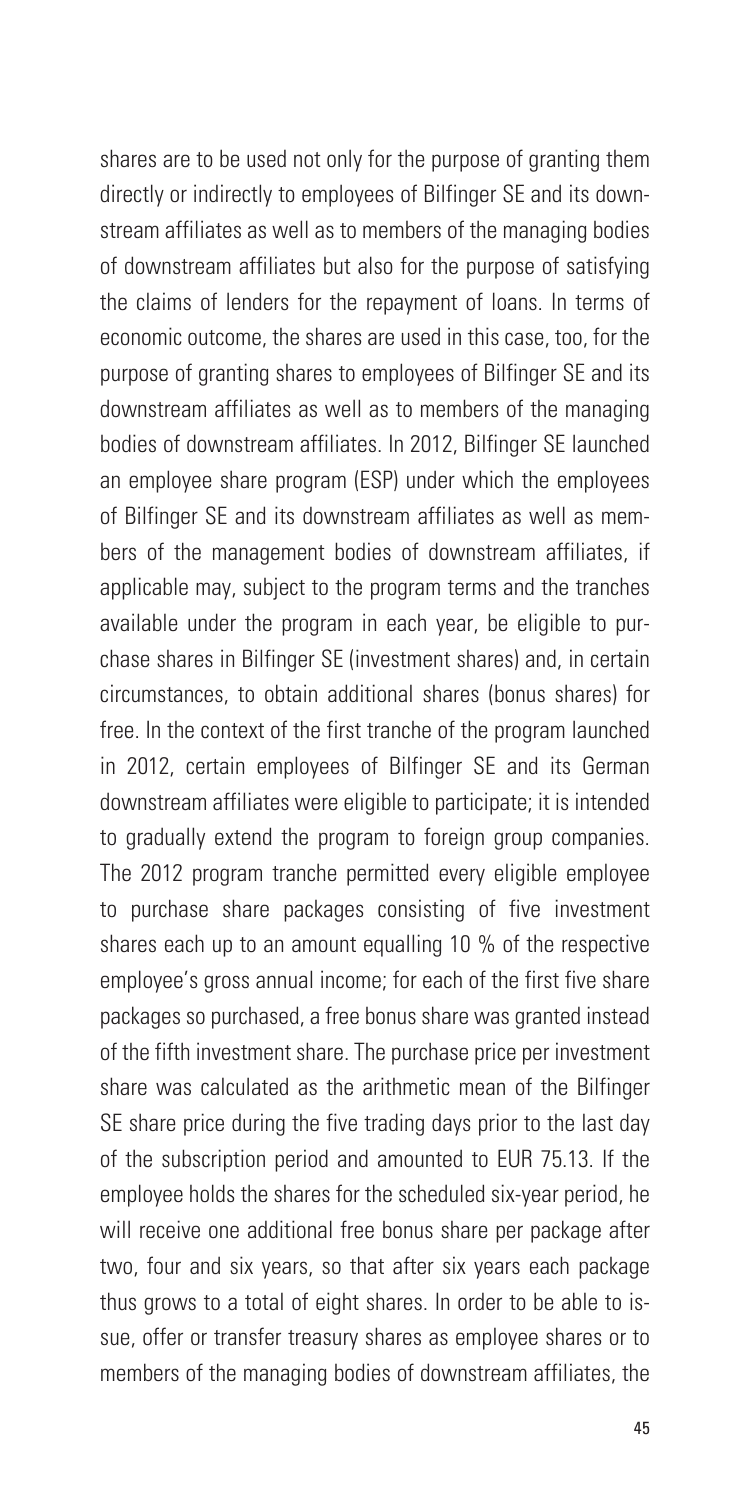shareholders' subscription rights must be excluded. Otherwise it would not be possible to achieve the associated benefits for the Company and its shareholders.

To the extent the shares are to be sold by way of an offer to all shareholders, the Executive Board finally is to be authorized, subject to the consent of the Supervisory Board, to exclude the shareholders' subscription rights to treasury shares in respect of fractional shares. The option to exclude subscription rights for fractional shares will serve to ensure a technically feasible subscription ratio. The treasury shares that are exempted from shareholders' subscription rights as fractional shares will be realized either by way of a sale on the stock exchange or in any other manner as to best further the Company's interest. The potential dilutive effect is low due to the limitation to fractional shares.

A specific clause is to be included in order to ensure in the interests of the shareholders that the possibility of using treasury shares subject to an exclusion of shareholders' subscription rights is limited to an aggregate volume of shares representing 20 percent of the capital stock, taking into account all other authorizations to exclude subscription rights.

Having considered all of the above circumstances, the Executive Board and the Supervisory Board regard the exclusion of subscription rights in the aforementioned cases as being factually justified and reasonable for the shareholders for the reasons stated, even if the dilutive effect that could potentially affect the shareholders is taken into account.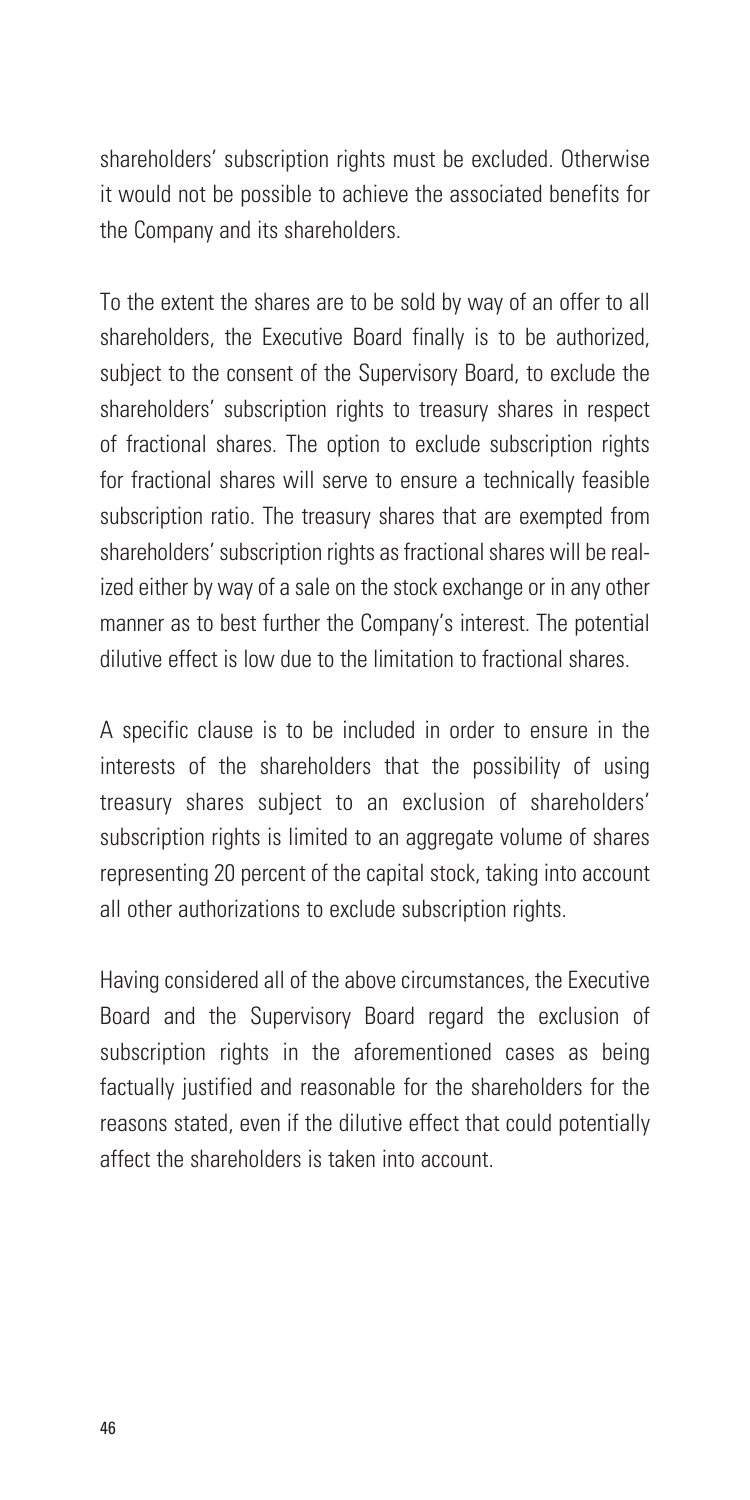# Right to attend and voting rights, voting by proxy

# Conditions for attending the General Meeting and exercising voting rights

Shareholders are entitled to attend the General Meeting and to exercise their voting rights only if they have registered prior to the General Meeting and furnished evidence of their shareholding to the Company. The application for registration must be submitted in German or English. Evidence of shareholding must be furnished by way of a confirmation issued by the depositary bank in text form in German or English. The confirmation issued by the depositary bank must relate to the beginning of Thursday, March 28, 2013 (00:00 hrs Central European Time – CET). Both the application for registration and the evidence of shareholding must be received by the Company no later than by the end of Thursday, April 11, 2013 (24:00 hrs Central European Summer Time – CEST) at the address specified below:

Bilfinger SE c/o C-HV AG Gewerbepark 10 92289 Ursensollen Germany

or by **fax** to: +49 (0) 9628 92 99 871 or by **e-mail** to: HV@Anmeldestelle.net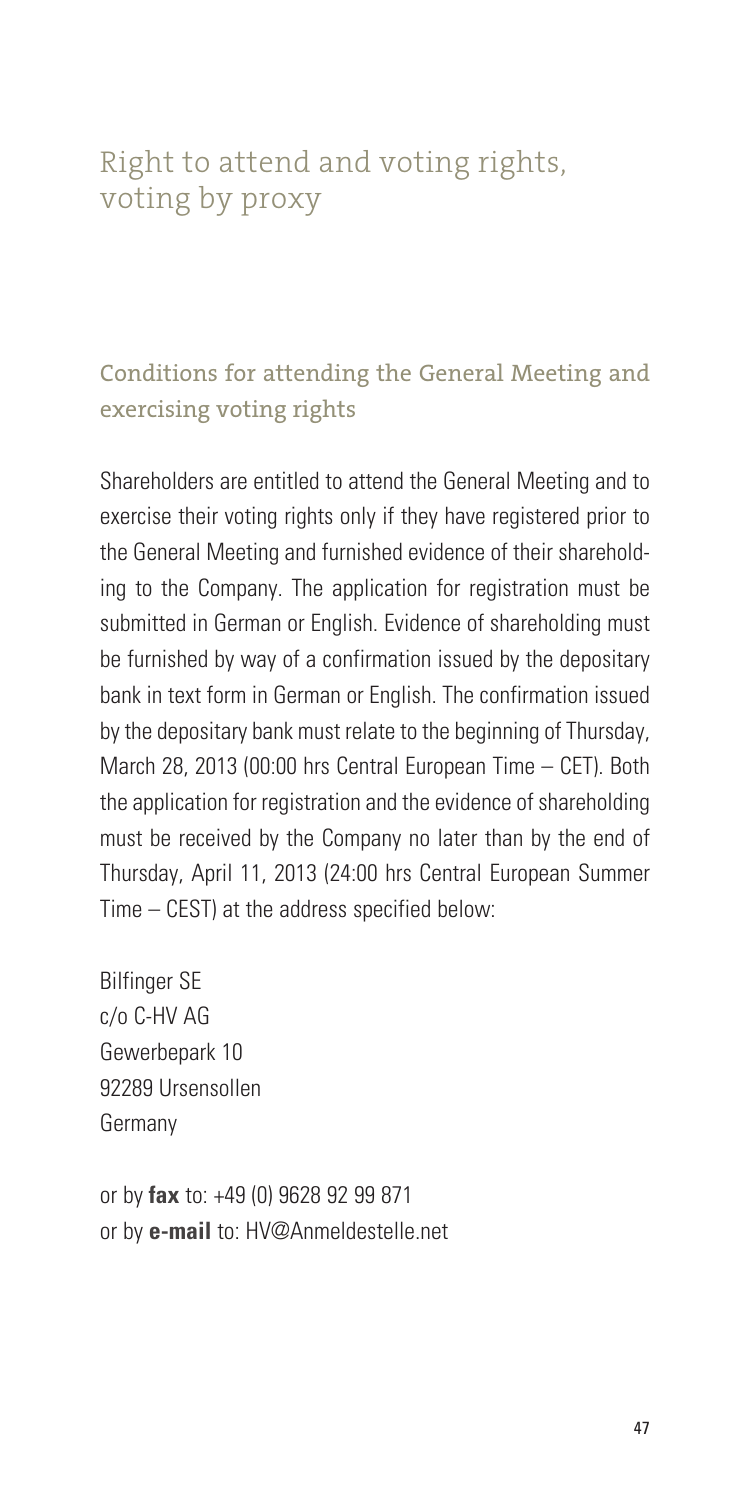Pursuant to Section 123 (3) sentence 6 AktG, a person is deemed to be a shareholder in relations with the Company for the purpose of attending the General Meeting and exercising voting rights only if evidence of shareholding (as described above) has been furnished. In order for shareholders to be entitled to attend the General Meeting and to exercise their voting rights, they must therefore hold their shares at the beginning of Thursday, March 28, 2013 (00:00 hrs CET).

### Admission tickets

Following the timely receipt of the application for registration and the evidence of shareholding by the Company at the address (or fax number or e-mail address, respectively) stated above, admission tickets for the General Meeting will be sent to the shareholders. To ensure that the admission tickets are received in time, we would request that shareholders register and send evidence of their shareholding to the Company as early as possible.

### No restriction on disposals of shares

Shareholders who have registered for attendance at the General Meeting are not thereby prevented from freely disposing of their shares.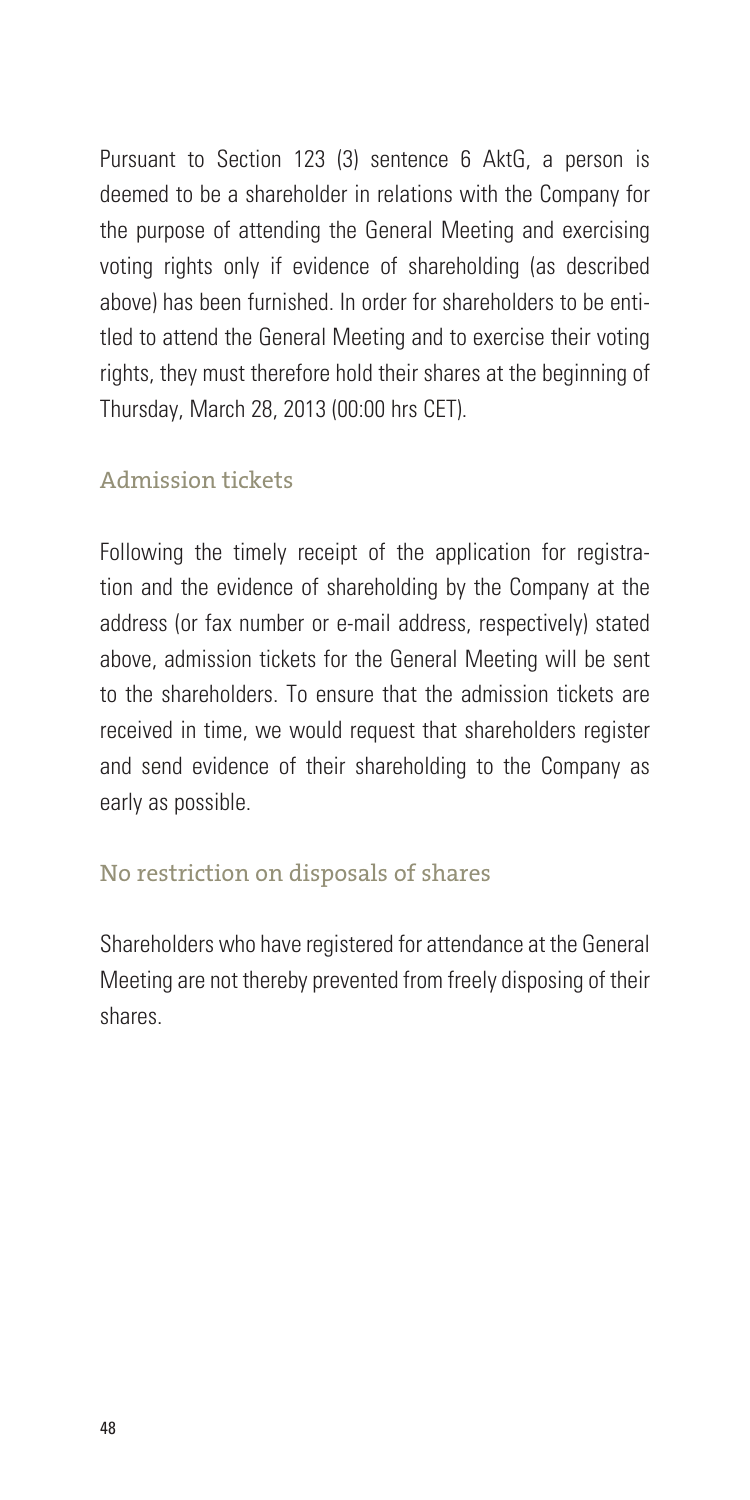#### Voting by proxy

Shareholders who do not wish to attend the General Meeting in person may elect to have their voting rights exercised by a proxy, e.g. by a bank, a shareholders' association, by proxies designated by the Company or another proxy of their choice. Timely registration and evidence of shareholding are also required in this case (see 'Conditions for attending the General Meeting and exercising voting rights' above). It is possible to appoint a proxy both prior to and during the General Meeting, and such proxy may also be appointed prior to registration. Proxies may be appointed by way of the shareholder making a declaration to the relevant proxy or to the Company. The proxy attending the General Meeting may in principle, i.e. insofar as neither the law nor the relevant shareholder or the proxy provides for any restrictions or other qualifications, exercise the voting right in the same way as the shareholder could.

In the event that the granting of proxy authorization does not fall within the scope of application of Section 135 AktG (i.e. if the proxy is not a bank, shareholders' association or other commercial entity or association which has the status of a bank according to Section 135 (8) AktG or according to Section 135 (10) in conjunction with Section 125 (5) AktG and the granting of proxy authorization does not fall within the scope of application of Section 135 AktG on any other grounds), the proxy authorization must be granted or revoked, and evidence of the proxy authorization to be provided to the Company under Section 134 (3) sentence 3 AktG must be provided, in text form (Section 126 b of the German Civil Code (*Bürgerliches Gesetzbuch*, BGB)). No use is made of the authorization under the Articles of Incorporation (Article 19 (4) sentence 3 of the Articles of Incorporation) to specify requirements that are less strict than the text form as the form required by law. The special provisions set out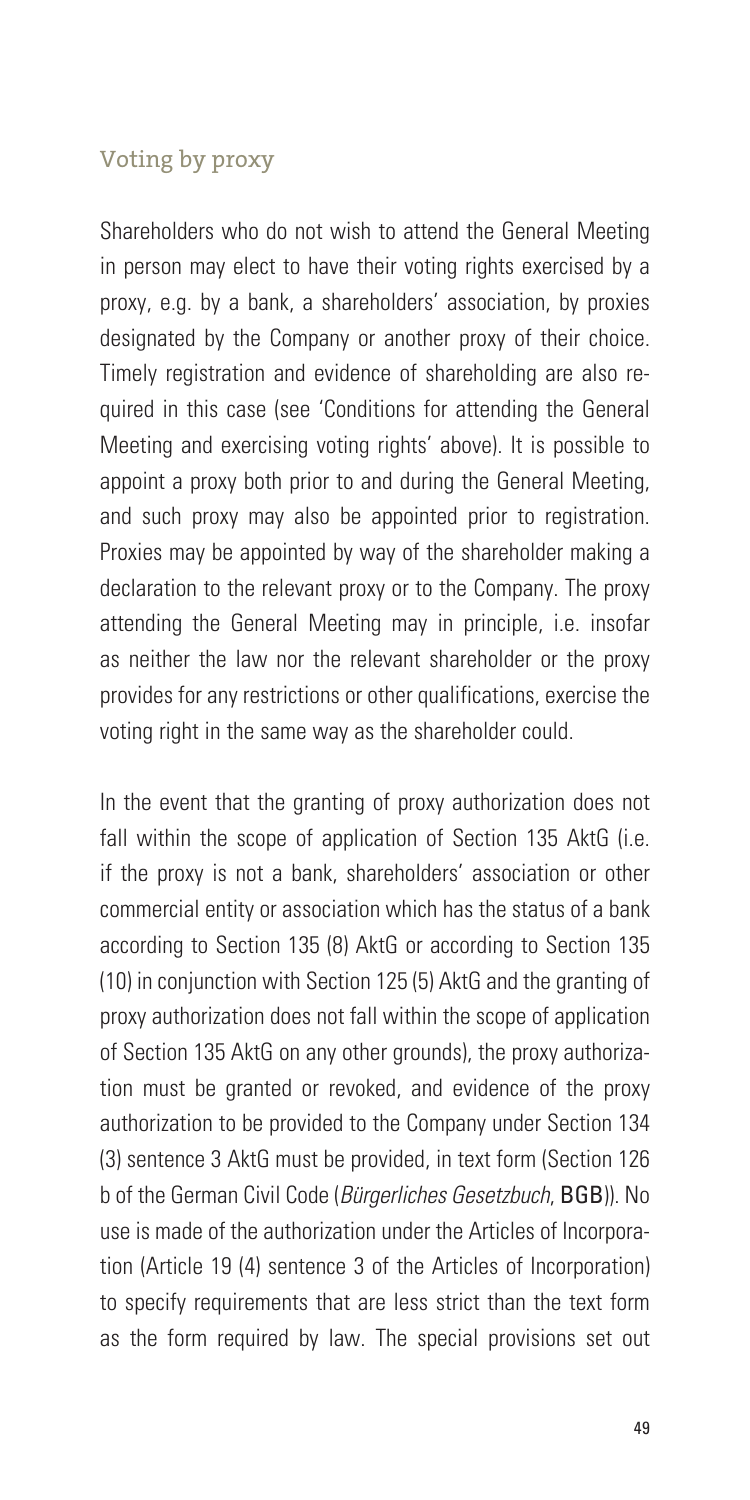below (in the next but one paragraph) additionally apply where authorization is granted to proxies designated by the Company.

In the event that the granting of proxy authorization falls within the scope of application of Section 135 AktG (i.e. if the proxy is a bank, shareholders' association or other commercial entity or association which has the status of a bank according to Section 135 (8) AktG or according to Section 135 (10) in conjunction with Section 125 (5) AktG or the granting of proxy authorization falls within the scope of application of Section 135 AktG on other grounds), text form is neither required pursuant to Section 134 (3) sentence 3 AktG, nor do the Articles of Incorporation contain a specific provision governing such case. Banks, shareholders' associations and other commercial entities and associations which have the status of banks according to Section 135 (8) AktG or according to Section 135 (10) in conjunction with Section 125 (5) AktG may, therefore, use forms for the granting of proxy authorization which need only comply with the applicable statutory provisions, in particular those contained in Section 135 AktG. Reference is hereby made to the special procedure pursuant to Section 135 (1) sentence 5 AktG.

We offer our shareholders the option to authorize proxies designated by the Company and bound by instructions even prior to the General Meeting. Shareholders wishing to authorize the proxies designated by the Company may use the form on the admission ticket for the General Meeting to do so. To ensure that admission tickets are received in time, shareholders should register and provide evidence of their shareholding as early as possible. The proxies designated by the Company will in any event require instructions in order to exercise voting rights. If no such instructions are given, they will not exercise their authorization. The proxies designated by the Company are obligated to vote in accordance with the instructions given to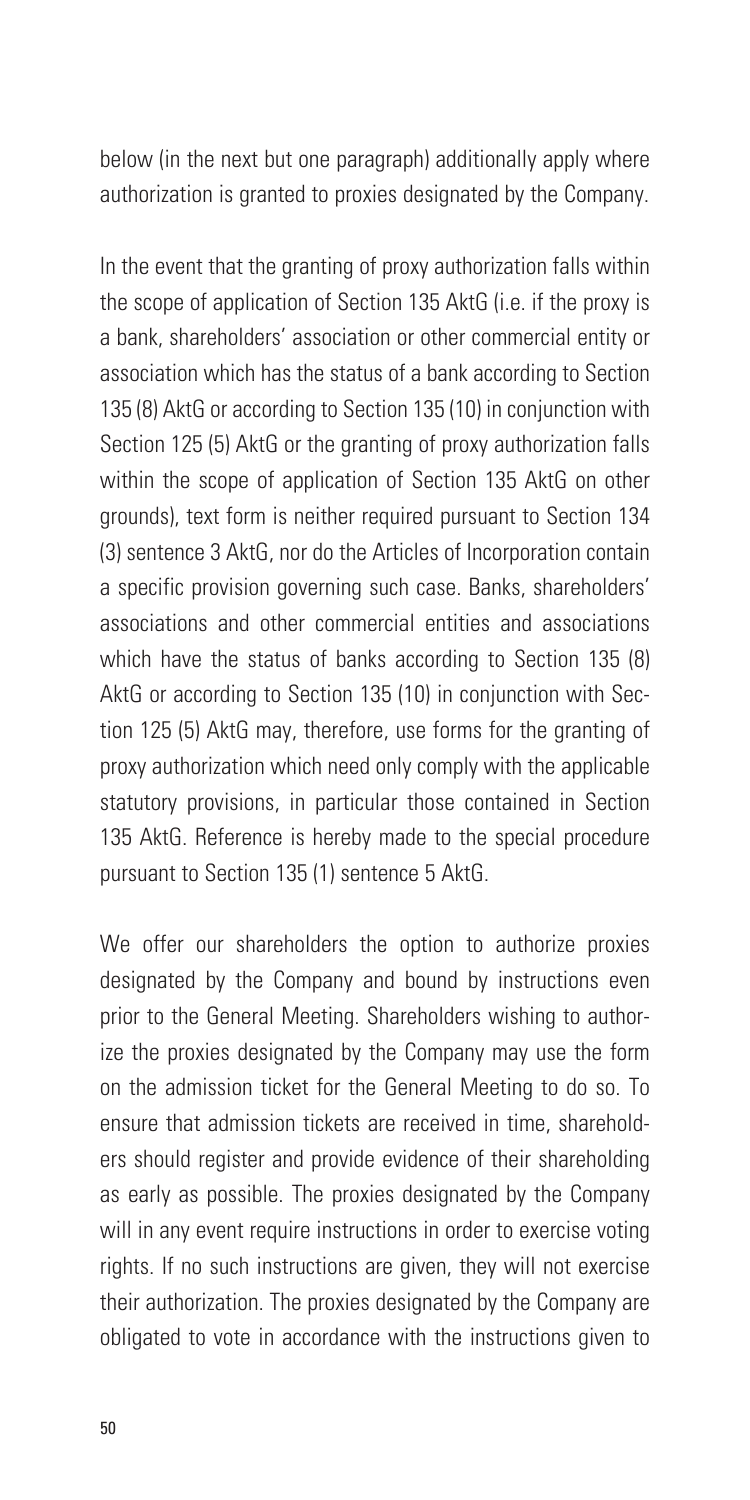them. Shareholders will receive further information together with their admission tickets. Authorizations and instructions for the proxies designated by the Company must, unless issued at the General Meeting, be received by the Company by the end of Tuesday, April 16, 2013 (24:00 hrs CEST), failing which they will not be taken into account for organizational reasons. The proxies designated by the Company will not exercise any authorization granted to them and will not represent the relevant shares to the extent that the relevant shares are represented by another person (the shareholders or his/her proxy) who is present at the General Meeting.

If authorization is granted by way of a declaration made to the Company, no additional evidence of proxy authorization is required. If, however, proxy authorization is granted by way of declaration to the proxy appointed, the Company may demand to see evidence of such authorization, unless otherwise provided for under Section 135 AktG (this applies in the event that the granting of proxy authorization does not fall within the scope of application of Section 135 AktG). It is possible to send the Company evidence of authorization even prior to the General Meeting. In accordance with Section 134 (3) sentence 4 AktG, the following means of electronic communication is available (to the shareholder or the proxy appointed) for sending the evidence of authorization: The evidence of appointment of a proxy may be sent to the company by e-mail to: **hv@bilfinger.com**. It will be ensured that Word, .pdf. .jpg, .txt and .tif documents sent as e-mail attachments will be taken into account (with the possibility of existing e-mails being forwarded). The Company is only able to draw the link between evidence of proxy authorization that is sent by e-mail and a specific application for registration if such authorization or the corresponding e-mail states either the name and address of the relevant shareholder or the admission ticket number.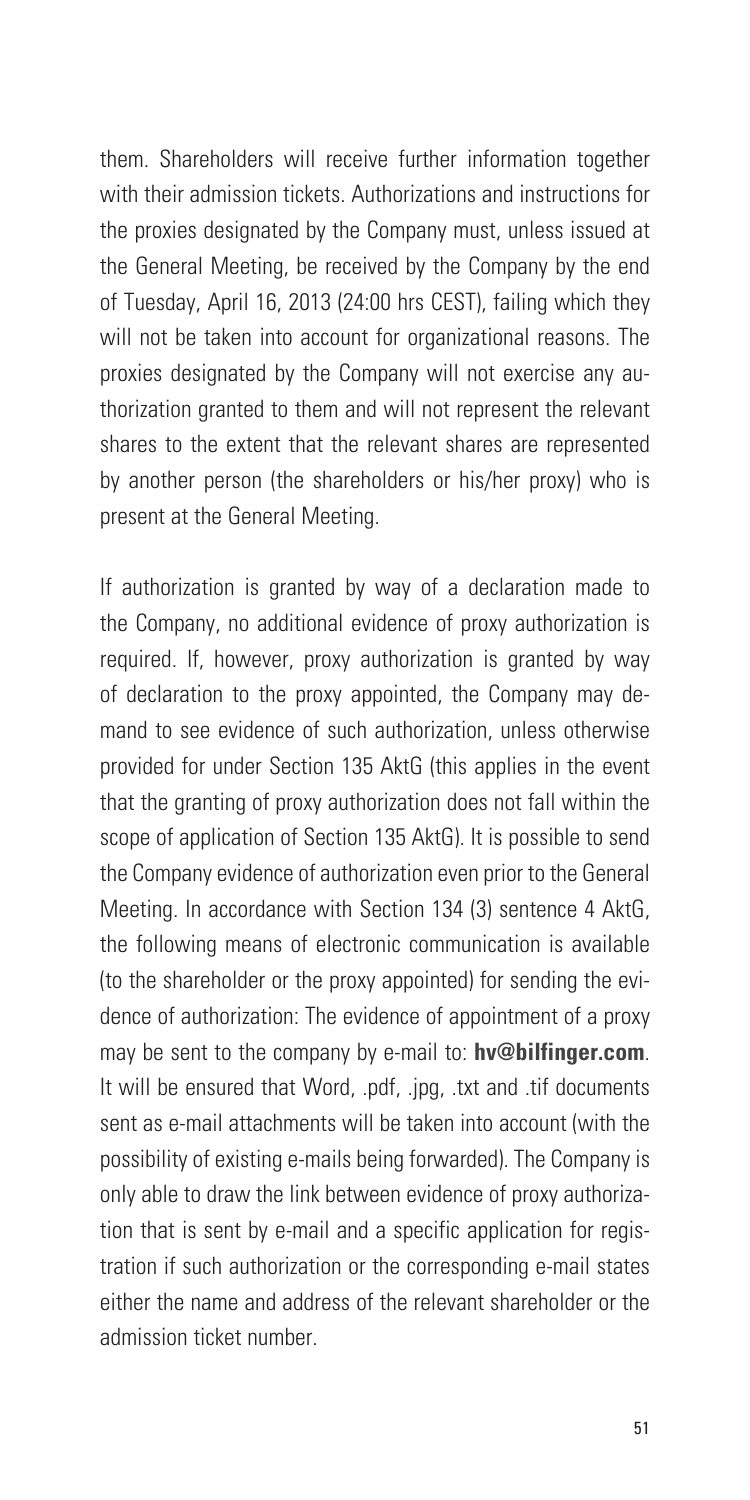If the shareholder appoints more than one proxy, the Company is entitled under Section 134 (3) sentence 2 AktG to refuse one or more of them.

Shareholders will receive a proxy form together with their admission tickets. A proxy form is also available on the internet at **http://www.bilfinger.com/en/annual-general-meeting**. The use of these forms is not mandatorily required by applicable law, under the Articles of Incorporation or otherwise. In the interests of problem-free processing we ask, however, that these forms be used for granting proxy authorization if proxies are appointed by way of declaration to the Company. Declarations to be made to the Company that are relevant for the appointment of proxies may in particular be submitted at the address, fax number or e-mail address stated for the application for registration.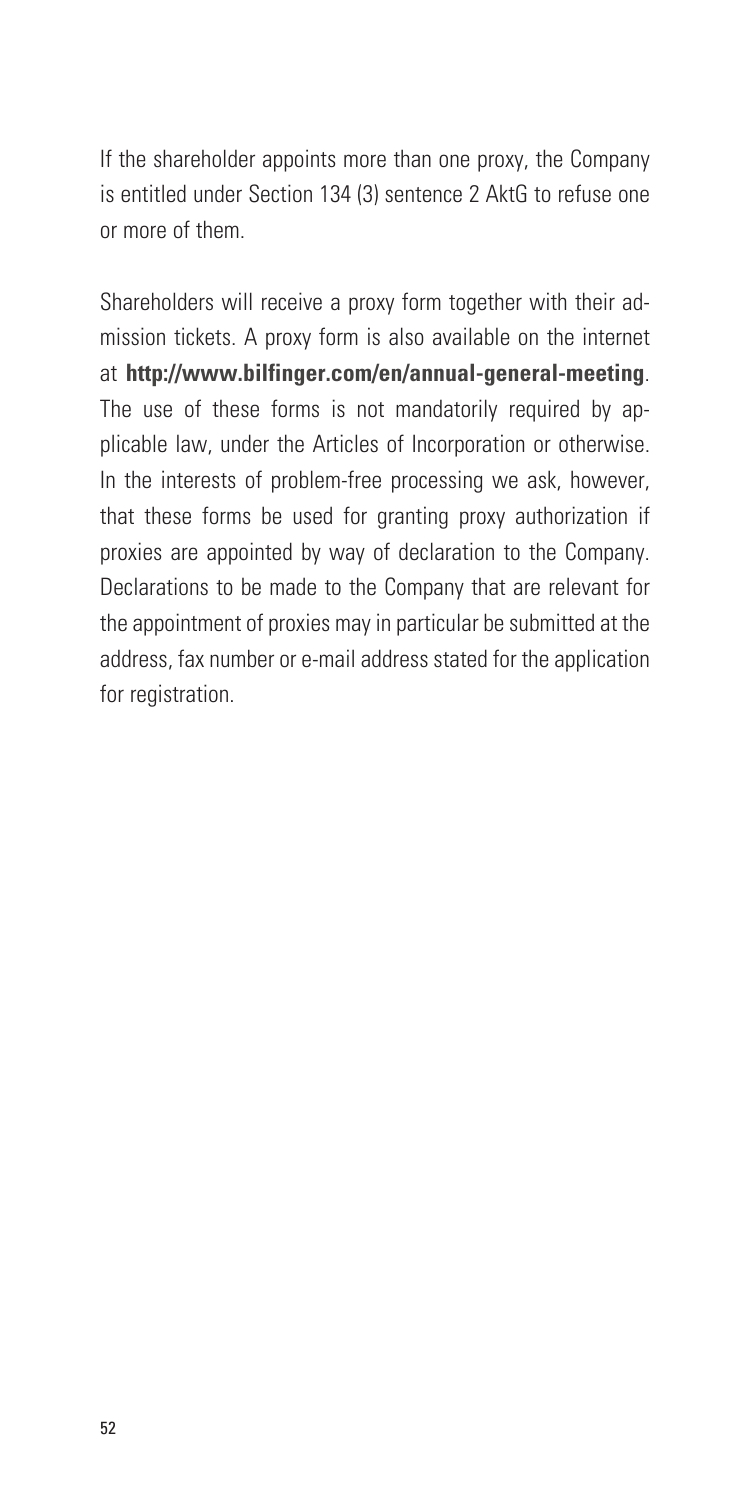Information on shareholder rights pursuant to Article 56 SE Regulation, Section 50 (2) SEAG, Section 122 (2), Section 126 (1), Section 127 and Section 131 (1) AktG

Requests for additional agenda items pursuant to Article 56 SE Regulation, Section 50 (2) SEAG, Section 122 (2) AktG

Under Article 56 SE Regulation, Section 50 (2) SEAG and Section 122 (2) AktG, shareholders collectively holding at least one twentieth of the capital stock or at least EUR 500,000.00 in total (the latter corresponding to 166,667 shares) may request that additional items be added to the agenda and made public. Such requests must be made in writing to the Company's Executive Board and must have been received by the Company by no later than Monday, March 18, 2013, 24:00 hrs (CET). The request may be sent to the following address: Bilfinger SE, Executive Board, Carl-Reiss-Platz 1-5, 68165 Mannheim, Germany.

Any additions to the agenda which require publication and were not published with the calling notice will be published in the German Federal Gazette (*Bundesanzeiger*) as soon as they have been received by the Company and will be forwarded for publication to media which can be expected to publish the information across the entire European Union. Any requests for additional items to be added to the agenda which are received by the Company once the General Meeting has been convened will also be made available on the internet at:

**http://www.bilfinger.com/en/annual-general-meeting** and communicated to the shareholders as soon as they have been received by the Company.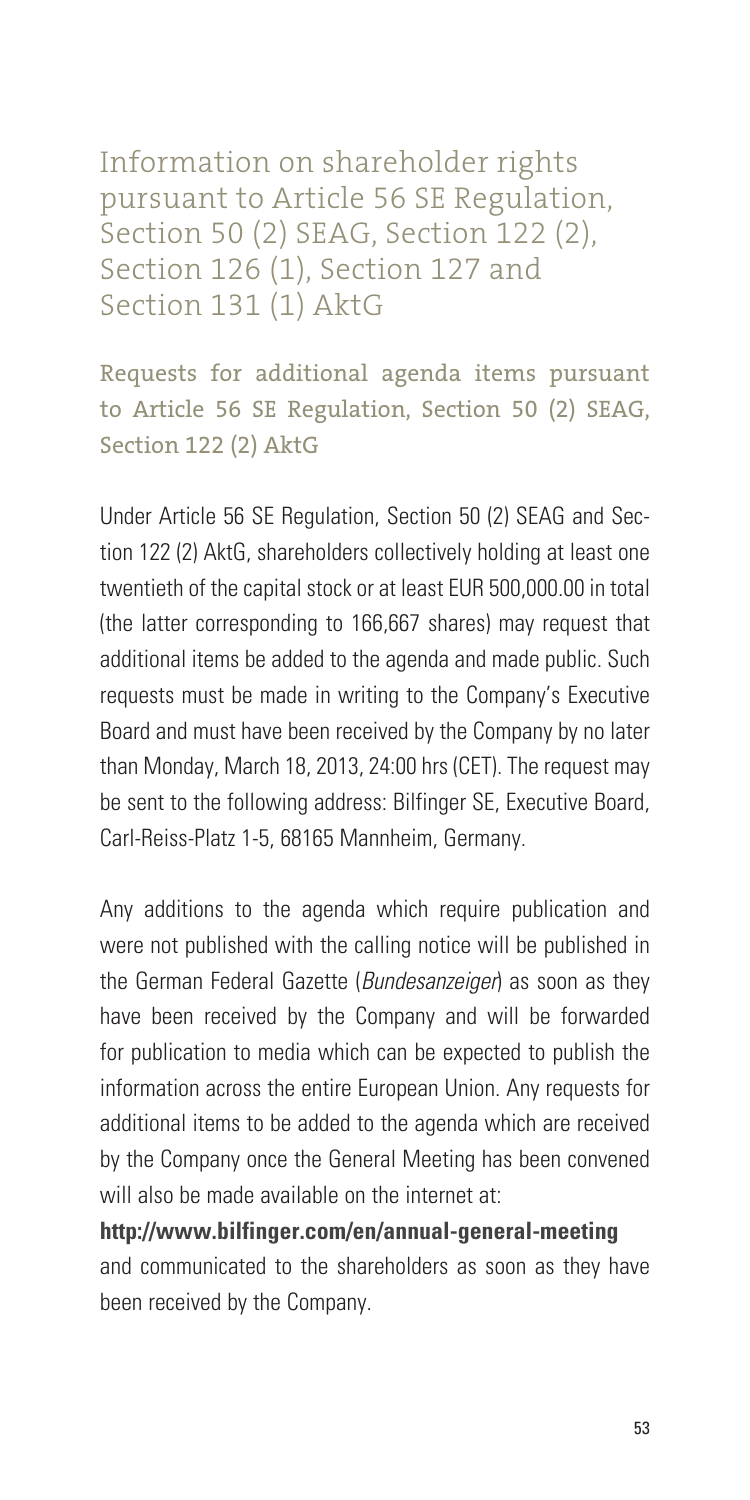# Counter-motions and nominations pursuant to Section 126 (1) and Section 127 AktG

At the General Meeting, shareholders may make applications and, where appropriate, nominations relating to particular agenda items and the rules of procedure without any notice, publication or other special action being required prior to the General Meeting.

Counter-motions within the meaning of Section 126 AktG and nominations within the meaning of Section 127 AktG, together with the shareholder's name, the corresponding grounds (which are not required in the case of nominations) and any statement by the corporate bodies of the Company, will be published on the internet at:

**http://www.bilfinger.com/en/annual-general-meeting.** provided they have been received by the Company by no later than Wednesday, April 3, 2013, 24:00 hrs (CEST), at the following address:

Bilfinger SE Corporate Office Carl-Reiss-Platz 1-5 68165 Mannheim Germany

or by **fax** to no. +49 (0) 621 459-2221 or by **e-mail** at hv@bilfinger.com

and all other conditions requiring the Company to publish such information under Section 126 and Section 127 AktG have been met.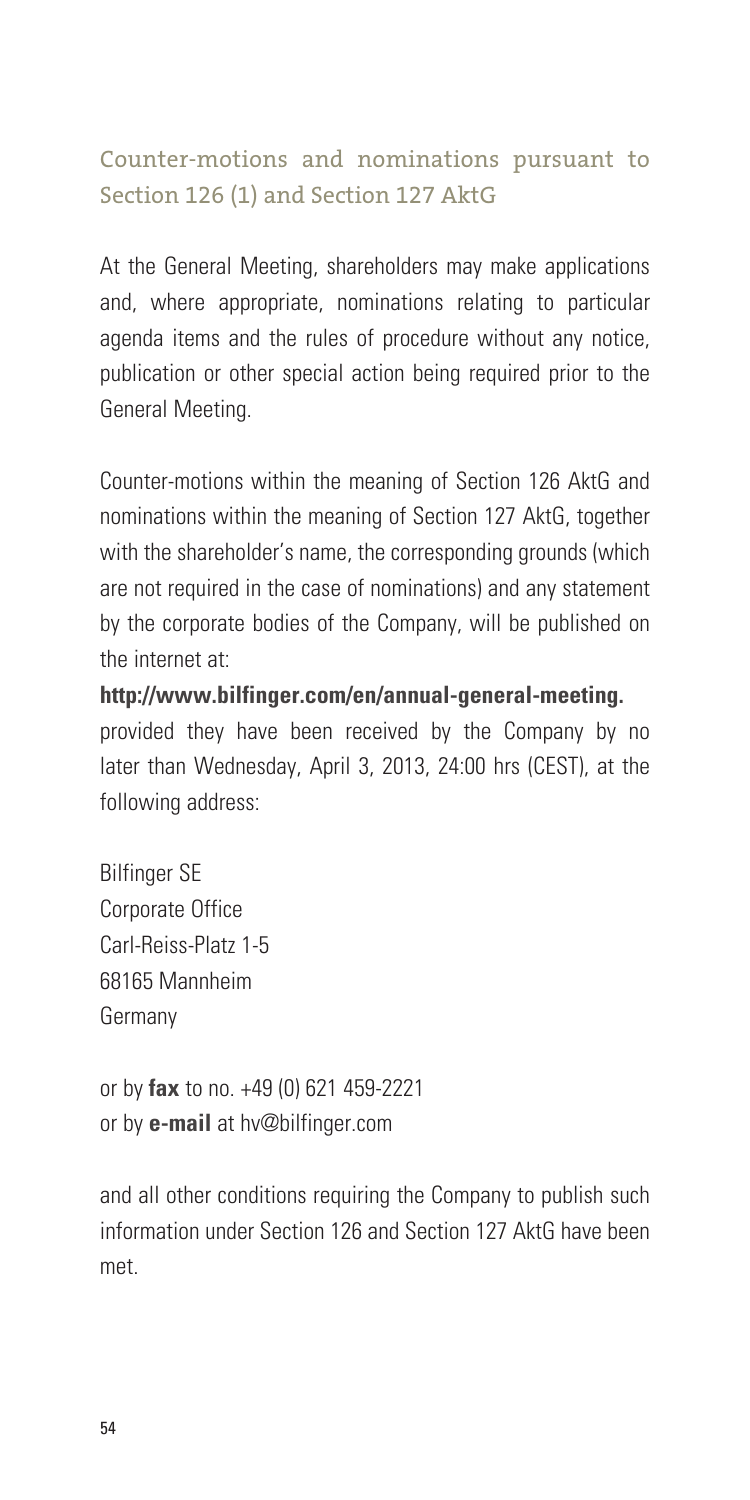# Shareholders' right to information pursuant to Section 131 (1) AktG

Under Section 131 (1) AktG, any shareholder who makes a corresponding request at the General Meeting must be given information by the Executive Board relating to the Company's affairs, including its legal and business relations to an affiliate, the financial position of the group and the companies included in the group financial statements, provided such information is necessary in order to make an informed judgment in respect of an agenda item and the Executive Board does not have the right to refuse such information. Moreover, under Section 293g (3) AktG, any shareholder who makes a corresponding request at the General Meeting must, in respect of Agenda Item 8, be given information by the Executive Board relating to all affairs of the subsidiaries specified under said Agenda Item that are material in the context of concluding the agreement.

#### Further notices

Further information on the shareholders' rights pursuant to Article 56 SE Regulation, Section 50 (2) SEAG, Section 122 (2), Section 126 (1), Section 127 and Section 131 (1) AktG, in particular information relating to additional requirements above and beyond compliance with the relevant deadlines, is available on the internet at:

#### **http://www.bilfinger.com/en/annual-general-meeting.**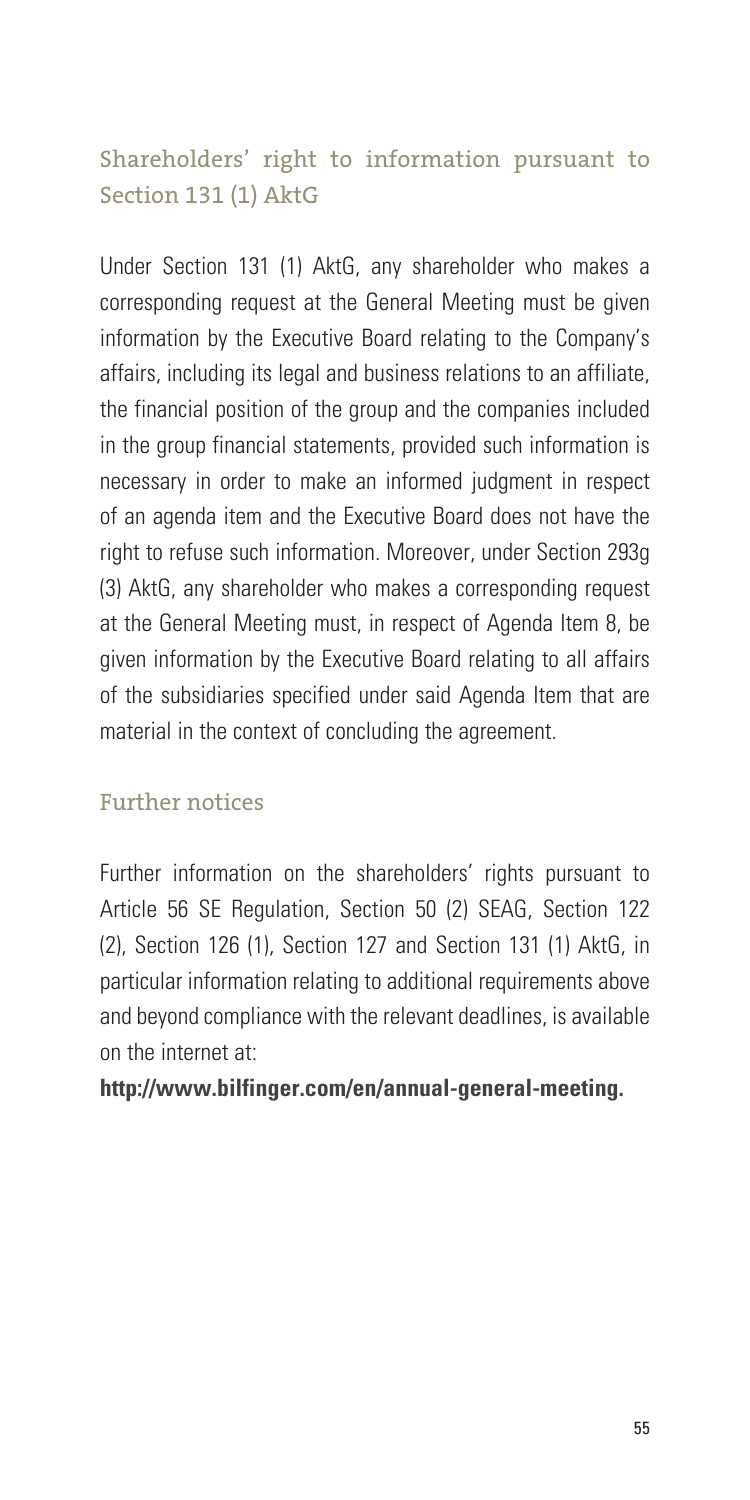# Further information and advice relating to the General Meeting

Documents relating to the General Meeting, website offering information pursuant to Section  $124a$  AktG

The content of the calling notice, together with a statement of why no resolution is to be passed in respect of Agenda Item 1, the documents to be made available to the General Meeting, the total number of shares and voting rights existing on the date of the calling notice, a form for granting proxy authorization, and any requests for additional agenda items within the meaning of Article 56 SE Regulation, Section 50 (2) SEAG, Section 122 (2) AktG are available on the internet at:

#### **http://www.bilfinger.com/en/annual-general-meeting**

On Monday, March 11, 2013, the calling notice, together with the full agenda and the resolution proposals of the Executive Board and the Supervisory Board, was published in the German Federal Gazette and forwarded for publication to media which can be expected to publish the information across the entire European Union.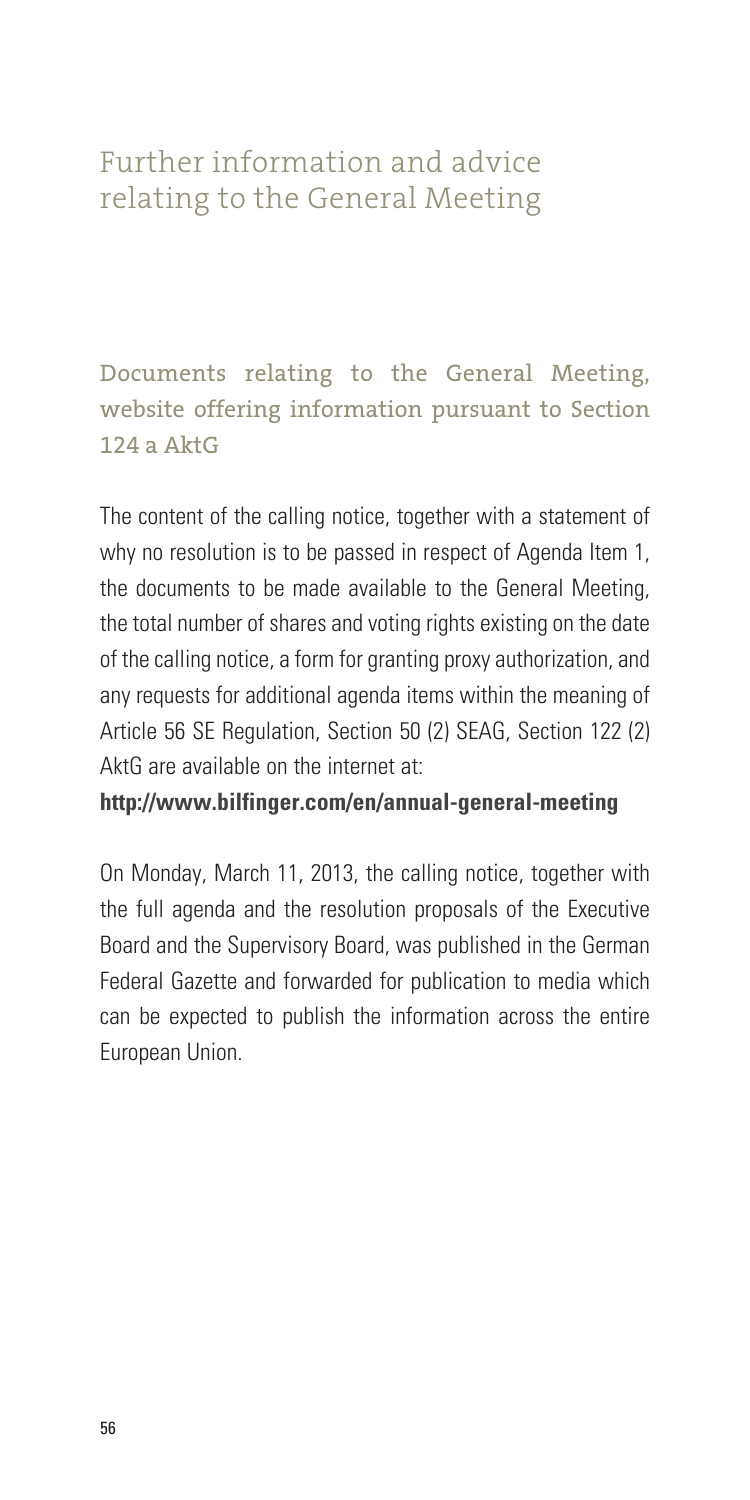# Total number of shares and voting rights

The total number of issued shares of Bilfinger SE, each of which carries one vote, existing on the date of the calling notice is 46,024,127 (information according to Section 30 b (1) sentence 1 no. 1 2nd option WpHG, with this total including the 1,884,000 treasury shares held at the time the calling notice was issued, which do not, however, attribute any rights to the Company in accordance with Section 71 b AktG).

Mannheim, March 2013

Bilfinger SE The Executive Board